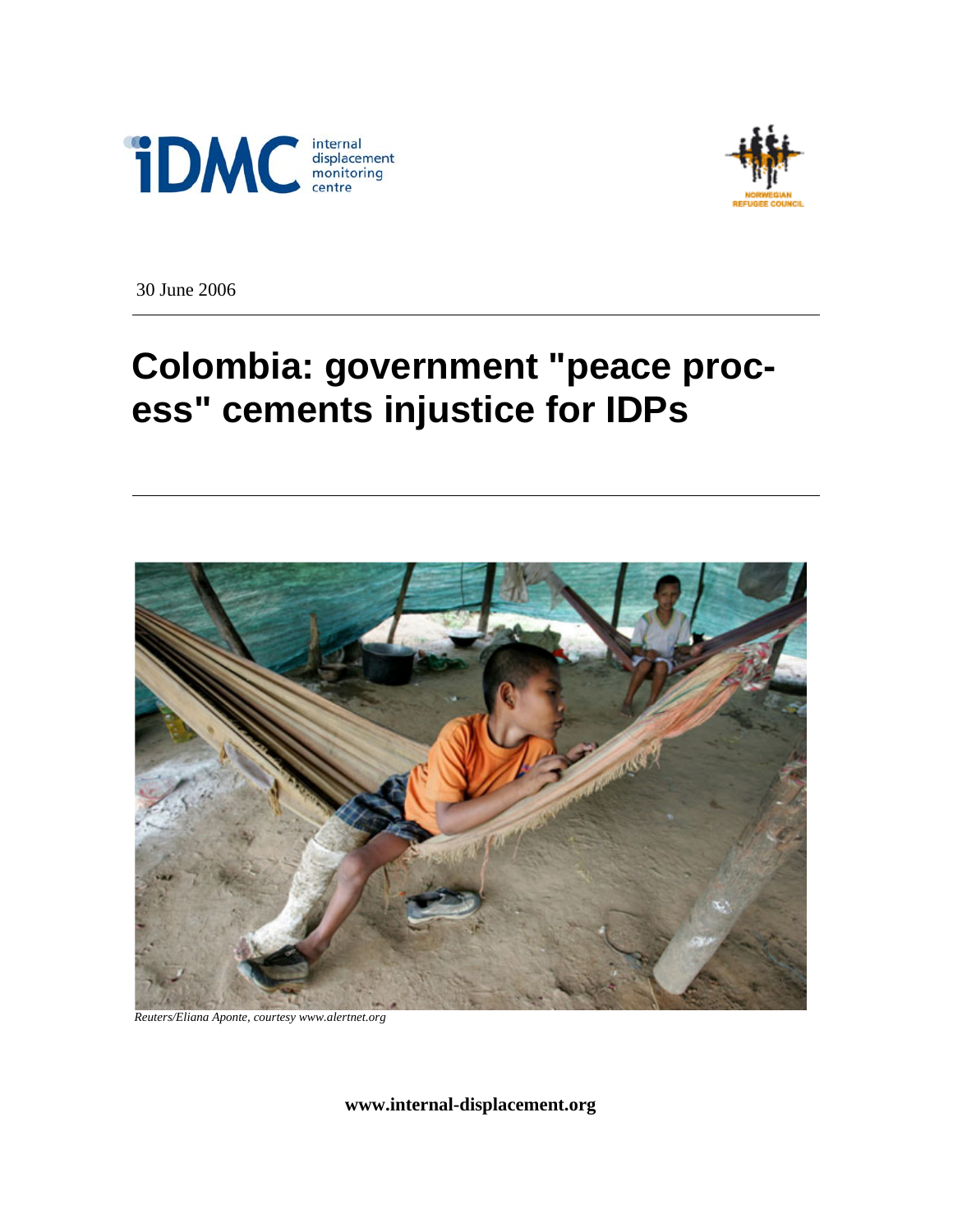## **Table of contents**

| Background: unequal land distribution causes conflict and displacement7 |
|-------------------------------------------------------------------------|
|                                                                         |
|                                                                         |
|                                                                         |
|                                                                         |
|                                                                         |
|                                                                         |
|                                                                         |
|                                                                         |
|                                                                         |
|                                                                         |
|                                                                         |
|                                                                         |
|                                                                         |
|                                                                         |
|                                                                         |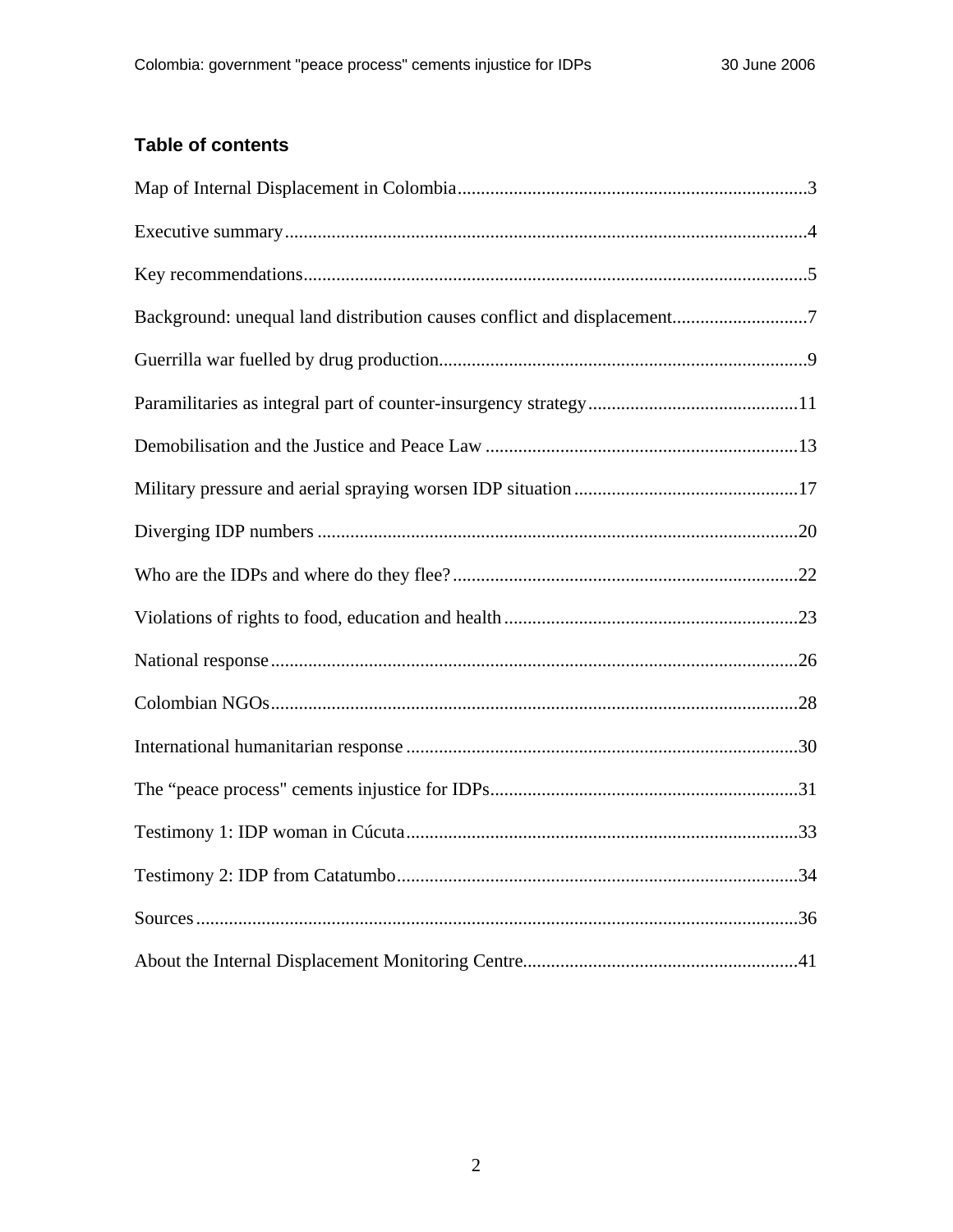

## <span id="page-2-0"></span>**Map of Internal Displacement in Colombia**

Source: CODHES, September 2005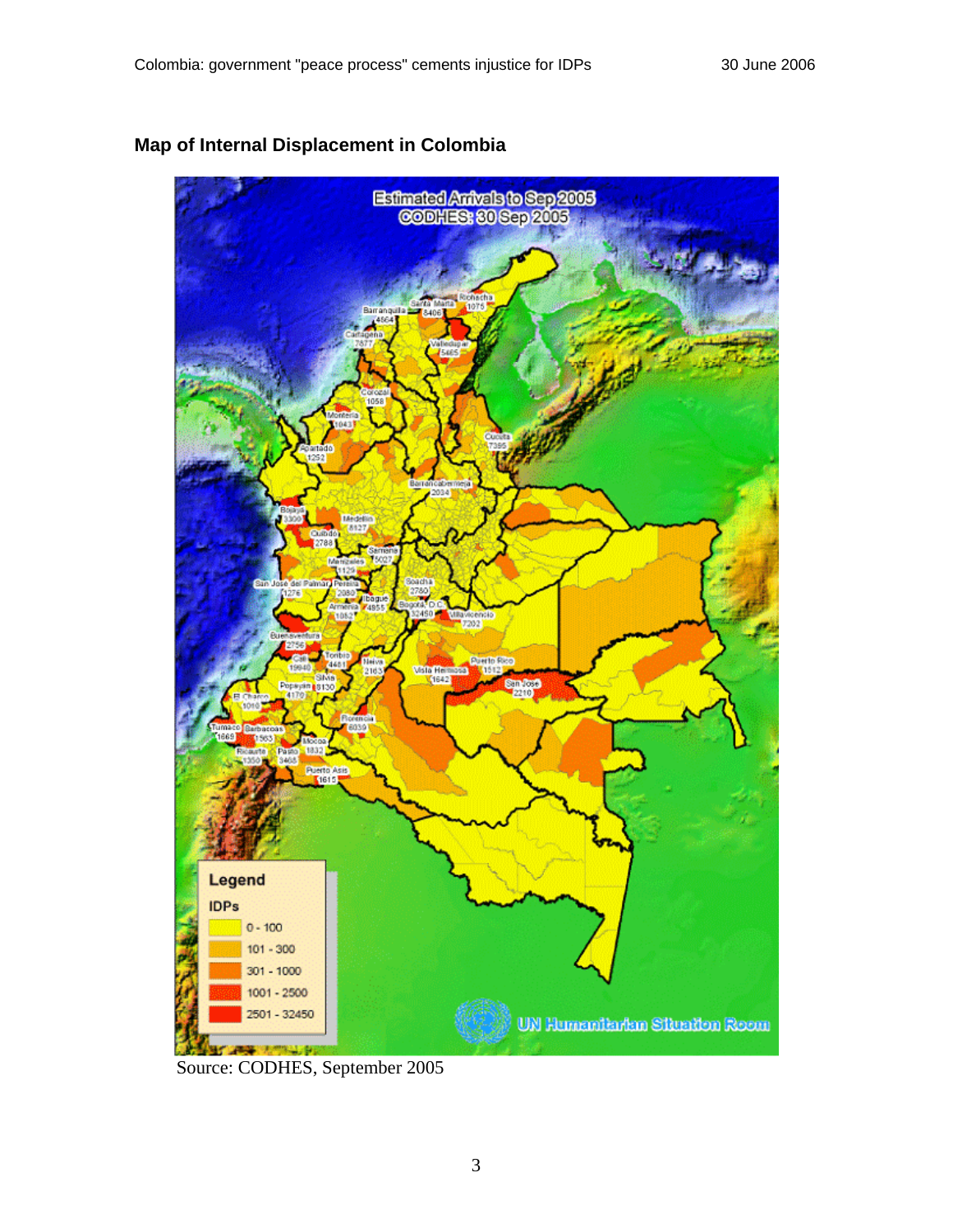#### <span id="page-3-0"></span>**Executive summary**

*Forced displacement in Colombia is primarily a way to seize agricultural land from peasants and small farmers, and only to a lesser degree the unintended consequence of fighting between warring parties. Much of the violence is deliberately aimed at civilians to dislodge them from their homes and lands. It is a struggle that has been going on for centuries, but now involves national and international commercial interests, part of an internal war pitting the government and paramilitary forces against two guerrilla groups and a related war on drugs.* 

*More than 3.5 million out of the country's 40 million people have been displaced during the last two decades, according to CODHES, an authoritative non-governmental source. The authorities' figure is only 1.8 million, mainly because they only started systematic registration of internally displaced people (IDPs) in 2000 and do not recognise the CODHES figures from 1985 to 2000. Almost one million people have been displaced since the government of President Álvaro Uribe took office in 2002, according to both sources, although their figures have started diverging over the past two years; the government figures show around 160,000 people newly displaced in 2005, whereas CODHES recorded more than 300,000 new IDPs. Both figures are in any case indicative of a significant escalation of the conflict since 2002, tremendous suffering, imbedded violence, and social, political and economic exclusion in a deeply fragmented country. Massacres, attacks and intimidation of civilian population by the armed groups, particularly in rural areas continue to be reported. None of the IDPs in Colombia live in camps but there are areas where the majority of the inhabitants are IDPs. Typically, they flee from rural areas to shantytowns around larger towns and struggle to make a living. However, increasing control by paramilitary groups and crime-related violence often force the IDPs to flee again within the urban areas.* 

*IDPs generally have less access to health care, education, nutrition, water and sanitation*  facilities than the rest of the population, including the poor resident population in the *shantytowns. Paradoxically, Colombia has both one of the highest IDP populations in the world and probably the most advanced legislation to protect them. Since it took office in 2002, the Uribe government has pursued a policy of "democratic security", which aims at cracking down on guerrilla groups by, among other things, involving civilians in counterinsurgency activities, arming peasant soldiers and setting up networks of informants. These "security" measures have implicated civilians in the armed conflict and contributed to the stigmatisation of people, particularly human rights defenders and community leaders who have been forced to flee the conflict-ridden areas. Partly as a result many IDPs do*  not claim status as such, seeking instead anonymity in the areas of displacement. President *Uribe's comfortable victory in the presidential elections on 28 May 2006 is largely attributed to improved security in urban areas were homicide and kidnappings rates have dropped significantly during his first tenure. However, around 55 per cent of the electorate refrained from voting, reflecting little faith in the democratic institutions.*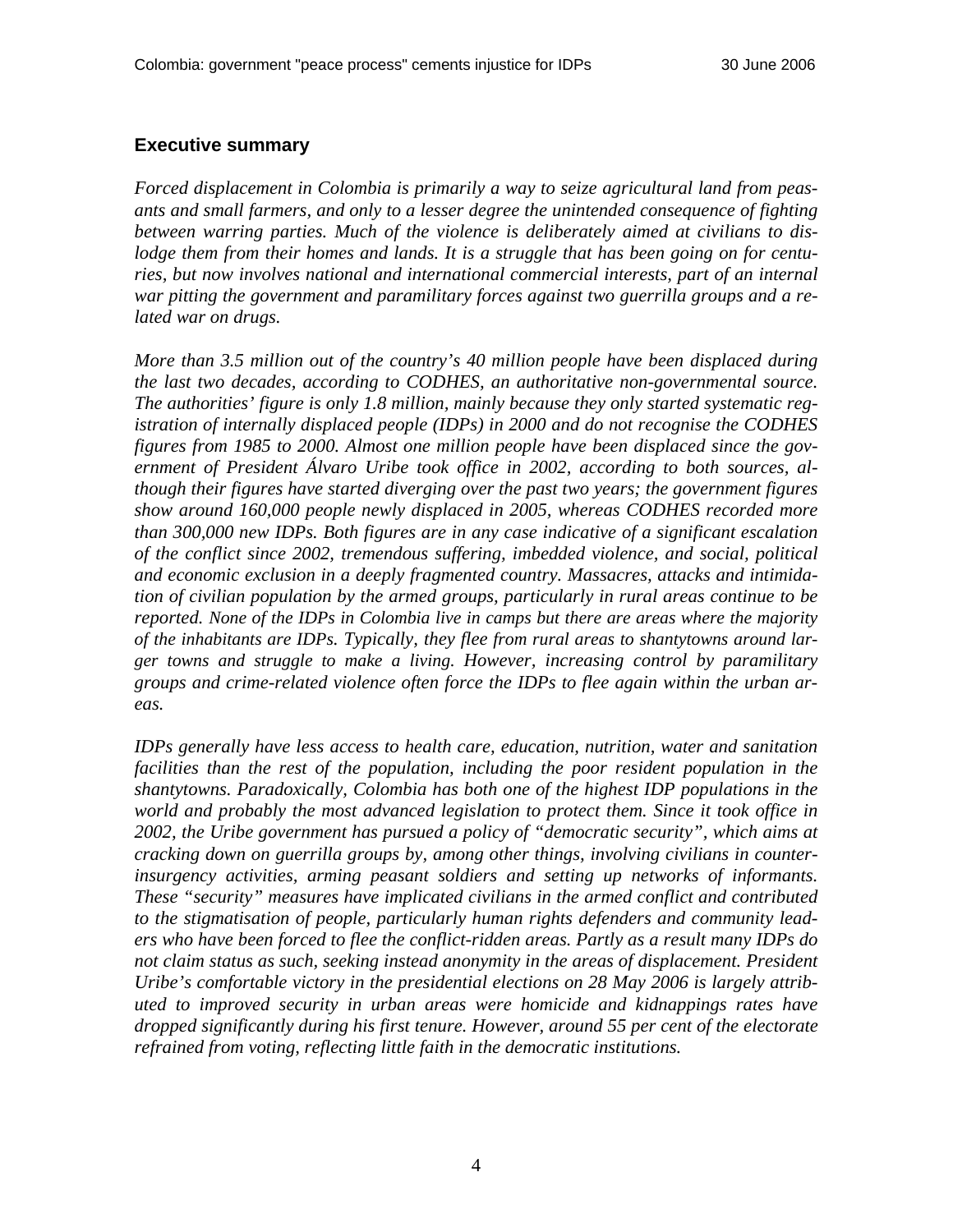*In January 2004, the Constitutional Court's declared the government's IDP response unconstitutional. In direct response, the government committed the equivalent of more than \$2 billion for the protection and assistance of IDPs for the period 2005-2010 in October 2005. The government had as of May 2006, with the hesitant support of the international community, demobilised more than 30,000 paramilitaries within a controversial legal framework. The Justice and Peace Law endorsed by the Congress in June 2005 and declared partly unconstitutional by the Constitutional Court in May 2006, has been an important element of this framework. Critics of the Justice and Peace Law have claimed that it leaves crimes against humanity and violations of international humanitarian law unpunished, that it does not seek to establish the historical truth nor aim at identifying and holding the sponsors of paramilitarism accountable for their crimes, and that it violates the victims' right to justice and reparation. The armed groups, notably paramilitary groups in alliance with drug-traffickers, control millions of hectares of land, much of it grabbed from people they displaced by committing massive human rights violations. While the Constitutional Court's verdict was a serious legal blow to the demobilisation process, the practical consequences are less clear. The process had nearly come to an end by the time of the verdict in May 2006 and the government has reassured paramilitary leaders that it will not have retroactive effect. The demobilisation process is part of the government's legitimate efforts to restore law and order in the country, but the Constitutional Court's verdict gives credit to concerns that the Justice and Peace Law may leave the political, economic and social structures controlled by the paramilitaries intact, effectively preventing IDPs from returning home in the foreseeable future.* 

### **Key recommendations**

#### **To the government of Colombia**

- $\triangleright$  Recognise the ongoing conflict in Colombia as an internal armed conflict as defined under international humanitarian law.
- $\triangleright$  Ensure the protection of civilians from arbitrary displacement and other human rights violations in line with national legislation, international human rights standards and international humanitarian law.
- $\triangleright$  Revise the policy of "democratic security" so as to ensure the protection of civilians from being drawn into the conflict, in line with the principle of distinction between combatants and non-combatants under international humanitarian law.
- $\triangleright$  Recognise the historic, political, social and economic origins of the conflict as a precondition for addressing the internal displacement situation in a comprehensive and sustainable way.
- $\triangleright$  Take steps to investigate the responsibility of state agents and paramilitary groups for arbitrary displacements and other human rights violations as documented by the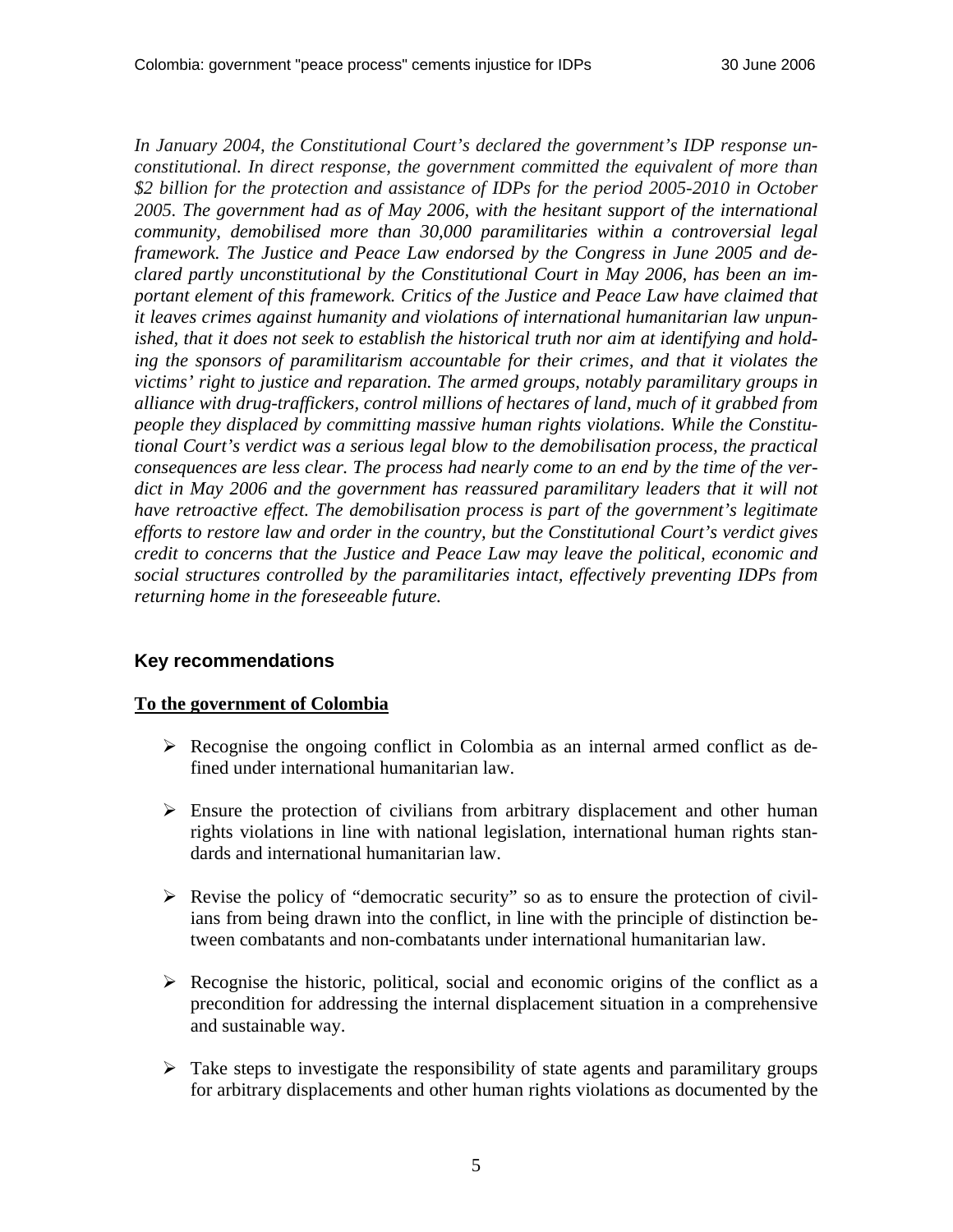Inter-American Commission on Human Rights and other international and national organisations, including the Ombudsman's office.

- $\triangleright$  Take effective measures to dismantle the paramilitary groups' political, economical and social power.
- $\triangleright$  Ensure that effective mechanisms are put in place for the restitution of land and assets illegally seized by former members of paramilitary groups, or that adequate compensation is provided to IDPs and other victims of the conflict where restitution is not possible.
- $\triangleright$  Design and implement sustainable development programmes in remote rural areas where coca production has fuelled the conflict and exacerbated the displacement of local populations.
- $\triangleright$  Fully implement the measures set out in the Constitutional Court's decision of January 2004 aimed at preventing internal displacement, protecting and assisting IDPs during displacement, and providing durable solutions.
- $\triangleright$  Comprehensively implement the decision of the Constitutional Court of 18 May 2006 to ensure the rights of IDPs and other victims of the conflict to truth, justice and reparation.
- $\triangleright$  Engage IDP and other civil society organisations in a dialogue on peaceful means to end the conflict.
- $\triangleright$  Renew and support the mandate of the UN High Commissioner for Human Rights in Colombia for observing respect for human rights and international humanitarian law and providing advice and technical assistance to the government and civil society.
- $\triangleright$  Implement the recommendations included in the London Declaration of July 2003, the Cartagena Declaration of February 2005, the High Commissioner for Human Rights' annual reports, and the reports of the Representative of the UN Secretary-General on the Human Rights of IDPs of November 1999 and June 2006.

## **To the G-24 group**

 $\triangleright$  Condition further support to the government of Colombia on the effective implementation of the recommendations of the London Declaration of July 2003, the Cartagena Declaration of February 2005, the High Commissioner for Human Rights' annual reports, and the reports of the Representative of the UN Secretary-General on the Human Rights of IDPs of November 1999 and June 2006.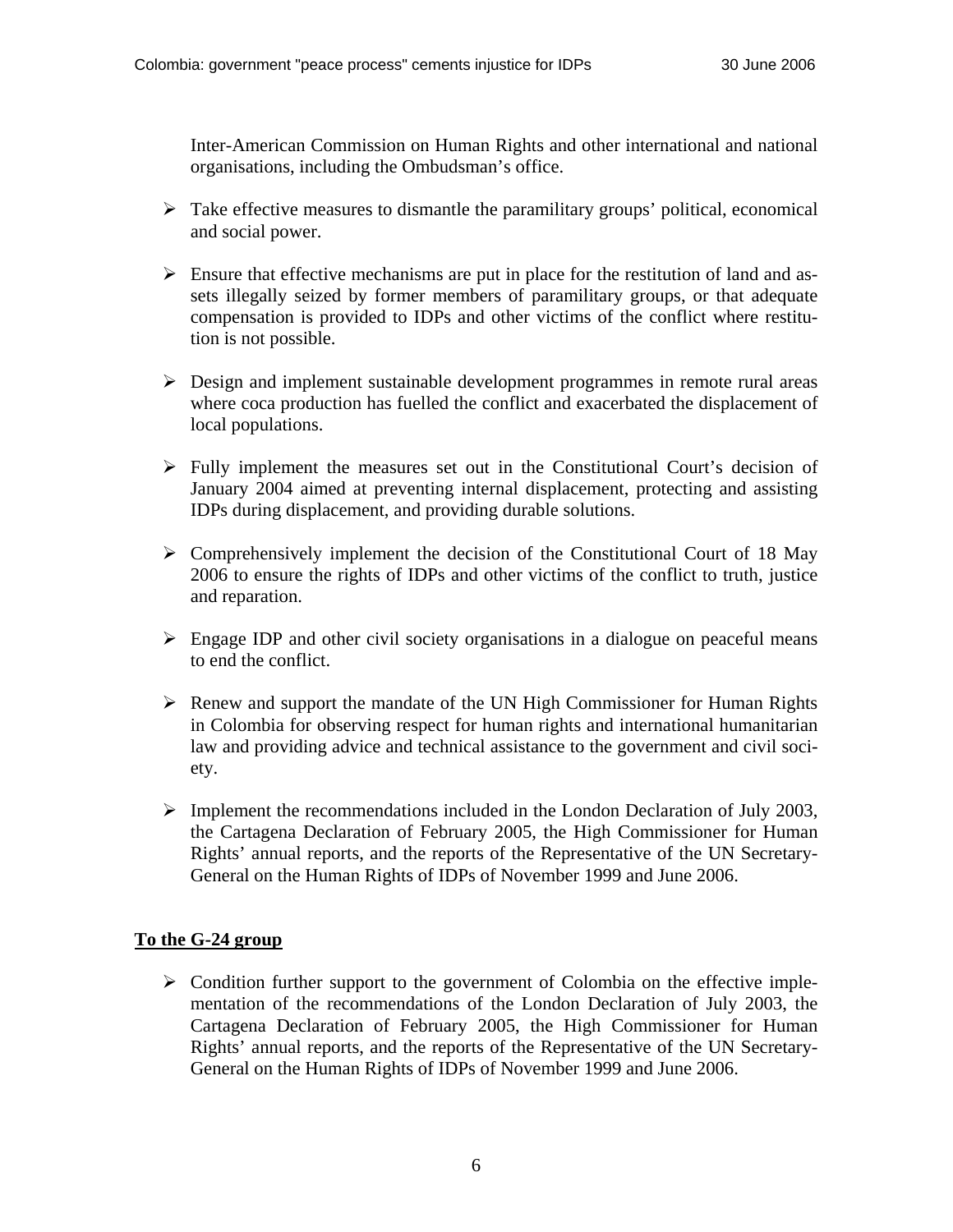- <span id="page-6-0"></span> $\triangleright$  Provide support, including financial assistance, to Colombian civil society organisations defending the rights of IDPs and other victims of the conflict.
- $\triangleright$  Supports efforts to alleviate the humanitarian crisis faced by IDPs.
- $\triangleright$  Support the UN High Commissioner for Human Rights and the UN High Commissioner for Refugees in their efforts to protect and assist IDPs and other victims of the conflict
- $\triangleright$  Encourage the Colombian government to renew the mandate of the UN High Commissioner for Human Rights in Colombia for observing respect for human rights and international humanitarian law and providing advice and technical assistance to the government and civil society.

### **To share-holders of companies operating in Colombian conflict zones**

- $\triangleright$  Take steps to investigate if companies are cooperating with agents of displacement and perpetrators of other human rights violations.
- $\triangleright$  Divest from and stop investing in companies cooperating with agents of displacement and perpetrators of other human rights violations.

### **To the International Criminal Court**

 $\triangleright$  Initiate investigations of crimes within its jurisdiction on own initiative pursuant to article 15 of the Rome Statute.

## **Background: unequal land distribution causes conflict and displacement[1](#page-6-1)**

The Colombian state which emerged after independence from Spain in 1810 has never been strong and large tracts of the country remain up to the present beyond the reach of state institutions. A powerful regional and national oligarchy, mostly of Spanish descent, has both taken advantage of these weak state structures and resisted attempts to strengthen them. The Spanish conquistadores and their descendants created, with the hesitant support of the monarchy in their homeland, a semi-feudal social system focusing increasingly on land possession and cattle ranching as the mines ceased to yield as much as they had done during the first century after the conquest. $2$ 

In the late 1840s, these elites formed the Liberal and Conservative parties which have ever since dominated most of the state structures and public life. Whereas the Conservative

<sup>&</sup>lt;sup>1</sup> Outline based on Livingstone, 2003; ACCORD, November 2004

<span id="page-6-2"></span><span id="page-6-1"></span><sup>2</sup> UNDP, September 2003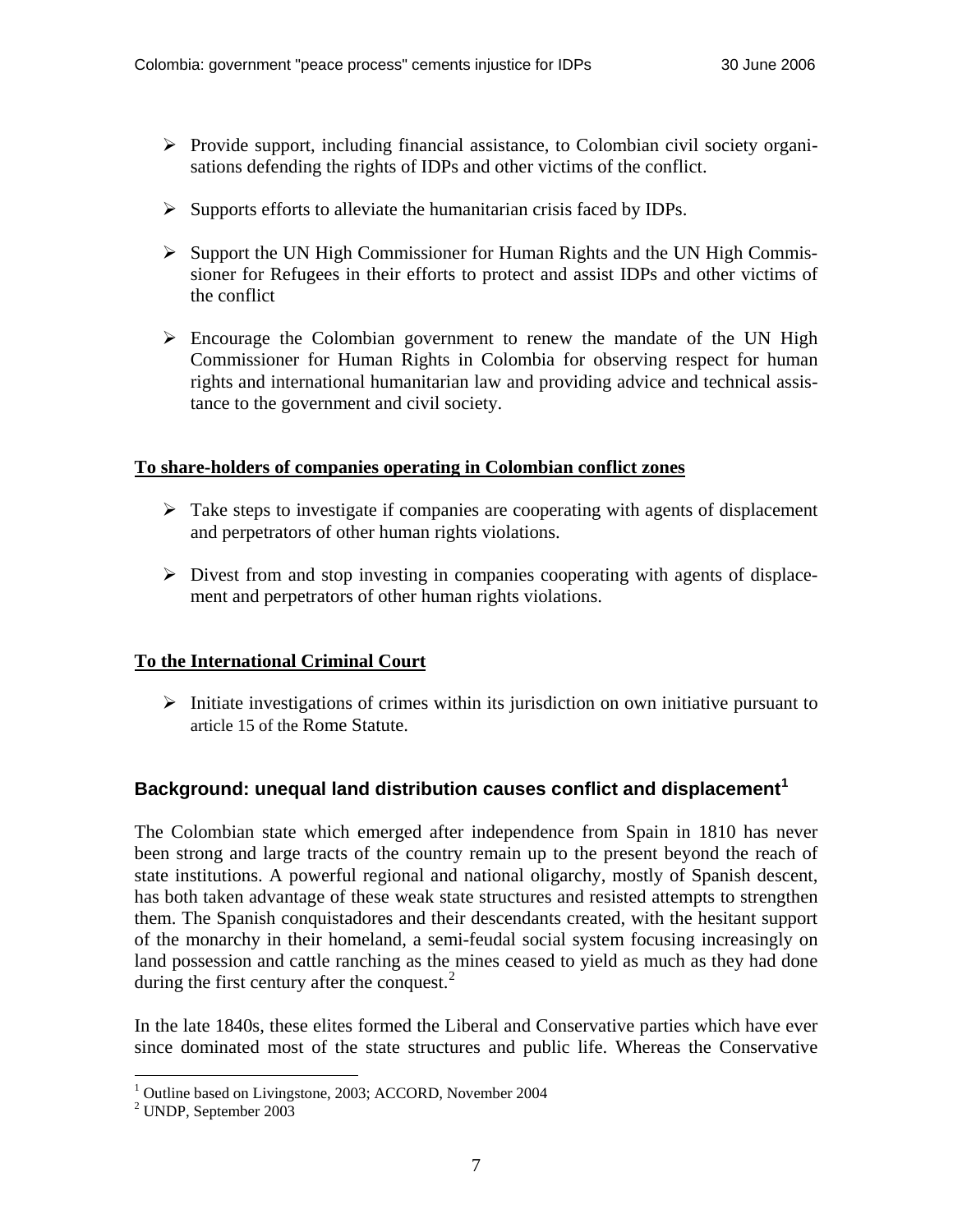party aimed at a stronger centralised Roman Catholic state, the Liberal Party wanted it to be secular and federal.<sup>[3](#page-7-0)</sup> The two parties have fought each other, occasionally with extreme violence, since their inception. The semi-feudal system and the corresponding vertical loyalties allowed for the mobilisation of the lower classes, particularly the peasants (campesinos), to commit atrocities against other peasants loyal to the opposing party. The most violent of these bi-partisan conflicts, "the war of 1,000 days" from 1899 to 1902, resulted in the death of an estimated 100,000 people, as peasants massacred and persecuted each other according to party affiliation.

The elites' emphasis on land and the prestige attributed to it often went hand in hand with violent repression of social movements, union and peasant leaders, political dissidents and the exploitation of mine workers. This has historically resulted in population movements from the central highlands to the peripheries, in many respects a precursor to the current internal displacement movements.

Until well into the 20th century, the process of colonisation had not been completed; free land or land occupied by indigenous communities outside the formal colonised agricultural sector still provided a political, social and economic safety valve for the marginalised, excluded or persecuted parts of society. This was the case during a period of massive political violence, triggered by the assassination in 1948 of a presidential candidate from the Liberal party who had gone too far in challenging the power structures of both the Liberal and Conservative parties. $4$  An estimated 200,000 people were killed and hundreds of thousands more were displaced during the following years. This crisis, referred to as "the violence", ended when the two parties reached a power-sharing agreement and formed a "National Front" in 1957.

The "violence" sparked massive population movements to the periphery of the country, in some cases to areas inhabited by indigenous communities or descendants of African slaves, commonly referred to as Afro-Colombians. For example, thousands of people fled to Si-erra Nevada in the Caribbean north, forcing indigenous communities from the best land.<sup>[5](#page-7-2)</sup> The National Front lasted until 1974 and represented a continuation of the political and economic hegemony of the elites. The concentration of land ownership continued, forcing more and more peasants and marginalised people to the periphery of the country, to areas where few if any state institutions were effective.

Today, Colombia figures among the countries in the world with the most unequal distribution of land, a situation that has been both the objective and the result of armed conflicts and displacements;  $0.4$  per cent of landowners own [6](#page-7-3)1 per cent of rural land.<sup>6</sup> More than 50 per cent of the population live below the poverty line, according to government statis-tics, with rural areas particularly hard hit.<sup>[7](#page-7-4)</sup> Comprehensive agrarian reform, which would

<span id="page-7-0"></span><sup>3</sup> Livingstone 2003, pp. 37-39

<span id="page-7-1"></span> $4$  Livingstone, 2003, p. 41

<sup>5</sup> Maldonado, 1999

<span id="page-7-3"></span><span id="page-7-2"></span> $^6$  Instituto Geográfico Agustín Codazzi, 19 March 2004<br>  $^7$  WP 2006 n 23: March 2002 n 2

<span id="page-7-4"></span>WB, 2006, p. 23; March 2002, p. 2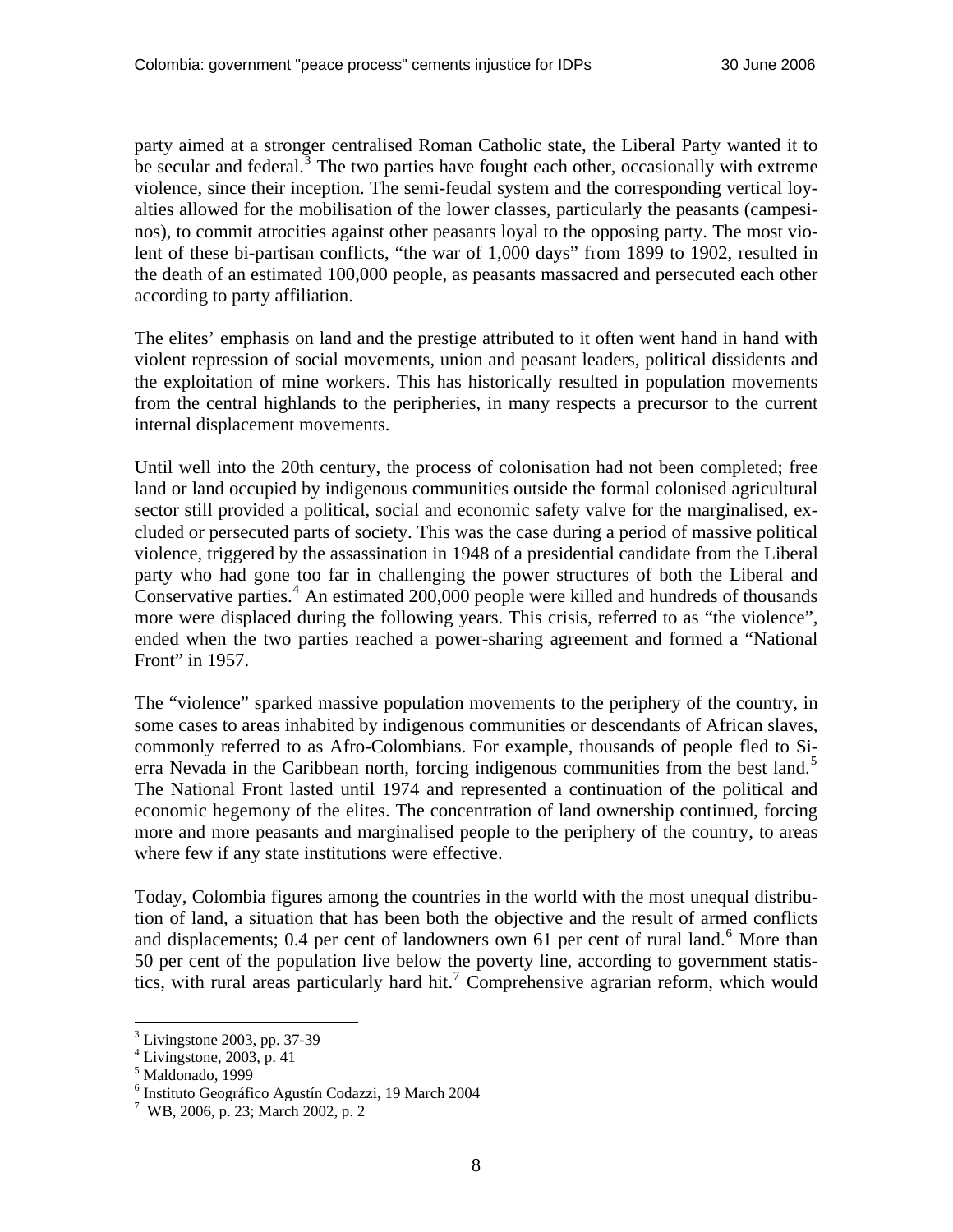<span id="page-8-0"></span>improve their situation, has been blocked by an increasingly powerful alliance of government officials, the national army, landowners and their paramilitary protectors.

The current IDP situation has thus to be seen in the context of a historical movement of expansion by the land-owning elites, an agrarian and structural problem, complicated and compounded since the 1970s by drug-trafficking and the presence of large international corporations. But, as compared to previous population movements, people forced to abandon their homes in the current unrest have less space and fewer opportunities in the geographical periphery of the country. Firstly, the continuing expansion of the large land holdings and the state's increased control of the territory have reduced the areas available for internal colonisation; secondly, agricultural market liberalism has opened up the national market to cheap imported food; thirdly, Colombia as one of the world's largest coffee exporters has been particularly vulnerable to fluctuating prices on the world market; fourthly, lack of infrastructure – especially transport links connecting the rural areas with national and international markets – has rendered economic activity unsustainable in many areas. Largely as a result, a majority of the people forced from their homes in the current phase of the conflict have sought protection and anonymity in towns and in slums around the major cities.

In 2002, a right-wing coalition led by Álvaro Uribe was voted in on a tough programme to restore government authority throughout the country after the failure of peace negotiations between the previous administration and the main guerrilla group. President Uribe was reelected in May 2006 with over 60 per cent of the votes, following his coalition's equally clear victory in parliamentary election two months earlier. While turn-out was unusually low in both elections, and there were reports of fraud, particularly in areas controlled by paramilitary groups, the government's comfortable victories are largely attributed to its success in improving security in urban areas were kidnappings and homicide rates have dropped during its tenure.

## **Guerrilla war fuelled by drug production**

 $\overline{a}$ 

The guerrilla groups currently fighting the government emerged largely in response to the "violence" in the 1950s, repression by the National Front in the 1960s and structural inequalities. Many of the founders of the Colombian Revolutionary Armed Forces – People's Army (Fuerzas Armadas Revolucionarias de Colombia – Ejército del Pueblo, or FARC-EP) – the most powerful of the remaining guerrilla groups – were people who fled the partisan violence to so-called "independent republics" in Cundinamarca, southern Tolima, and Huila. The central government launched heavy-handed military attacks on these "independent republics", forcing the separatists to flee again to the eastern plains and northern part of the Amazon jungle at the beginning of the 1960s. The FARC-EP originated chiefly among the forcedly displaced in these extremely isolated areas. The guerrilla groups have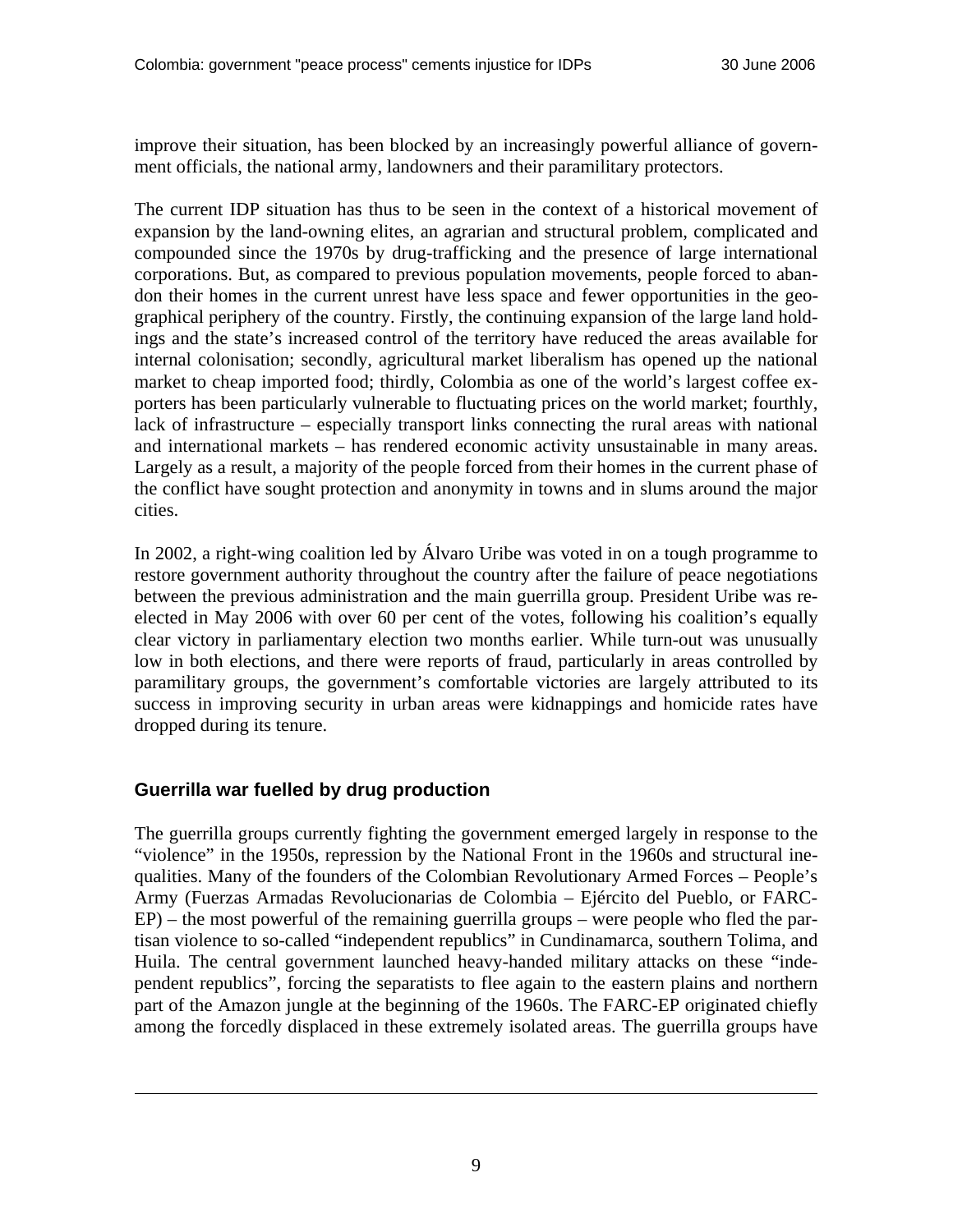thus had a strong popular support base, which is one of the main reasons why they have managed to sustain the armed struggle against the government for more than 40 years.<sup>[8](#page-9-0)</sup>

Another major factor sustaining the guerrilla war was the introduction of coca in the late 1980s and 1990s. Until then, lack of access to the formal state-protected market economy in the central highlands led farmers to engage in subsistence farming with its attendant exposure to climatic risks and socio-economic hardship. The introduction of coca radically changed the farmers' socio-economic outlook and strengthened the guerrillas. Firstly, profits from coca cultivation attracted a massive movement of urban poor and landless peasants from the central highlands to the guerrilla-controlled areas to clear the forest and establish small coca farms. Secondly, the FARC-EP started taxing the cultivation of coca in exchange for offering quase-state services, such as health, education and justice, in an alliance of convenience with the drug-traffickers who processed and commercialised the coca, literally creating a "state within the state". Thirdly, the tax revenues made it possible for the guerrillas to boost their destructive power and they soon controlled up to 40 per cent of Colombian territory, posing an increasingly serious threat to the state and the land-owning elites. However, the guerrillas' alliance with the drug-traffickers did not last long as the latter successively invested their enormous profits mainly in cattle ranches and land, which rendered them increasingly indistinguishable from the guerrillas' traditional enemies – the land-owning elites. The guerrillas started kidnapping drug-traffickers and land-owners for ransom in the 1980s, taking the conflict closer to the central areas.

In 1985, the FARC-EP supported the foundation of a political party, the "Union Patriotica", in response to attempts by President Belisario Betancourt's government to engage in a dialogue with the guerrillas. However, up to 3,000 of the party's members or affiliates, including two presidential candidates, were killed by paramilitary groups with the support of members of the army and the bi-partisan establishment in the years that followed. This fuelled deep-rooted suspicions among the guerrillas about any possibility of resolving the conflict through regular political channels. The FARC-EP has currently an estimated 17,000 fighters in its ranks and a ten-point programme that calls for land distribution, and social benefits and political power for poor and landless peasants.

The National Liberation Army (Ejército Naciónal de Liberación – ELN), the other main guerrilla group, emerged chiefly among students, unionists and the urban middle-class in response to political and economic exclusion by the National Front. One of their main war strategies has been attacking and destroying infrastructure owned or managed by multinational corporations, particularly in the north-eastern region bordering Venezuela. They reportedly control around 3,000 fighters, using kidnapping of civilians and extortion from oil companies as their main sources of revenue, avoiding taxing drug production until the 1990s. The government reinitiated peace talks with the guerrilla group in 2005, but as of May 2006, the negotiations were still in an exploratory phase.<sup>[9](#page-9-1)</sup>

<span id="page-9-0"></span><sup>8</sup> Lair, 2000, p. 94

<span id="page-9-1"></span><sup>9</sup> Alto Comisionado para la Paz, May 2006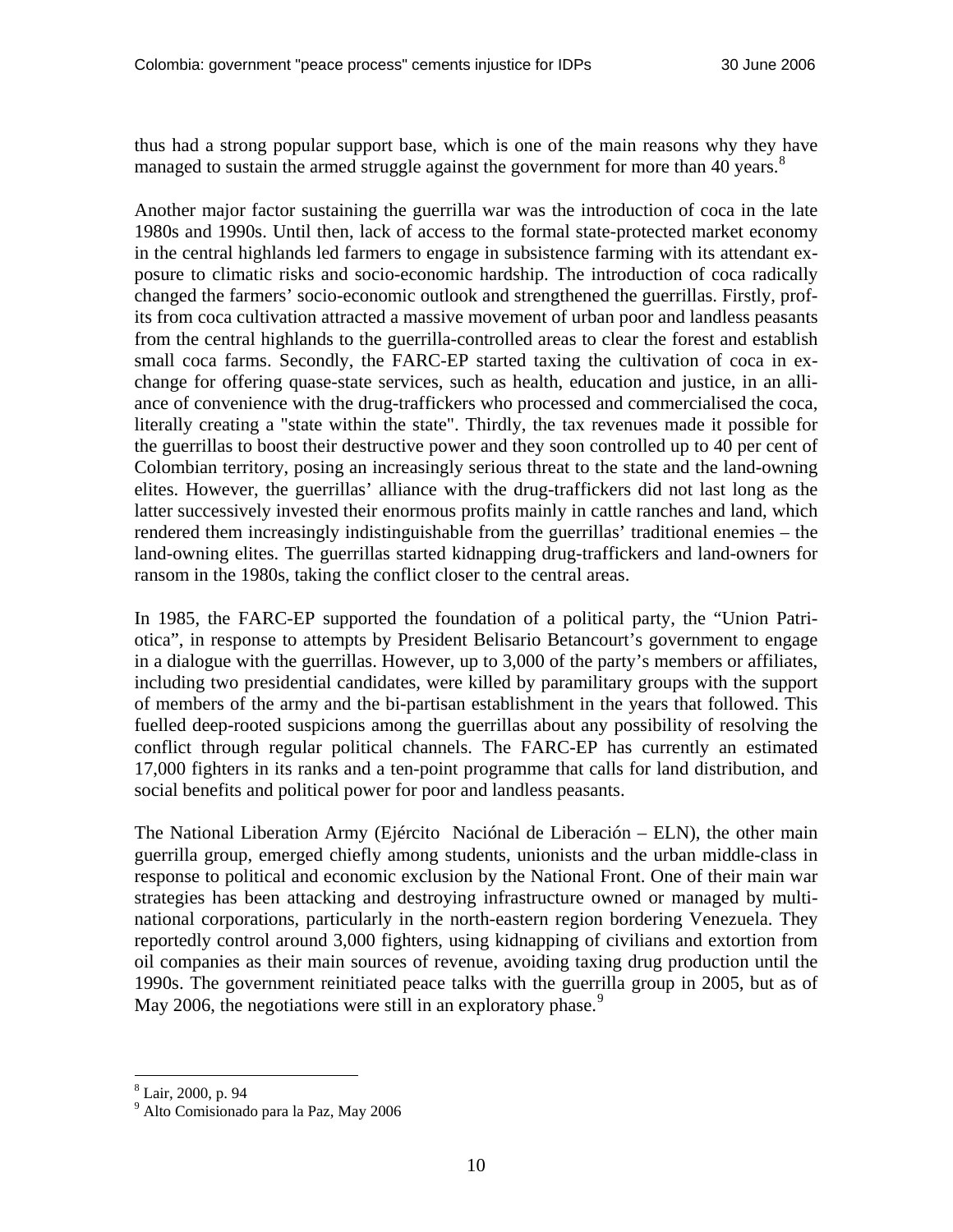<span id="page-10-0"></span>Whereas both the ELN and the FARC-EP claim to fight for political and social equity, they have lost significant political clout because of the methods they have used, such as massacres of civilians, assassinations, kidnapping for ransom or political gain, torture, extortion, forced confinement and forced recruitment. The drug production and trafficking has also significantly altered the guerrillas' motivations to keep on fighting and boomeranged by undermining popular support in areas under their control. Coca farmers are reportedly increasingly indifferent to the political and ideological discourse of the guerrillas as long they can make a living out of their crop. The loosening of the ties between the guerrillas and the coca farmers has paved the way for the paramilitary groups, who in many cases have simply replaced the guerrillas as the de facto authorities. Landless peasants can be hired to pick coca leaves and sell them to both left-wing guerrillas and their right-wing opponents, thereby fuelling a cycle of violence without end; the armed groups routinely seek revenge on populations who have stayed in an area controlled by the enemy, with ensuing forced displacements and human rights violations. By way of example, the majority of the Colombian coca farmers seeking refuge in neighbouring Ecuador at the beginning of 2006 are fleeing the guerrillas in Putumayo region, according to UN sources.[10](#page-10-1) While both the FARC-EP and ELN emerged in response to structural inequalities, drug trafficking has now permeated all sides of the conflict, rendering it increasingly hard for outsiders to distinguish means from objectives. $11$ 

#### **Paramilitaries as integral part of counter-insurgency strategy**

The paramilitary groups have roots as far back as the "violence" of the 1950s as an integral part of the army's counter-insurgency strategy. In response to intense international scrutiny of the human rights record of both the army and the government, civilian auxiliary forces were legalised in 1965 and 1968 and further strengthened in the late 1970s and especially the early 1980s.<sup>[12](#page-10-3)</sup> Well-documented reports of disappearances and the systematic use of torture of political prisoners by the national army during President Julio Cesar Turbay Ayala's term in power (1978-1982) triggered international criticism; this led the army leadership to camouflage and conceal the military's direct involvement in gross human rights violations by delegating much of the "dirty work" to informal groups of armed civilians they would train, coordinate and equip. The paramilitaries provided the army – and government – with two key elements: a brutally effective auxiliary force which could target civilians perceived as guerrilla supporters, and the means to dissociate themselves from the crimes committed, thereby averting international criticism.

Colombia is a resource-rich country which has attracted large amounts of international in-vestment from many of the largest companies in the world.<sup>[13](#page-10-4)</sup> In the 1980s, the paramilitary forces became the hub of an alliance between the land-owning elites and some of these

<span id="page-10-1"></span> $^{10}$  Interview with UNHCR Official, 10 February 2006  $^{11}$  Pecaut, 2000

<span id="page-10-3"></span><span id="page-10-2"></span><sup>&</sup>lt;sup>12</sup> AFADDES, 9 September 2005, pp. 8-9; National Security Archive, 16 October 2005

<span id="page-10-4"></span><sup>&</sup>lt;sup>13</sup> Coinvertir, December 2005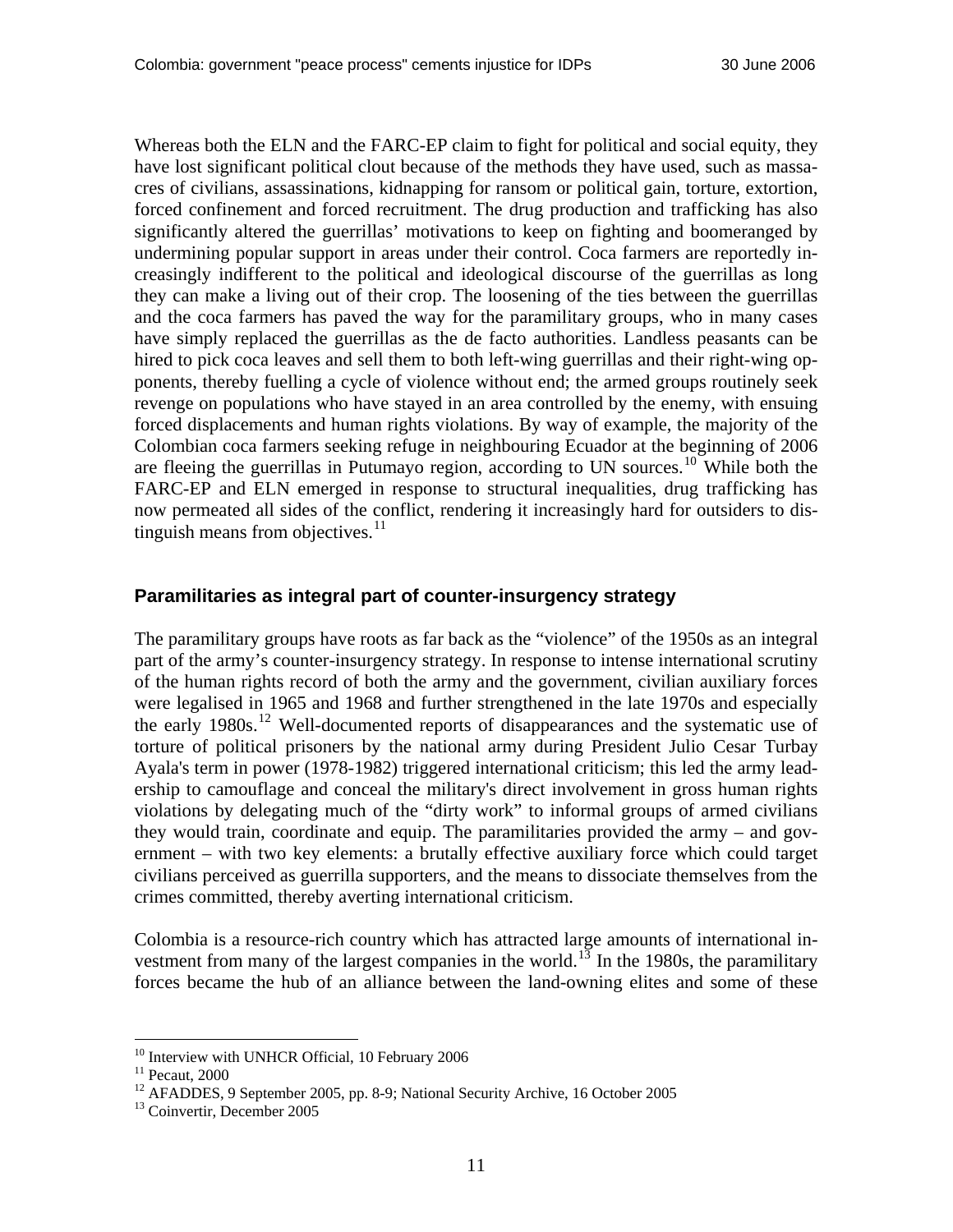large foreign corporations in response to what was perceived as the inability of a weak state to defend their interests.

The guerrillas on the other hand accuse the companies of collaborating with the government and of siphoning off national resources, and see them as legitimate military targets. Company infrastructures and installations have therefore been attacked and destroyed repeatedly throughout the conflict. The Caño Limón-Coveñas oil pipeline linking the oil fields bordering Venezuela to the Caribbean coast, for example, has been attacked over 900 times in its 16 years of existence, with tremendous economic costs for its US co-owners Occidental Petroleum and the state and suffering for the workers.<sup>[14](#page-11-0)</sup> In addition to having had their installations and infrastructure destroyed, foreign companies' officials are also subject to recurrent extortion and kidnappings by the guerrillas.

Other resources such as timber, mines, hydroelectric power, coal and African palm have also attracted multi-national companies, as well the guerrillas to fight their presence. Particular interest has been devoted to the south of Bolivar, which has one of the most important gold deposits in the world, Norte de Santander, where an estimated 90 per cent of the coal extracted from huge deposits is exported to the US, and the region of Tolima, which contains enormous gold and precious metal deposits. Other regions of interest for multinational companies are Putumayo, with huge natural gas reserves, Chocó, with bountiful mining, forestry, energy, and marine resources, and Casanare with oil reserves.<sup>[15](#page-11-1)</sup>

However, while defending the interests of the state and the companies operating in these districts, the paramilitaries have committed the majority of the human rights violations reported in the past few years; they are notorious for extreme brutality, involving massacres, torture, kidnappings, extortion and massive displacements of civilians.<sup>[16](#page-11-2)</sup> These violations have been committed mainly as part of an explicit strategy to separate the guerrillas from their perceived popular support base and gain control over land, natural resources and strategic roads. This largely explains the strong co-relation between internal displacement and the presence of multinational companies in Colombia. The regions richest in natural resources are also the ones most prone to internal displacement.

According to data collected by one of the most prominent human rights organisations in Colombia, paramilitary groups were responsible for at least 12,398 extrajudicial executions, 1,339 acts of torture and 2,121 forced disappearances between 1988 and  $2003$ .<sup>[17](#page-11-3)</sup> They have also engaged in what has been referred to as "social cleansing", namely the murder and intimidation of people they disapproved of, such as drug addicts, homosexuals, prostitutes, the homeless, beggars and alcoholics, as well as killing trade union leaders.<sup>[18](#page-11-4)</sup> In 2005, 70 union workers were assassinated, and 260 received death threats, mainly from

<sup>&</sup>lt;sup>14</sup> Semana, March 2006; Living on earth, 2004

<span id="page-11-1"></span><span id="page-11-0"></span><sup>&</sup>lt;sup>15</sup> Proexport Colombia, 3 March 2006 ; Democracy Now, 9 March 1999

<span id="page-11-2"></span><sup>16</sup> CERAC, 3 November 2005

<span id="page-11-3"></span><sup>&</sup>lt;sup>17</sup> CINEP, 2004

<span id="page-11-4"></span><sup>18</sup> CODHES, 28 April 2003; AI, 30 June 1997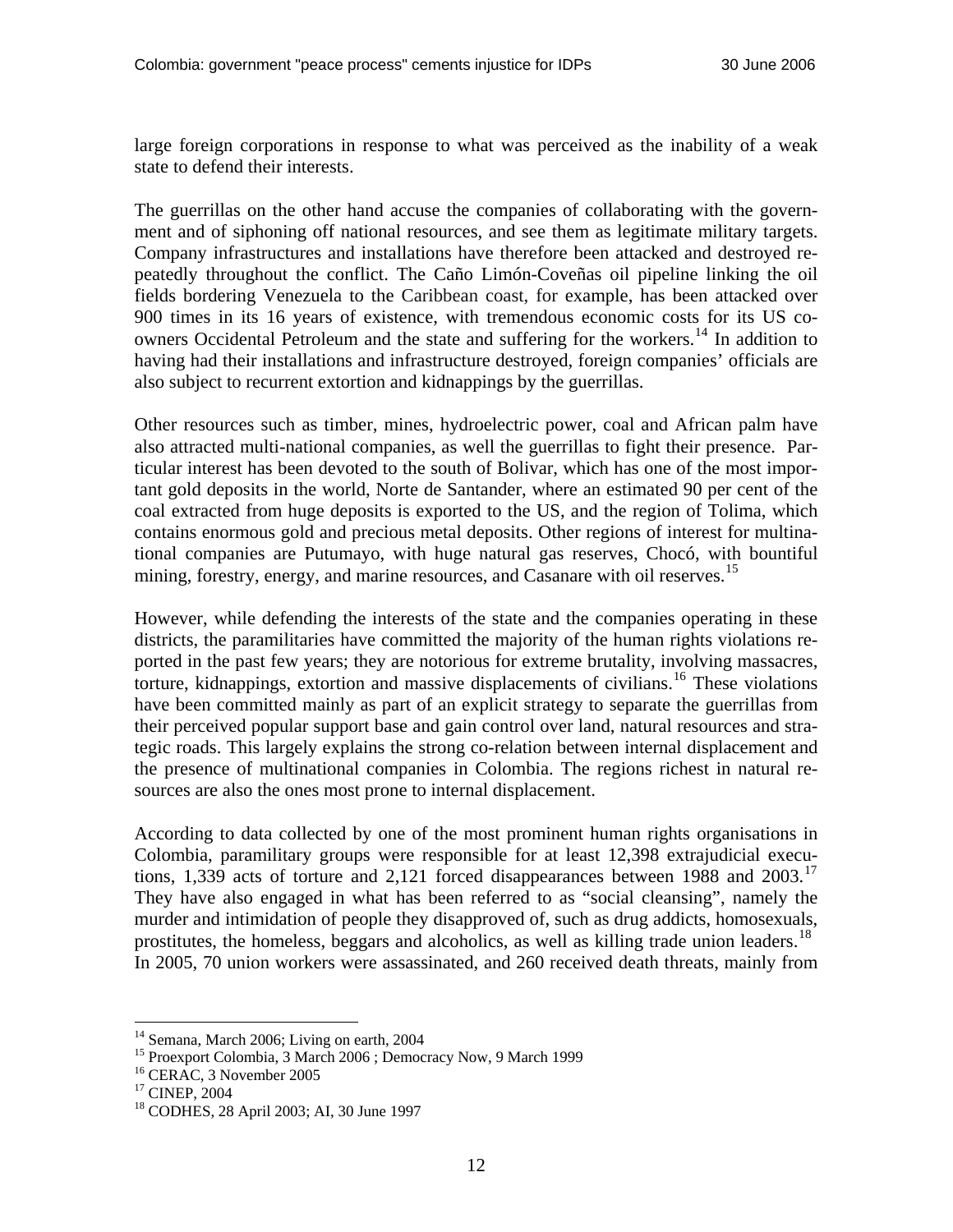<span id="page-12-0"></span>paramilitary groups, according to a Colombian workers union.<sup>[19](#page-12-1)</sup> The paramilitaries' strategy of separating the civilian population from the guerrillas has forced many small farmers and members of indigenous and Afro-Colombian communities to abandon or sell their land and assets at low prices as a direct consequence of threats, massacres, killings and torture. The brutality has even included cutting up people alive with chainsaws.<sup>[20](#page-12-2)</sup>

The state's responsibility for these groups and the atrocities carried out by them has been clearly demonstrated and denounced by a number of national and international organisations, including the Inter-American Commission on Human Rights, which stated in 1999:

"The Commission must conclude that the State has played an important role in the development of the paramilitary groups and has not adequately combated those groups. The State is thus responsible, in a global sense, for the existence of the paramilitaries and there-fore faces responsibility for the actions carried out by those groups." <sup>[21](#page-12-3)</sup>

In the same vein, Human Rights Watch wrote in September 2001: "[…]the relationships […]involve active coordination during military operations between government and paramilitary units; communication via radios, cellular telephones, and beepers; the sharing of intelligence, including the names of suspected guerrilla collaborators; the sharing of fighters, including active-duty soldiers serving in paramilitary units and paramilitary commanders lodging on military bases; the sharing of vehicles, including army trucks used to transport paramilitary fighters; coordination of army roadblocks, which routinely let heavilyarmed paramilitary fighters pass; and payments made from paramilitaries to military offi-cers for their support."<sup>[22](#page-12-4)</sup>

In November 2004, President Uribe said: "We can no longer have a country [threatened] by guerrillas or defended by paramilitaries groups. We need central control".<sup>[23](#page-12-5)</sup>

The president's statement with its apparent admission of collusion between the state and the paramilitary groups takes on renewed significance and importance as the government embarked on a nationwide demobilisation process – particularly targeting the paramilitaries, or "self-defence groups" – in an apparent combined effort to pacify the country, establish central control and curb international criticism.

### **Demobilisation and the Justice and Peace Law**

While in principle open for paramilitaries and guerrillas alike, it is almost exclusively the former who have benefited from the demobilisation process which was elaborated and

<sup>19</sup> CUT, 31 March 2006; Cuellar, 2005

<span id="page-12-2"></span><span id="page-12-1"></span><sup>&</sup>lt;sup>20</sup> IPS, 28 March 2006

<span id="page-12-3"></span> $21$  OAS, 26 February 1999, paragraph 303. Other reports demonstrating the state's links to paramilitary groups include; Amnesty International, August 2005; International Crisis Group, 16 September 2003; Human Rights Watch, September 2001.

<span id="page-12-4"></span><sup>22</sup> Human Rights Watch, September 2001

<span id="page-12-5"></span> $23$  BBC, 18 November 2004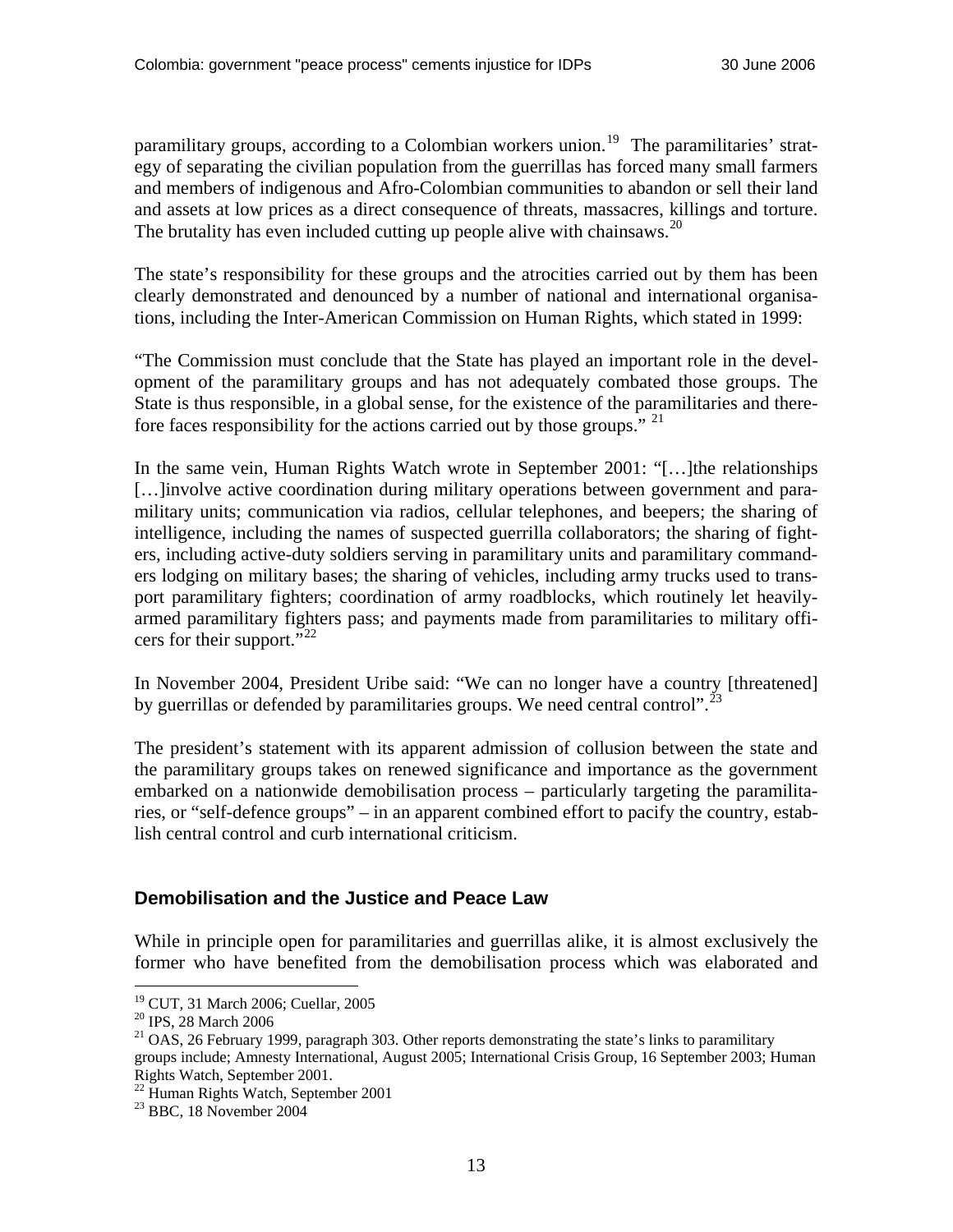granted a legal framework through Law 782 of 2002, Decree 128 of 2003, and Decree 4760 of 2005 which partially regulates Law 975 of the same year, or the so-called Justice and Peace Law.<sup>[24](#page-13-0)</sup> The National Reparation and Reconciliation Commission says it has demobilised 30,000 paramilitary combatants<sup>[25](#page-13-1)</sup> as of April 2006, while the government reports to have captured more than 12,000 members of these groups between 2002 and 2005, however, without explaining how or if this has affected the demobilisation process.<sup>[26](#page-13-2)</sup> Since the declaration of a ceasefire in 2002, paramilitaries have been responsible for over 2,500 killings outside combat, $^{27}$  $^{27}$  $^{27}$  as well as major displacements, massacres, disappearances, continued territorial expansion and institutional and economic consolidation in flagrant viola-tion of the government's conditions for sustaining the demobilisation process.<sup>[28](#page-13-4)</sup> Moreover, IDPs have been forced to abandon between one and four millions of hectares of land since 1985, $^{29}$  $^{29}$  $^{29}$  large tracts of it grabbed and controlled by the perpetrators who have been demobilised within this legal framework. Paramilitary groups have since the beginning of the demobilisation process strengthened alliances with the political establishment, particularly the Democratic Colombia Party of President Uribe, in César, Sucre, Magdalena, Atlántico, Guajira, Bolívar and Antioquia y Valle provinces and infiltrated the National Intelligence Service (Departamento Administrativo de Seguridad) according to Colombian newspapers.[30](#page-13-6)

The demobilisation process and its legal framework have been severely criticised by national and international organisations for failing to dismantle the paramilitaries' political and economical power and for violating the victims' right to truth, justice and reparation.<sup>[31](#page-13-7)</sup>

Some observers, including the Inter-American Commission on Human Rights<sup>[32](#page-13-8)</sup>, are particularly concerned over Decree 128 of 2003 which exposes to prosecution only those who admit their crimes or have criminal investigations opened against them. As combatants wishing to demobilise have no incentives to confess their crimes and since many victims are afraid of denouncing perpetrators or lack faith in the judicial process, this in practice it means that most of the crimes will not be investigated and prosecuted. As a result many of the victims, including millions of IDPs, will not be able to exercise their right to truth, justice and restitution of properties or reparation.

<span id="page-13-0"></span><sup>24</sup> GoC, 25 July 2005

<span id="page-13-1"></span><sup>25</sup> Alto Comisionado para la Paz, 17 April 2006

<span id="page-13-2"></span><sup>&</sup>lt;sup>26</sup> Commission on Human Rights, 27 March 2006

<span id="page-13-3"></span><sup>27</sup> Amnesty International, 1 August 2005

<span id="page-13-4"></span><sup>28</sup> CCJ, 30 June 2005.

<span id="page-13-5"></span><sup>&</sup>lt;sup>29</sup> The Comptroller General's Office (Contraloría de la Nación) estimate ranges from one to two million hectares, whereas CODHES figures amount to more than four million hectares. The discrepancy is largely due to use of different IDP numbers and different estimations of land abandoned by every IDP household. By way of example, the Comptroller General office's two figures, one and two million hectares of land, are based on an average of five and ten hectares of land abandoned by every IDP household. Contraloría de la Nación, December 2004.<br><sup>30</sup> El Universal, 31 January 2006; La Semana, "Cuando renunciara?", February 2006

<span id="page-13-6"></span>

<span id="page-13-7"></span><sup>&</sup>lt;sup>31</sup> IACHR, 2 May 2006; Human Rights Watch, 1 August 2005; Amnesty International, 1 September 2005; ASFADDES, 2 September 2005

<span id="page-13-8"></span><sup>&</sup>lt;sup>32</sup> Inter-American Commission on Human Rights, 15 September 2005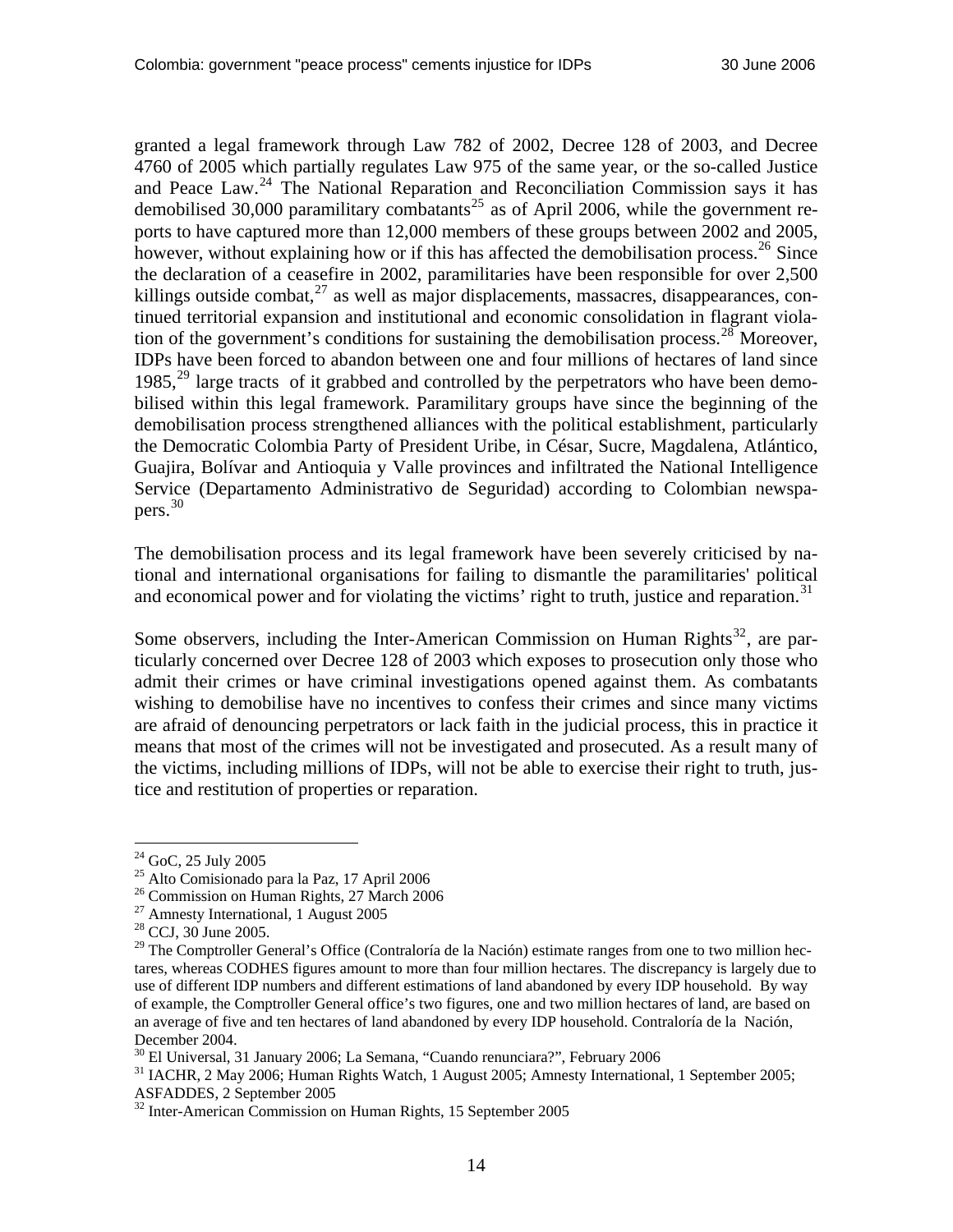While the Decree 128 has passed relatively unnoticed, the Justice and Peace Law of June 2005 has triggered criticism from a wide range of organisations, including the Constitutional Court which declared parts of the law unconstitutional in May  $2006$ <sup>[33](#page-14-0)</sup>. The Justice and Peace Law was endorsed by the Congress in June 2005 as a legal framework of the already ongoing demobilisation process.

The principle of reduced sentences in exchange of "voluntary confessions" is a key element in the Law and the demobilisations process, in addition to voluntary return of illegally acquired assets. Separate tribunals have been set up to investigate crimes and bring perpetrators to justice.

The government also established a Reparation and Reconciliation Commission consisting of 13 members appointed by the president for a period of eight years.<sup>[34](#page-14-1)</sup> Among the main tasks of the Commission is the adjudication of claims for material reparation and the dispersal of assets returned by demobilised combatants, public funds allocated by the government and domestic or international donations. Claims concerning illegal expropriations or forced sales of land and assets at unfair prices are transmitted to the General Prosecutor's Office (La Fiscalía General de la Nación) for investigation.

In addition, the government has set up institutional mechanisms to prevent and investigate grabbing of land in cases of displacement, along with initiatives to establish an inventory of land in areas under dispute.

Criticism of the demobilisation process and its legal framework include concern over the fact that only a small number of combatants – some 600 out of the more than 30,000, or around two per cent – will be tried by the tribunals established under the Justice and Peace Law.<sup>[35](#page-14-2)</sup> Even if convicted, perpetrators of grave human rights violations, war crimes and crimes against humanity, including extortion, massacres, assassinations and torture, only face prison sentences of up to eight years if they confess their crimes, the maximum sentence set by the Law for such cases. Another concern is that the victims are not allowed to be heard during the judicial proceedings, which means that the investigations and verdicts have to rely on confessions by the accused combatants. Efforts to promote truth and reconciliation will also be limited. Allegations of state complicity with the paramilitaries will not be subject of the investigations, which represents a set-back for the truth and reconciliation process.

As membership in paramilitary groups is considered a political crime under the Justice and Peace Law, combatants are protected from extradition to foreign courts by the Colombian Constitution. The dismantling of paramilitary groups is hampered by the Law allowing paramilitary leaders to receive demobilisation benefits regardless of whether their units are still active or not.

<span id="page-14-0"></span><sup>33</sup> Constitutional Court, 18 May 2006

<span id="page-14-1"></span><sup>34</sup> BBC, 4 October 2005

<span id="page-14-2"></span><sup>35</sup> Alto Comisionado para la Paz, 17 April 2006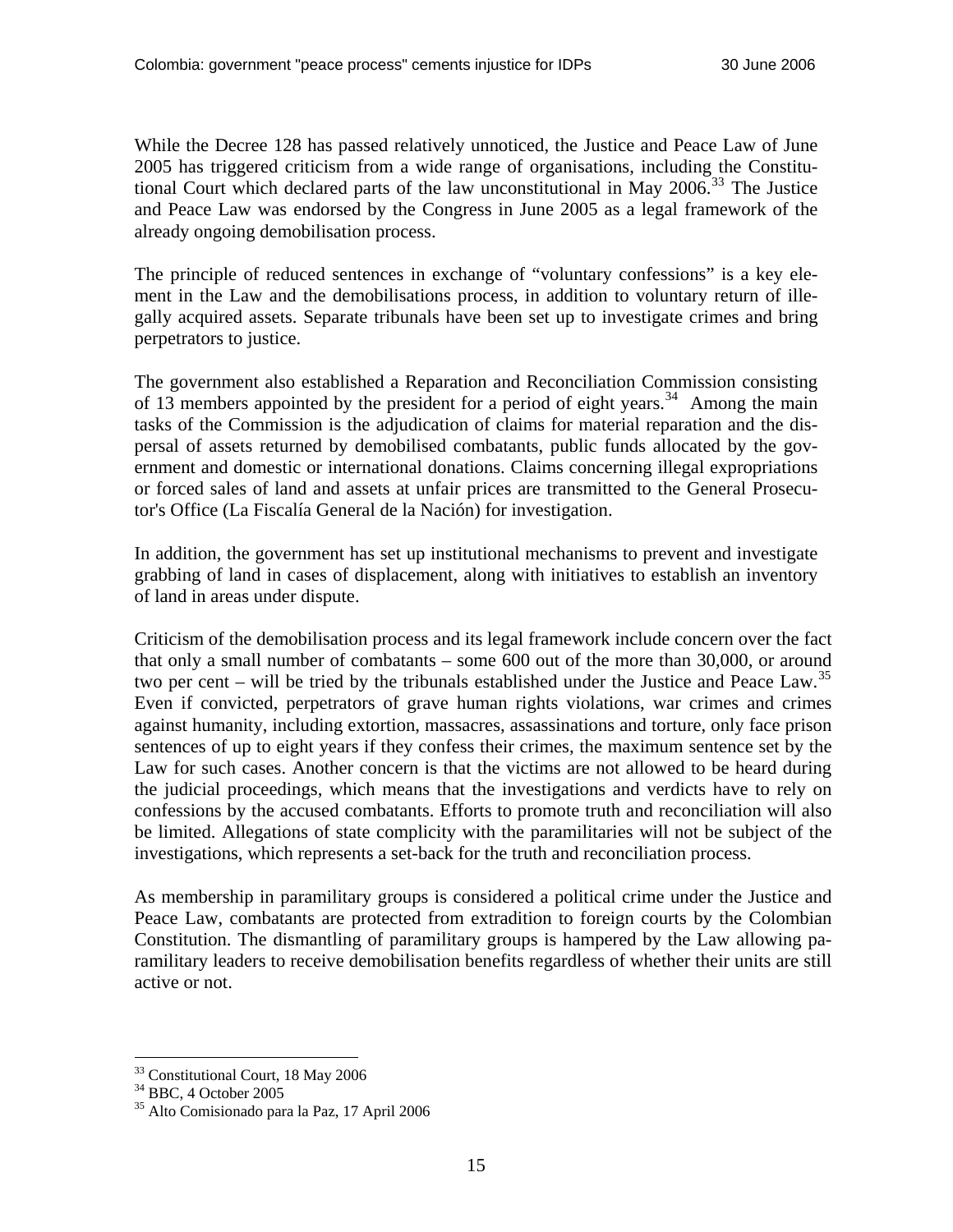The return of land and property illegally acquired by paramilitaries is severely complicated by the practice of using front men, or *testaferros*, for such transactions. Front men are only subjected to an investigation under the Justice and Peace Law if the prosecutor determines so.<sup>[36](#page-15-0)</sup> Although at least one million hectares of land was abandoned by the displaced according to conservative estimates, as of April 2006 only 24,000 hectares of land alleged to be illegally seized by members of armed groups were being investigated under the new Law.

The institutional mechanisms to prevent and investigate grabbing of land have proved inadequate considering the magnitude and complexity of the problem and the interests involved. Legal provisions designed to freeze or invalidate transactions on lands in cases of imminent displacement or in the wake of displacement have never been correctly implemented by local authorities. In addition, legal mechanisms providing for the invalidation of property titles acquired illegally have proved cumbersome, slow and generally inefficient. While the Inspector General's Office (La Procuraduría General de la Nación) has made significant efforts in partnership with different international agencies to train prosecutors in rural areas to protect lands and assets of displaced persons, their efforts have had limited results and even been directly obstructed by a bill presented to the Congress in March 2005 which makes it easier for occupiers of illegally acquired land to legalise it.<sup>[37](#page-15-1)</sup>

Investigators in the tribunals set up by the Law have only ten months<sup>[38](#page-15-2)</sup> to disentangle extremely complex property issues and identify witnesses who in many cases would have to risk their lives to testify against individuals within the paramilitary structure.<sup>[39](#page-15-3)</sup> Moreover, the tribunals bear the responsibility both to investigate and try the combatants, two functions that are normally separated to guarantee impartiality.

While the Reparation and Reconciliation Commission is expected to strengthen the victims' rights, it does not have sufficient resources to carry out all its tasks properly. The Commission has only 13 members, whereas in comparison, the truth commissions in South Africa, Guatemala and Peru had several hundred members each.<sup>[40](#page-15-4)</sup> It is also considered partial as all the members are appointed by the president. Two seats in the Commission were reserved for victims` organisations, but scepticism has remained high and prominent vic-tims' organisations have declined to be part of the Commission.<sup>[41](#page-15-5)</sup>

Considering that there are very limited incentives for former combatants to confess their crimes, that sanctions are not proportionate to the crimes and that the mandate of the Reparation and Reconciliation Commission does not include investigating the links between the state apparatus and paramilitary groups, paramilitary structures are likely to remain intact or re-emerge. This is also suggested by the Organisation of American States' Mission to Support the Peace Process' in its report of March 2006.<sup>[42](#page-15-6)</sup>

<span id="page-15-0"></span><sup>36</sup> El Tiempo, 3 January 2006; OHCHR, 6 January 2006

<span id="page-15-1"></span><sup>37</sup> CCJ, 21 October 2005

<span id="page-15-2"></span><sup>38</sup> CCJ, 7 February 2006

<span id="page-15-3"></span><sup>39</sup> ICJ, September 2005, CCJ, 29 July 2005

<span id="page-15-4"></span><sup>40</sup> Radio Nederland, 5 October 2005; ICJ, September 2005

<span id="page-15-5"></span><sup>41</sup> Actualidad Colombiana, 22 March 2006

<span id="page-15-6"></span><sup>42</sup> OAS, 1 March 2006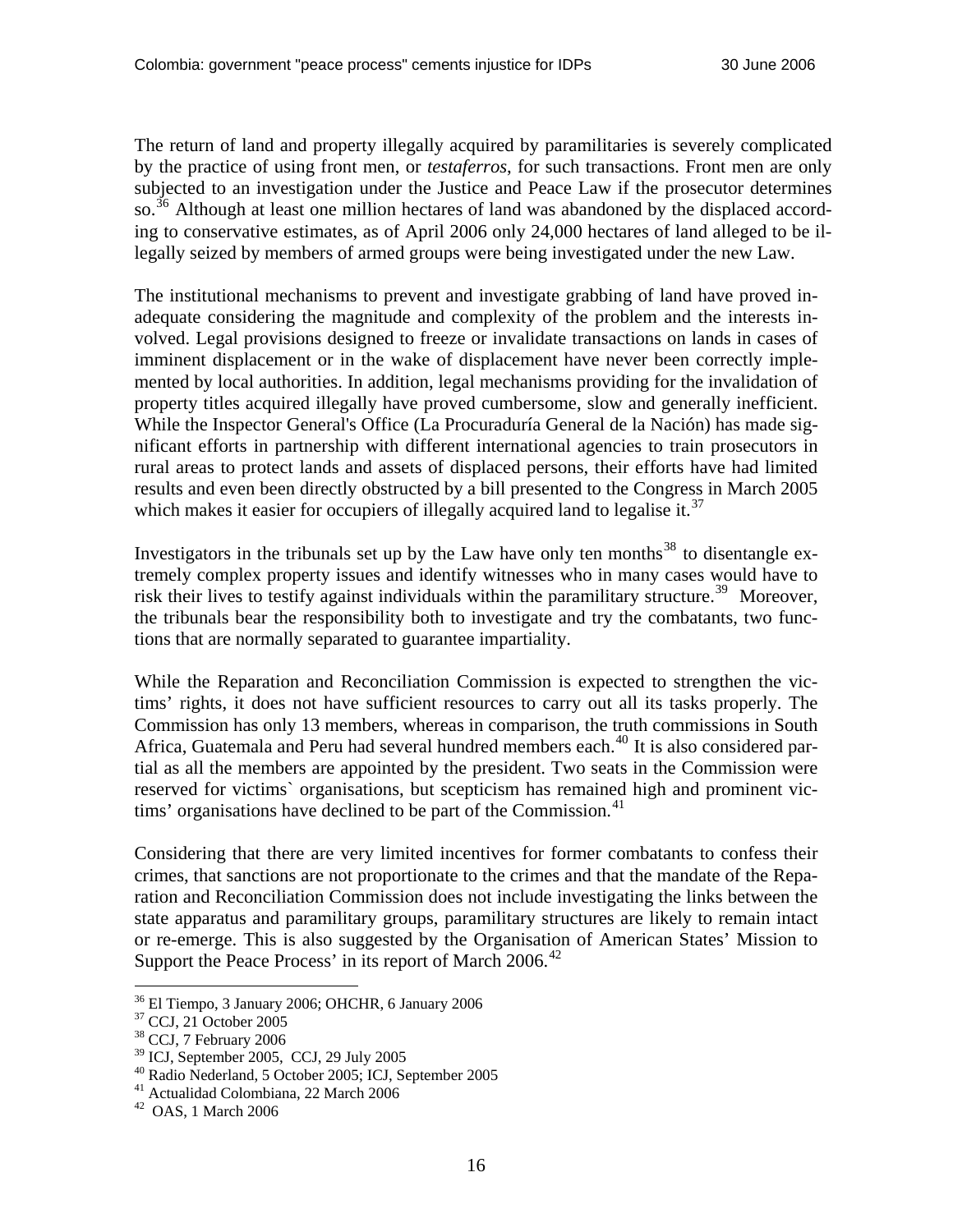<span id="page-16-0"></span>The Colombian Constitutional Court declared parts of the Justice and Peace Law unconstitutional in May 2006, giving credit to some of the objections against the Law outlined above.<sup>[43](#page-16-1)</sup> The verdict protects the victims' right to truth, justice and reparation, emphasising that demobilised combatants' voluntary confessions should encompass the whole truth about their crimes to benefit from the Law. The verdict also protects the victims' right to be heard in the judicial process. It also instructs that paramilitary units should answer collectively with all their personal assets or resources for crimes committed by individual members.

Still, it appears unlikely that the Constitutional Court verdict, which came at a time when the demobilisation process was nearing its end, will be fully implemented. The government has reassured paramilitary leaders that the verdict will not be applied retroactively and the demobilisation process may therefore proceed without ending the paramilitaries' economic power and political influence. It remains to bee seen if the verdict will have positive consequences for the victims' right to compensation, restitution or reparation.

#### **Military pressure and aerial spraying worsen IDP situation**

While the government says its fight against the guerrillas has been successful, claiming that between 2002 and 2005 it reduced the yearly numbers of forced displacements from 424,000 to 160,000, of massacres from 115 to 48, and of kidnappings from 2,800 to  $800^{44}$  $800^{44}$  $800^{44}$ , there are doubts as to whether the government's claims to have reduced the violence reflect the complexity of the conflict and the security situation. In its annual report of 20 January 2006, the Office of the UN High Commissioner for Human Rights said the government statistics method was such that it was "unable to adequately identify indicators referring to murders of protected persons within the context of the internal armed conflict, so as to dif-ferentiate them from deaths caused by common crime.<sup>"[45](#page-16-3)</sup>

Since President Uribe took office in 2002, the conflict has continued with numerous assassinations, cases of torture and massive displacements – particularly in Putumayo and Nariño in the south, Chocó in the Pacific west, and Guajira and Cesar on the Caribbean coast in the north, according to national and international human rights organisations.<sup>[46](#page-16-4)</sup> The Colombian non-governmental organisation CODHES, which monitors displacements and human rights violations, reported an escalation of the conflict from 2004 to 2005. Almost one million people have been forced from their homes since 2002 – more than 300,000 in 2005 alone, it said.

The Office of the UN High Commissioner on Human Rights reported a number of violations of the right to freedom of movement in 2005 by all the armed groups. In March 2006,

<span id="page-16-1"></span><sup>43</sup> Constitutional Court, 18 May 2006

<span id="page-16-2"></span><sup>44</sup> GoC, 27 March 2006, p.4; 4 April 2006

<span id="page-16-3"></span><sup>45</sup> UNHCHR, 20 January 2006, p 24

<span id="page-16-4"></span><sup>46</sup> CCHS, 22 December 2005; CODHES, 26 October 2005; UNOHCHR, 20 January 2006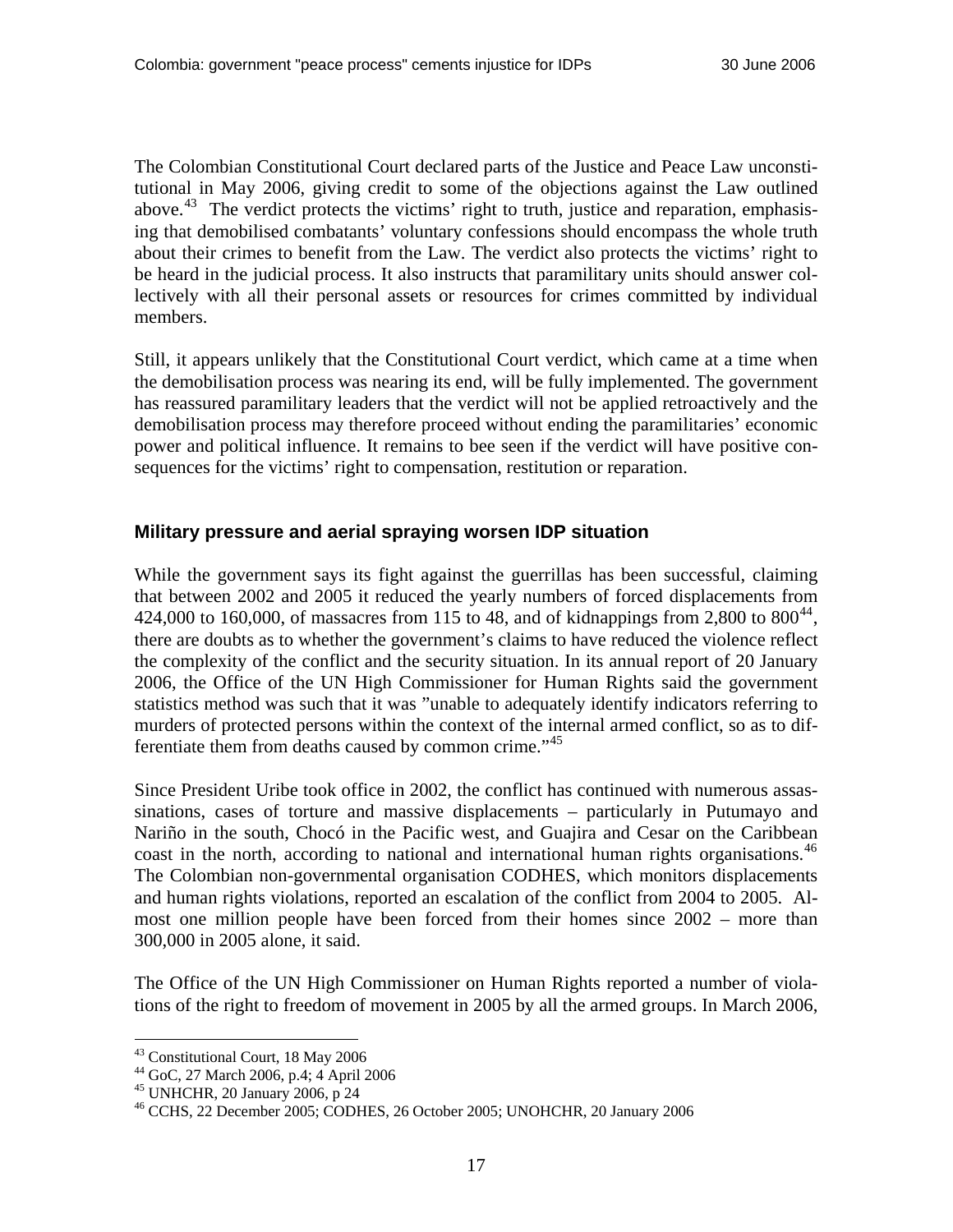the FARC-EP prevented several hundred farmers from fleeing Pogué on the Bojayá river, and paramilitaries were reported to have established checkpoints in the village of Corazón de Jesús and later of Caimanero (Chocó), threatening the inhabitants in order to extort information about the guerrillas. $47$ 

The UN's Working Group on Enforced or Involuntary Disappearances reported after a visit in July 2005 that the armed groups, particularly the paramilitaries, were continuing to cause terror and displacement often with the aim of grabbing land from the victims. The paramilitary perpetrators of disappearances and displacements were also reported to maintain "social contacts with representatives of the authorities and of the armed forces."[48](#page-17-1)



A Colombian soldier checks the bag of a woman during combats between the Colombian army and FARC rebels in Toribo, Cauca province. (Photo: Reuters/Eduardo Monoz, courtesy www.altertnet.org)

The guerrillas on the other hand seem to be bent on demonstrating that the government's military strategy has failed. Most of the guerrillas' destructive power reportedly remains intact and heavy fighting has been reported in many parts of the country along with widespread breaches of international humanitarian law.<sup>[49](#page-17-2)</sup> The number of cases of torture, sexual violence, forced disappearances and extra-judicial executions has increased in 2005, mainly outside urban centres. $50$ 

As part of its "Plan Colombia" – originally aimed at ending the armed conflict through a range of measures but later narrowed down under US influence to strengthening the military and fighting drug trafficking - the Colombian government has embarked on a massive campaign of indiscriminate aerial chemical spraying of illicit crops which has forced thousands of farmers to flee their homes since 1999, particularly in the western Amazon region traditionally controlled by the guerrillas and where the state has hardly ever had any presence. The spraying indiscriminately damages illicit crops, as well as food crops, wells

<span id="page-17-0"></span><sup>47</sup> UNHCHR, pp.17, 91-92

<span id="page-17-1"></span><sup>48</sup> WGEID, 17 January 2006

<span id="page-17-2"></span><sup>49</sup> UNHCR, 30 May 2006; UNHCHR, 28 February 2005, p. 21

<span id="page-17-3"></span><sup>50</sup> UNHCHR, 20 January 2006; AI, 1 February 2005; CCJ, 3 March 2005; UNCHR, 28 February 2005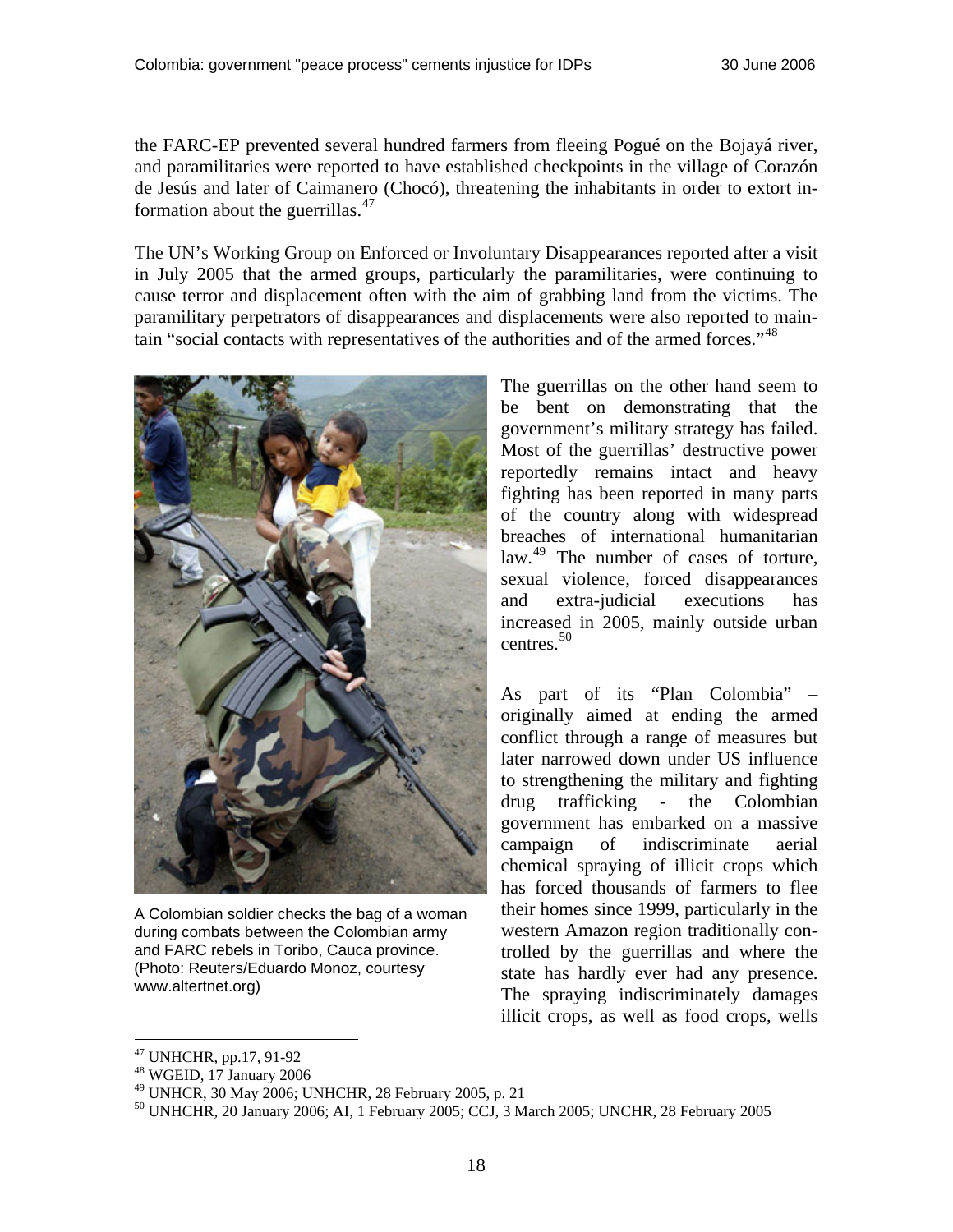and farm animals and thus threatens the livelihoods of affected populations. Moreover, the affected farmers are often perceived as collaborators of the guerrillas and reportedly treated accordingly by the local authorities or paramilitary groups. By way of example, in mid-May 2006, aerial spraying of illicit crops triggered demonstrations by affected farmers in Pasto, the regional capital of Nariño in southern Colombia. In the meantime, heavy fighting for control of the drug-production and trafficking erupted in their homes areas between paramilitary groups and leftist guerrillas. The paramilitary group engaged in the fighting warned that some of the demonstrators would be killed if they returned.<sup>[51](#page-18-0)</sup>

Since the spraying takes place in conflict zones, there are few official assessments of the consequences, and the institutional mechanisms for compensating farmers claiming to have had their farm sprayed without justification appear to be dysfunctional. Only \$18,500 was paid to farmers who had filed complaints to the authorities between 2000 and 2004.<sup>[52](#page-18-1)</sup>

While the spraying has reduced illegal cultivation in some areas, the total area where narcotics are grown has, according to an official US report, not changed since 2002; this is mainly because drug farming is increasingly spreading to neighbouring regions and countries.[53](#page-18-2) "Plan Colombia" focused on eradicating the illicit crops, not on making the local agriculture competitive, against the much cheaper imports.<sup>[54](#page-18-3)</sup> The spraying has worsened socio-economic conditions in the guerrilla-controlled areas where enormous distances from markets and the absence of infrastructure already make farming precarious, and thus helped drive farmers off the land.

The displaced farmers are left with few alternatives. Some continue planting coca crops in even more remote areas, others join the guerrillas or paramilitary forces or flee to urban centres where they live in violent slums among hundreds of thousands of other displaced people, stigmatised as supporters or sympathisers of the guerrillas.

Another main component of the government's counter-insurgency strategy has been its policy of "democratic security", consisting principally of increasing the military presence, involving the civilian population in fighting the guerrillas, and intensifying the aerial spraying of illicit crops under "Plan Colombia". The government has recruited some 15,000 peasant soldiers and established a network of over one million paid informants as part of the policy.<sup>[55](#page-18-4)</sup> As a result, the distinction between civilians and combatants – a central element of international humanitarian law – has been increasingly blurred. The government also granted police powers to the military without judicial oversight, thus exposing civilians to unchecked abuses by the armed forces. The latter measure was declared unconstitutional by the Colombian Constitutional Court in 2005, but seemingly without any practical consequences.

<span id="page-18-0"></span><sup>51</sup> UNHCR, 30 May 2006

<span id="page-18-1"></span><sup>52</sup> LAWG, March 2004; PANNA, April 2004

<span id="page-18-2"></span> $^{53}$  The US Office of National Drug Control Policy, 14 April 2006; ICG, 27 January 2005  $^{54}$  LAWG, March 2004

<span id="page-18-3"></span>

<span id="page-18-4"></span><sup>55</sup> PCS, May 2003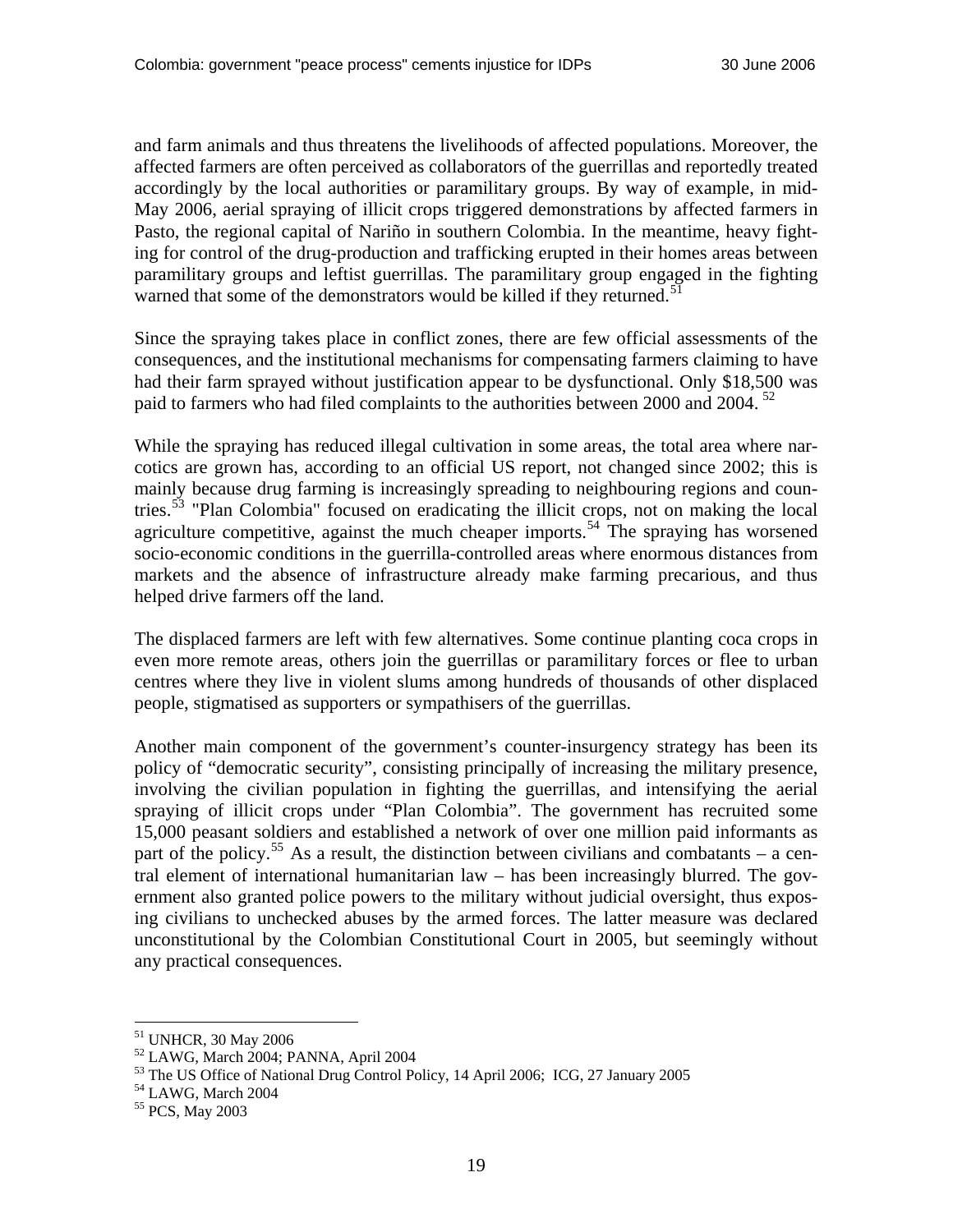<span id="page-19-0"></span>The government says it has accompanied the return of more than 19.000 families between 2003 and May 2005, but figures are contested. The Inspector General's Office had only registered the return of 8,000 families in the same period. [56](#page-19-1) UNHCR is also concerned that the structural causes of the violence have not been overcome in the return areas. The government's return programme has in any case not prevented continued massive displacements. The efforts to quell the insurgency and remove the guerrillas' main source of income have in some cases contributed to the displacements, as demonstrated in the region of Meta in the first months of the 2006. Several thousand people have been displaced as a result of an unprecedented manual coca eradication campaign which the government initiated in January. The campaign was launched soon after the killing of 29 soldiers by FARC guerrillas in the commune of "Vista Hermosa" at the end of 2005. The campaign has involved thousands of police, an estimated 6,000 soldiers from the national army, almost 1,000 "eradicators" and a new paramilitary group, "Bloque Meta", consisting of recently demobilised fighters from "Bloque Centaurus".[57](#page-19-2)

### **Diverging IDP numbers**

There is a huge discrepancy between official and non-official IDP numbers reflecting different approaches to durable solutions, the nature of the conflict and to what constitutes the end of displacement. While the ongoing discussion on definitions and numbers is important, particularly in view of the state's obligation to compensate victims and bring the perpetrators of land grabbing and human rights violations to justice, the Constitutional Court in its T-25 sentence of January 2004 ordered the state to grant assistance and protection to all IDPs, independently of official recognition.

The Colombian NGO CODHES has recorded a total of 3.7 million internally displaced in Colombia since 1985. The government's current estimate is much lower, at 1.75 million, largely due to the fact that it started registering IDPs systematically only in 2000. COD-HES registered about 1.8 million IDPs between 1985 and 1999, whereas the government in the same period registered only 79,000. However, from 2000, the year the government improved its registration procedures, there is much less discrepancy. CODHES registered around 1.8 million between 2000 and October 2005, against 1.6 million recorded by the government.

The lower government figure can by explained by the reluctance of many IDPs to officially register for fear of persecution, the rise in individual displacements less visible than mass displacements, and the increasing number of cases rejected by the government, including intra-urban displacements and people displaced by aerial spraying.[58](#page-19-3) In addition, IDPs have up to one year from the event of their displacement to declare their status and be included in the registry; as a result, the yearly government statistics continue to rise throughout the year following displacement. The government's 2005 figures, standing at 160,000

<span id="page-19-1"></span><sup>56</sup> Procuraduría General de la Nación, 22 February 2006

<span id="page-19-3"></span><span id="page-19-2"></span> $^{57}$  Interview with international aid worker, 10 February 2006; CCJ, 21 February 2006<br> $^{58}$  CODHES, 1 April 2005; Actualidad Colombiana, 26 May 2003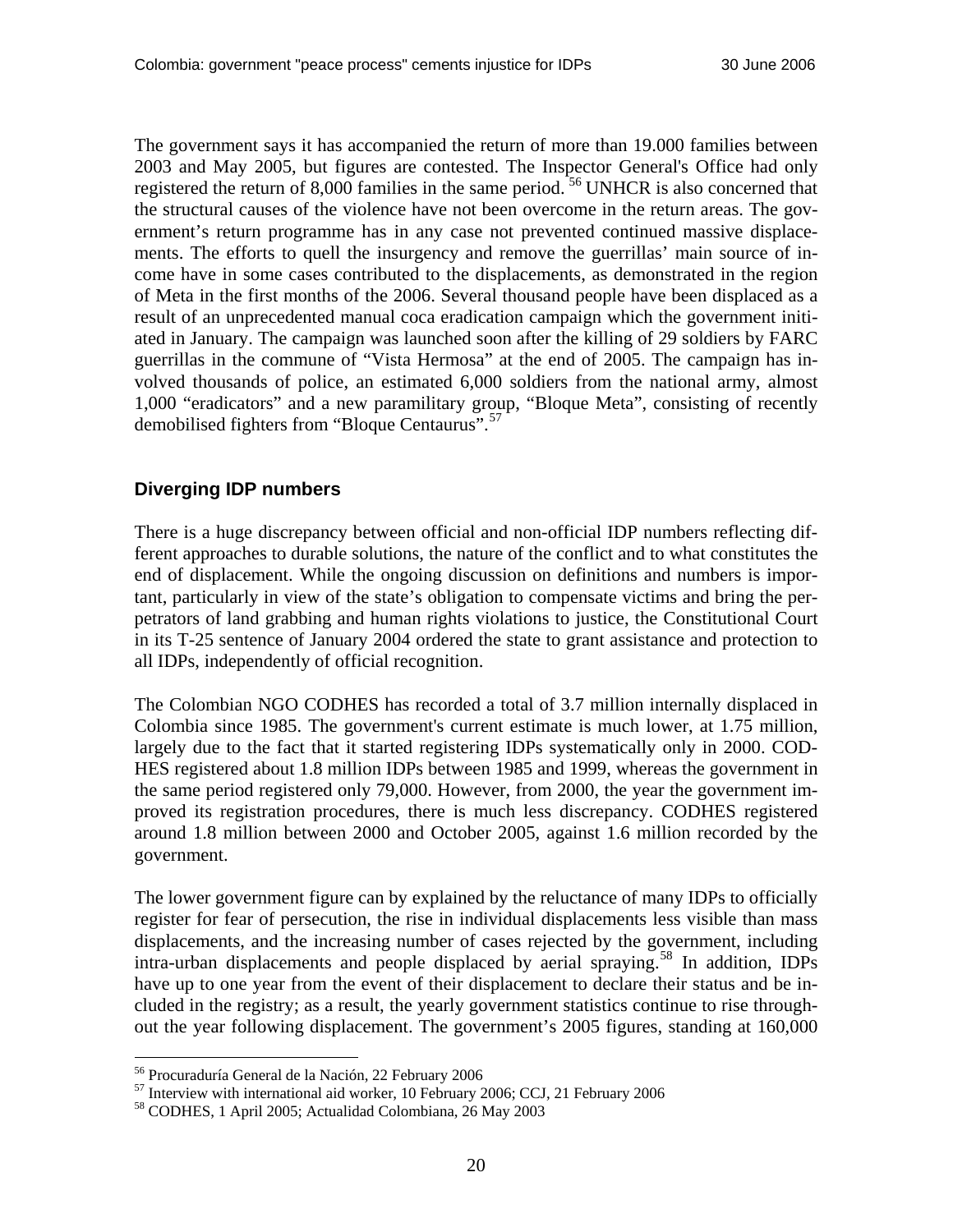as of April 2006, may therefore increase throughout the year, as was the case in 2000 and 2003.[59](#page-20-0)

There is an ongoing discussion on how to determine when internal displacement ends in the Colombian context. According to Law 387 of 1997, displacement ends when the displaced person's socio-economic conditions have been re-established. Consequently, the government argues that the IDPs should be categorised according to needs during the first three years of displacement and gradually be excluded from the register altogether as they would no longer be in particular need of emergency assistance or protection.<sup>[60](#page-20-1)</sup>

This position evades the question of the state's responsibility towards IDPs, registered and non-registered alike, on fundamental issues such as restitution and reparation and highlights the challenges of addressing durable solutions in the middle of an armed conflict. Similarly, it reflects a political will to respond only to the humanitarian needs of those registered as IDPs. The government's reluctance to recognise a large share of the IDP population and the purely humanitarian nature of the response to the registered IDPs raise concerns.

CODHES argues that to decide when displacement ends is a political question, and not so much a problem of methodology or criteria. It is indeed hard to analytically distinguish political motivations from methodological criteria in deciding who is an IDP. In the regions of Chocó and Norte de Santander, for example, the government confirmed that over half of the applicants were refused IDP status. The same is true for people arriving in Bogotá.<sup>[61](#page-20-2)</sup> Local authorities have also been suspicious of IDPs' sincerity, claiming they give false declarations to receive emergency assistance, whereas at the same time under-reporting out of fear of being perceived as sympathisers with some of the armed groups is acknowledged as a major problem by both government and non-government institutions. $62$ 

| Year    | <b>CODHES</b> | <b>GoC SUR</b> |
|---------|---------------|----------------|
| 1985-94 | 720,000       | 4786           |
| 1995    | 89,000        | 247            |
| 1996    | 181,000       | 2,570          |
| 1997    | 257,000       | 11,099         |
| 1998    | 308,000       | 34,460         |
| 1999    | 288,000       | 29,139         |

### **Number of IDPs (1985-2005)**

<span id="page-20-0"></span>59 Accion Social, February 2006; CODHES, 26 October 2005

<span id="page-20-1"></span>60 El Tiempo, 26 May 2003

<span id="page-20-2"></span><sup>61</sup> CODHES, 1 May 2005

<span id="page-20-3"></span> $62$  IDMC interviews 2 and 4 November 2005: Contraloria General, December 2004; CODHES December 2005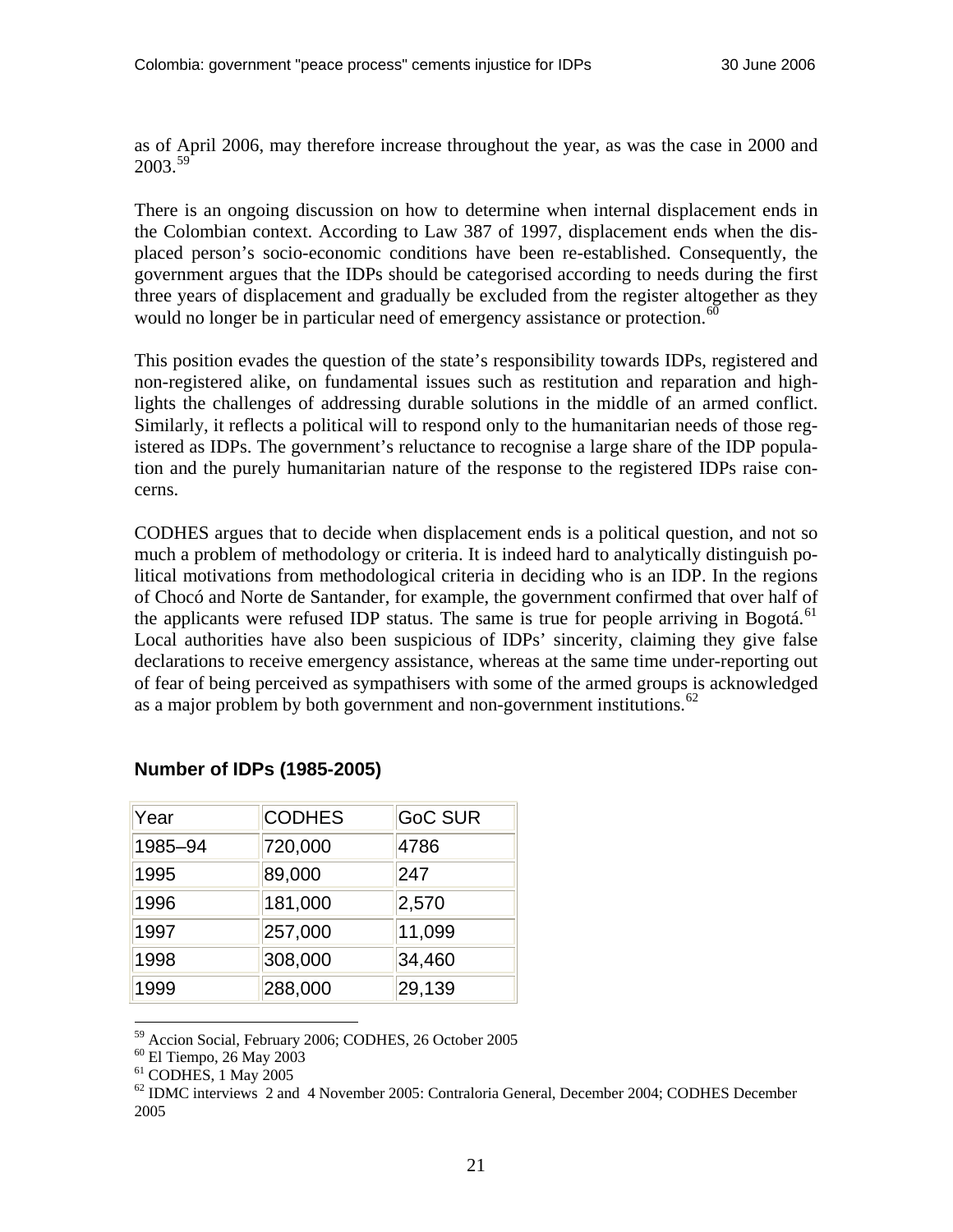<span id="page-21-0"></span>

| 2000                 | 317,375      | 329,981      |
|----------------------|--------------|--------------|
| 2001                 | 341,925      | 373,663      |
| 2002                 | 412,553      | 422,957      |
| 2003                 | 207,607      | 219,431      |
| 2004                 | 287,581      | 145,995      |
| 2005                 | 310,237      | 159,534      |
| Total Cumu-<br>lated | 3,720,278 63 | 1,752,033 64 |

## **Who are the IDPs and where do they flee?**

A majority of the IDPs flee the countryside where they were engaged in small-scale farming as owners or as landless day-labourers. The absence of clear-cut frontlines and the presence of armed groups nearly everywhere make it extremely difficult to escape the conflict, which is reflected in the number of affected municipalities; 96 per cent of the country's more than 1,000 municipalities have experienced forced displacement. But some regions are worse affected than others. Official numbers show that between 2000 and 2003 almost 60 per cent of the displaced originated from Antioquia, Bolívar, Magdalena, César, Sucre, Putumayo and Chocó, which as indicated above are also regions of particular com-mercial interest.<sup>[65](#page-21-3)</sup>

Many IDPs are forced to flee several times, typically starting with the initial flight from their land to the nearest municipal centre, and from there to larger provincial towns, before ending up in shantytowns in regional capitals or in Bogotá, lacking food, access to health services and adequate housing.

The regional capitals receive an estimated 39 per cent of the displaced, with Bogotá taking the rest – almost 600,000 according to the city's planning department.<sup>[66](#page-21-4)</sup> Medellín in the eastern Antioquia department was the second largest recipient of IDPs with Florence, the capital of the region of Caquetá as the third in  $2004$ .<sup>[67](#page-21-5)</sup> Other regions such as Catatumbo, Arauca and Sierra Nevada de Santa Marta in the north were also seeing thousands of IDPs seeking protection and anonymity in the urban centres.<sup>[68](#page-21-6)</sup>

However, instead of finding safety in the cities, IDPs have been increasingly exposed to crime and violence that forces them to flee again, notably from Medellín, Cali, Barrancabermeja, Bogotá, Cartagena, Cúcuta and Bucaramanga. The increased presence of armed groups in urban centres has created complex networks of organised crime and IDPs are

<sup>63</sup> CODHES, 24 February 2006

<span id="page-21-2"></span><span id="page-21-1"></span><sup>64</sup> Accion Social, 20 April 2006

<span id="page-21-3"></span><sup>65</sup> Contraloría General de la Nación, 2004, p. 105

<span id="page-21-5"></span><span id="page-21-4"></span> $^{66}$  El Tiempo, 11 January 2006; El Mundo, 28 December 2004  $^{67}$  UN CT, 31 January 2005

<span id="page-21-6"></span><sup>68</sup> CODHES, 1 May 2005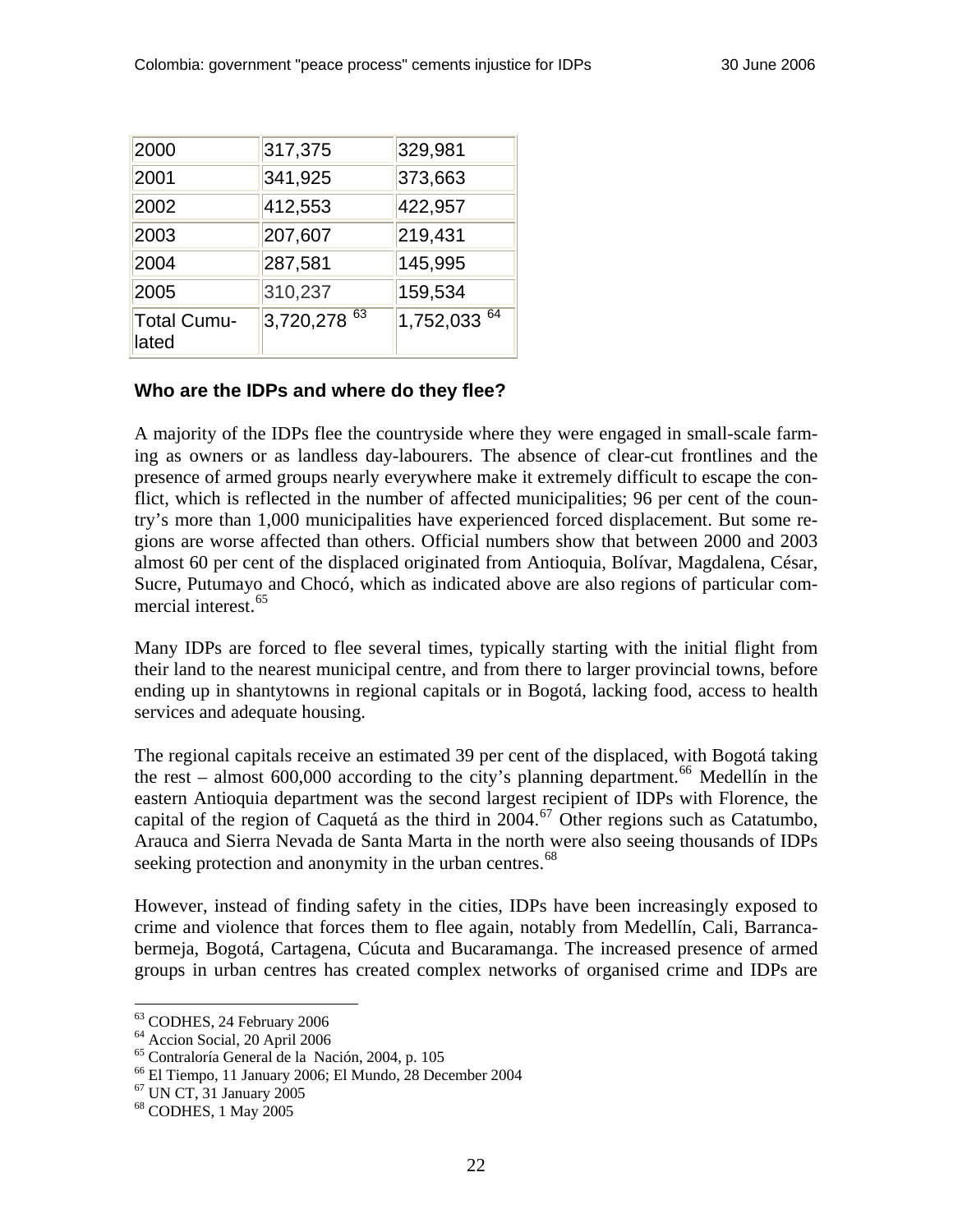<span id="page-22-0"></span>some of the primary victims. The principal agents of intra-urban displacement are para-military-backed militias.<sup>[69](#page-22-1)</sup> Intra-urban displacements are not recognised by the authorities because the people affected are not considered to have fled beyond their "habitual place of residence". By the same token, these IDPs are denied access to humanitarian assistance.

The IDPs in Colombia do not represent a homogenous ethnic, political or social group, though Afro-Colombian and indigenous communities are proportionally more exposed to assassinations and displacements than other groups.<sup>[70](#page-22-2)</sup> Some of these groups are at serious risk of extinction according to the UN Special Rapporteur on Indigenous People.

Virtually all of the 84 indigenous groups living in Colombia have been affected by displacement and over 200 Kankuamo indigenous leaders, the largest indigenous group, have been killed since  $2002$ .<sup>[71](#page-22-3)</sup> Afro-Colombian and indigenous people represent about a third of IDPs, even though they make up only 11 per cent of the country's total population.<sup>[72](#page-22-4)</sup> These communities have been repeatedly exposed to armed conflict, as they tend to live in territories of commercial interest or where there is potential for drug production and other illegal activities.

A survey of 2004 concluded that minority groups were also the worst affected by aerial spraying of illicit crops: it found that in 2002 nearly half of all the municipalities affected by aerial spraying were inhabited by indigenous and Afro-Colombian people.<sup>[73](#page-22-5)</sup>

The social ties binding these communities together are strong and vulnerable at the same time; their way of life is strongly linked to their ancestral lands and suffers irreparable damage when they are forced to flee.<sup>[74](#page-22-6)</sup> The most threatened peoples are Awa, Kofan, Siona, Paez, Coreguaje, Carijona, Guayabero, Muinane-Bora, Pasto, Embera and Witoto in the departments of Putumayo, Caqueta and Guaviare where clashes involving logging, oil drilling and mining interests have fuelled violent repression of indigenous people.

Almost 30 per cent of indigenous IDP households are headed by women.<sup>[75](#page-22-7)</sup> Many of the women fled after their husbands were killed by the armed groups, leaving them particularly vulnerable to sexual violence and harassment, on top of being alone in providing food and care for their children.<sup>[76](#page-22-8)</sup>

### **Violations of rights to food, education and health**

The conflict has generated a protracted humanitarian crisis which affects the majority of the internally displaced people socio-economically, emotionally and socially. Their situa-

<sup>69</sup> Actualidad Colombiana, 1 January 2003

<span id="page-22-2"></span><span id="page-22-1"></span><sup>70</sup> Foreign Policy Studies, 8 June 2005

<span id="page-22-3"></span> $71$  IDD, 9 February 2005

<span id="page-22-4"></span><sup>72</sup> UNHCR, March 2005

<span id="page-22-5"></span><sup>73</sup> CODHES, 1 June 2004

<span id="page-22-6"></span><sup>74</sup> UNHCHR, 10 November 2004

<span id="page-22-7"></span><sup>75</sup> ICRC, May 2005

<span id="page-22-8"></span><sup>76</sup> Amnesty International, October 2004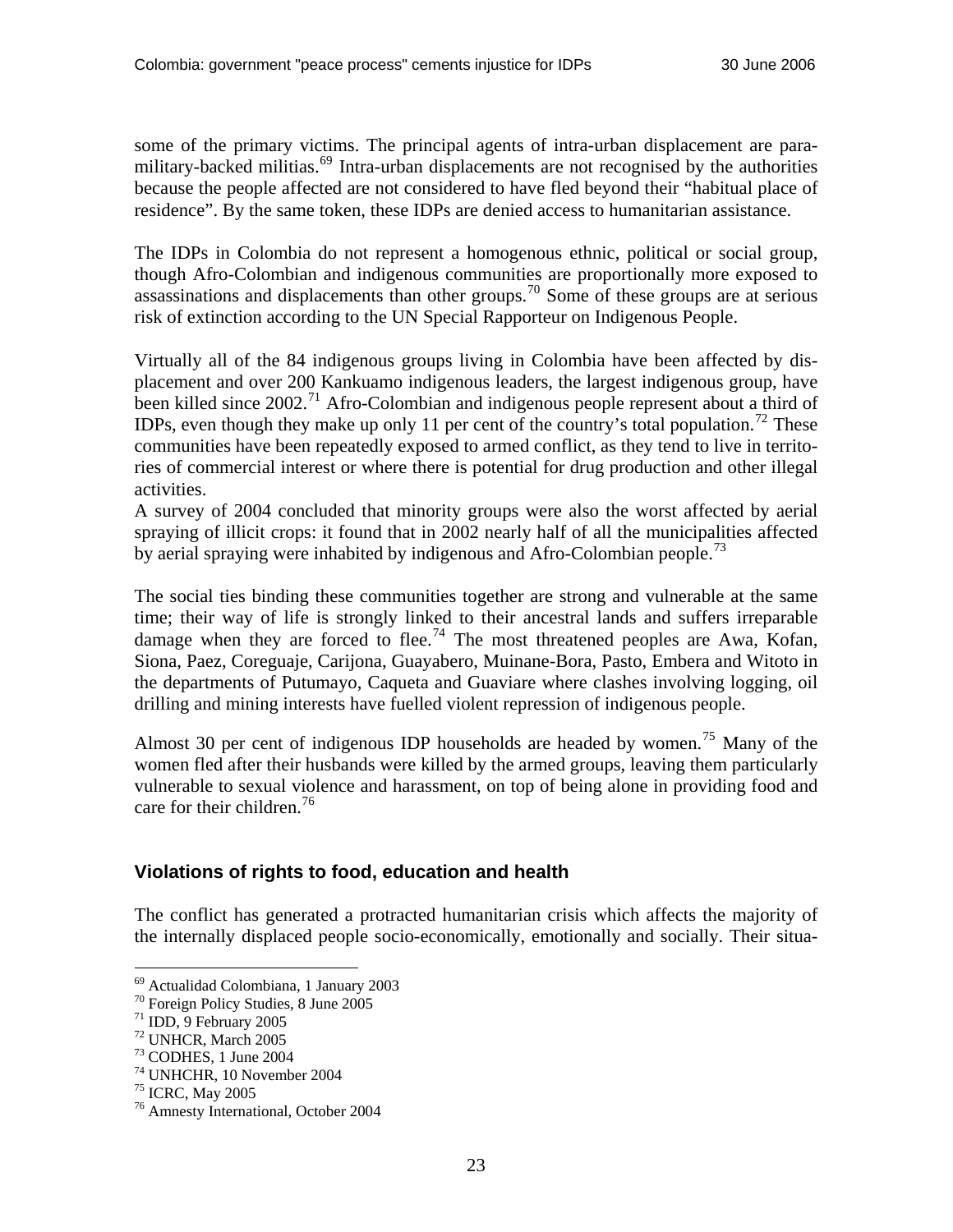tion is particularly precarious in a country where more than 50 per cent of the population lives below the poverty line and where the pervasive nature of the conflict makes it hard to find physical protection and stability, even in urban areas where the majority end up. An inter-agency report of December 2005 covering six severely affected regions shows that IDPs are generally worse off than the poorest urban host communities when it comes to rights to food, health, education and housing.[77](#page-23-0) A Médecins Sans Frontières (MSF) report of April 2006 found that the IDPs' mental health is severely affected by the conflict and that violence tends to lead to more violence. Many IDPs (37 per cent) have witnessed the killing of parents, children or siblings, contributing to long-term emotional disorders and social disintegration.<sup>[78](#page-23-1)</sup> The IDPs' emotional and social state and poor access to food, health care, education and housing are further aggravated by the fact that most of them have been uprooted from an agricultural subsistence-oriented economy to a market economy in urban centres where their professional skills are largely rendered irrelevant, with ensuing difficulties in accessing the labour market and providing for their own liveli-hoods.<sup>[79](#page-23-2)</sup> As a result of the abrupt character of the displacements – which in 96 per cent of cases have been triggered by direct threats, massacres and/or fighting – the IDPs are left with little or no time to prepare for their flight and bring with them valuable assets that may ease their life during displacement.<sup>[80](#page-23-3)</sup> The difficulty they have in entering the labour market and stabilising socio-economically is clearly reflected in the average monthly IDP household income, which is slightly more than the equivalent of \$100, or 65 per cent of the legal minimum wage.

The equivalent of \$60 or slightly more than half of the average income is spent on food, while most of the rest is spent on housing and public services like water, electricity and gas.[81](#page-23-4) This leaves only six and three per cent on health and education respectively.

Two-thirds of IDPs live in inadequate housing with no access to basic sanitation.<sup>[82](#page-23-5)</sup> About 70 per cent of IDPs have two or more unmet basic needs, including housing, access to services, living conditions, school enrolment and economic dependency, compared to 10 per cent among the poorest urban dwellers. $83$  As a result, over half of displaced households report anaemia, which stunts the growth and learning capacity of children.<sup>84</sup>

Only 22 per cent of IDPs receive medical attention, in spite of the fact that registered IDPs are entitled by law to free and unlimited access to health care and medicines. ${}^{85}$  ${}^{85}$  ${}^{85}$  In practice,

<span id="page-23-0"></span><sup>77</sup> WFP, European Commission, WHO, December 2005

<span id="page-23-1"></span><sup>&</sup>lt;sup>78</sup> These findings confirm and substantiate the conclusions of the Constitutional Court sentence of January 2004 and several other reports, including by government institutions; Human Rights Watch, 14 October 2005; ICRC, 22 April 2005; WHO, PAHO, 7 April 2005; WFP, ICRC, 27 December 2004; Ombudsman's Office, *Duodécimo Informe del Defensor del Pueblo ante el Congreso de la República*, Bogotá, 2005 79 ICRC, 22 April 2005, p.6

<span id="page-23-3"></span><span id="page-23-2"></span><sup>80</sup> MSF, April 2006; Contraloría General de la Nación, December 2004

<span id="page-23-4"></span><sup>81</sup> WFP, ICRC, 27 December 2004, p.11

<span id="page-23-5"></span><sup>82</sup> ICRC, 22 April 2005; WFP, 16 June 2003

<span id="page-23-6"></span><sup>83</sup> WFP, ICRC, 27 December 2004, p.10

<span id="page-23-7"></span><sup>84</sup> WFP, ICRC, 27 December 2004

<span id="page-23-8"></span><sup>85</sup> Marie Stopes International, etc, 13 February 2003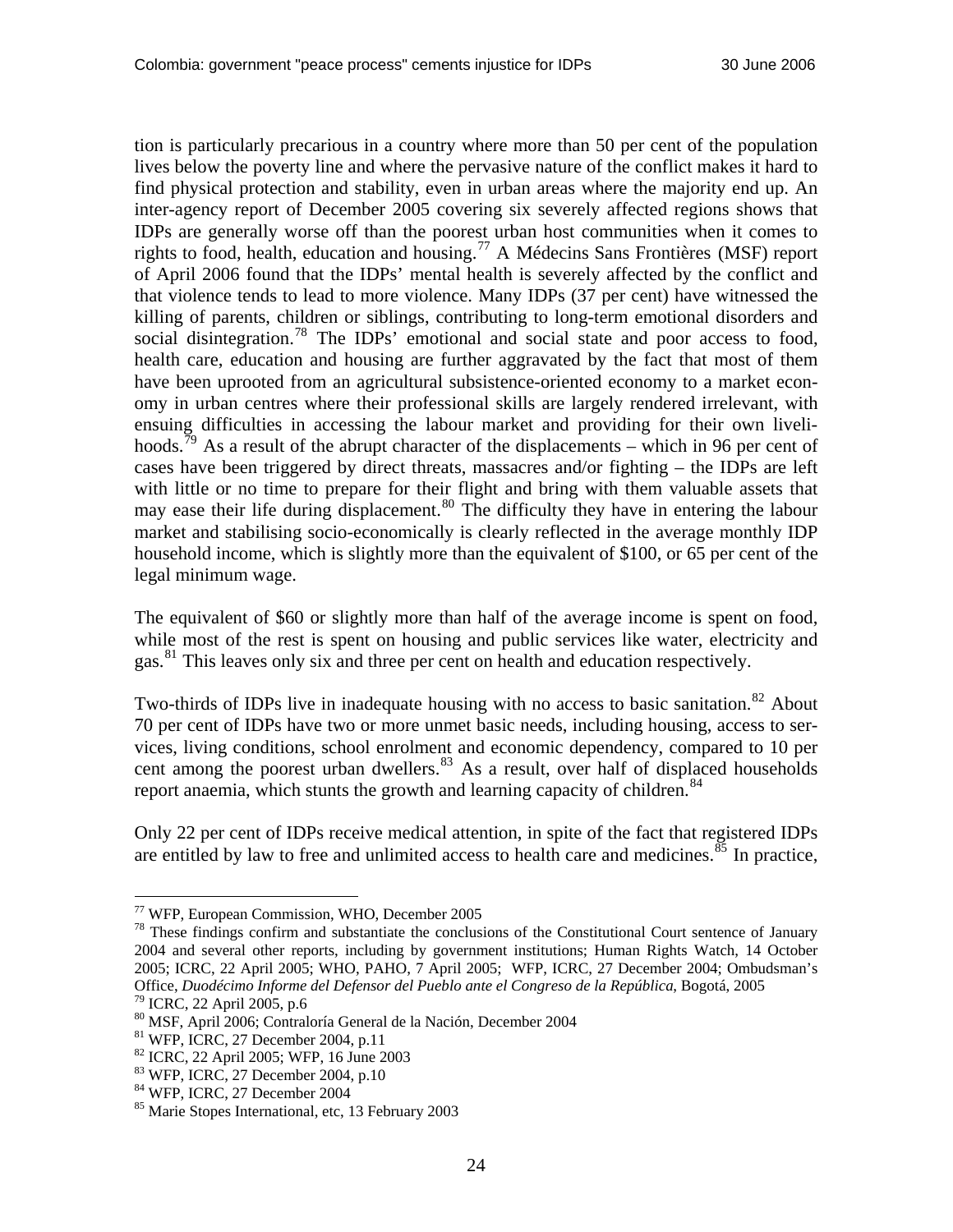hospitals commonly refuse to treat IDPs because they are often not reimbursed for the costs of the services provided due to administrative inefficiencies. As a result, about half of the displaced do not seek medical assistance due to lack of money.<sup>[86](#page-24-0)</sup> In addition, access to medical care is hindered because most IDPs lack identification papers – a requirement for receiving medical aid. A survey found that morbidity among IDPs is six times the national average.<sup>[87](#page-24-1)</sup>

Although women and girls represent nearly half of the displaced population, there is no comprehensive policy to address their specific gender and reproductive health needs.<sup>[88](#page-24-2)</sup> Nearly one-third of displaced women have had either miscarriages or stillbirths, and only 63 per cent received treatment. Despite the fact that some 52 per cent of displaced women reported having suffered physical violence and about 36 per cent have been sexually abused, according to the Ministry of Social Protection, gender-based violence remains largely unaddressed.<sup>[89](#page-24-3)</sup>

More than one million Colombian children have had to flee their homes with their families; some 300,000 of these displaced children do not have access to the national education system, often because of the costs incurred by the materials required, such as school uniforms, school books and transportation.



Displaced Embera-Catios Indian girl in Cazuca near Bogota, Columbia. (Photo: Reuters/Eliana Aponte, courtesy www.altertnet.org)

<sup>86</sup> IOM, 6 June 2002

<span id="page-24-1"></span><span id="page-24-0"></span><sup>87</sup> WFP, 16 June 2003, p.9

<span id="page-24-2"></span><sup>88</sup> UNCHR, 24 February 2003

<span id="page-24-3"></span><sup>89</sup> AI, 13 October 2004; UNCHR, 28 February 2005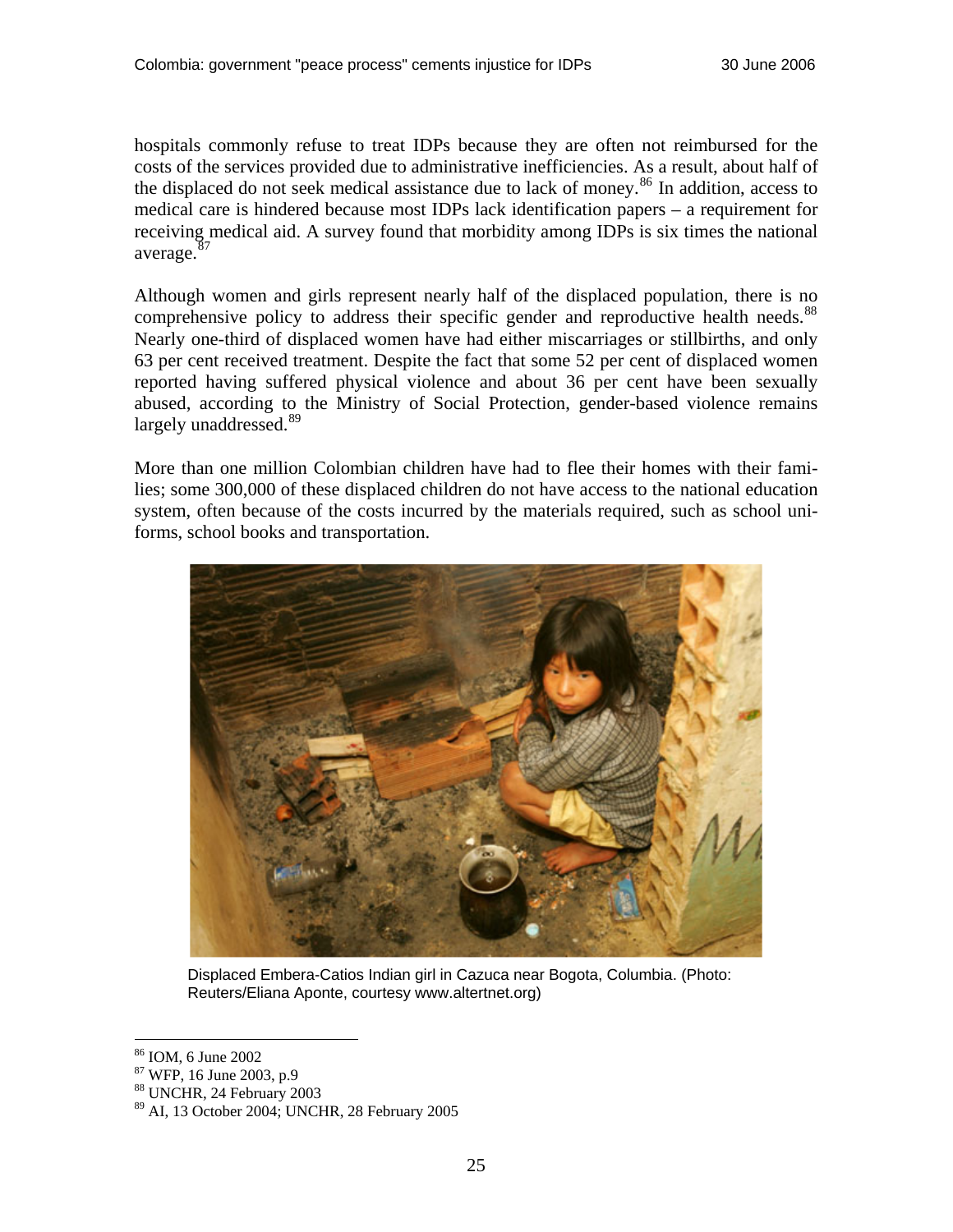#### <span id="page-25-0"></span>**National response**

Colombia is host to the second-largest IDP population in the world and has at the same time adopted one of the most advanced legislations to address their protection and assistance needs. However, practically all reports on the Internally Displaced People, including a paradigmatic sentence by the Colombian Constitutional Court, emphasise the staggering discrepancy between the expressed intentions of the government and the implementation of its policies.

One of the key instruments governing national policies on internal displacement is Law 387 of 1997 which emphasises the authorities' responsibility to prevent forced displacement, protect and assist IDPs during displacement and search for durable solutions. As noted above, more than one million people have been forced from their homes only in the last three years of the conflict, more than 940,000 according to the government's own figures, making it hard to claim any success in preventing internal displacement.

Government humanitarian assistance to IDPs is restricted to the first three months after registration, prolonged in exceptional cases to six months. It includes food rations and cooking utensils. However, even this limited aid covered only one-third of emergency needs, and the majority of new IDPs (57 per cent) received no assistance in 2004, according to a UNHCR report. $90$  The recommendation of the Office of the UN High Commissioner for Human Rights to extend the time limit on assistance and the one-year deadline set for IDP registration has been ignored. While the emergency response has improved, according to UNHCR, very little attention is still paid to post-emergency situations and the search for durable solutions.<sup>[91](#page-25-2)</sup>

The body charged with responding to the problem of internal displacement at national level, as established by Law 387 (1997), is the National System of Attention to People Displaced by Violence (SNAIPD). It is composed of 14 government ministries and other public, private, and community organisations covering various areas such as agriculture, social security, health, and education. The Social Solidarity Network (RSS), created in 1999 (renamed Social Action in 2005), manages the SNAIPD, coordinates and oversees assistance to IDPs and those at risk of displacement, and plans and delivers services to IDPs officially registered. $92$ 

Still, the country faces a critical human rights situation that forces people to flee on a daily basis. The Colombian government has been unable to comply with its human rights commitments and fully implement the UN Human Rights Commission's recommendations made in 2004. While the government reported a major improvement in its 2004 and 2005 human rights record, the UN High Commissioner for Human Rights warned that official human rights monitoring institutions use definitions of indicators incompatible with inter-

<sup>90</sup> UNHCR, March 2004 p.1

<span id="page-25-2"></span><span id="page-25-1"></span><sup>91</sup> UNHCR, 1 December 2004

<span id="page-25-3"></span><sup>92</sup> UNCHR, 24 February 2003, pp. 90-92; 1 December 2004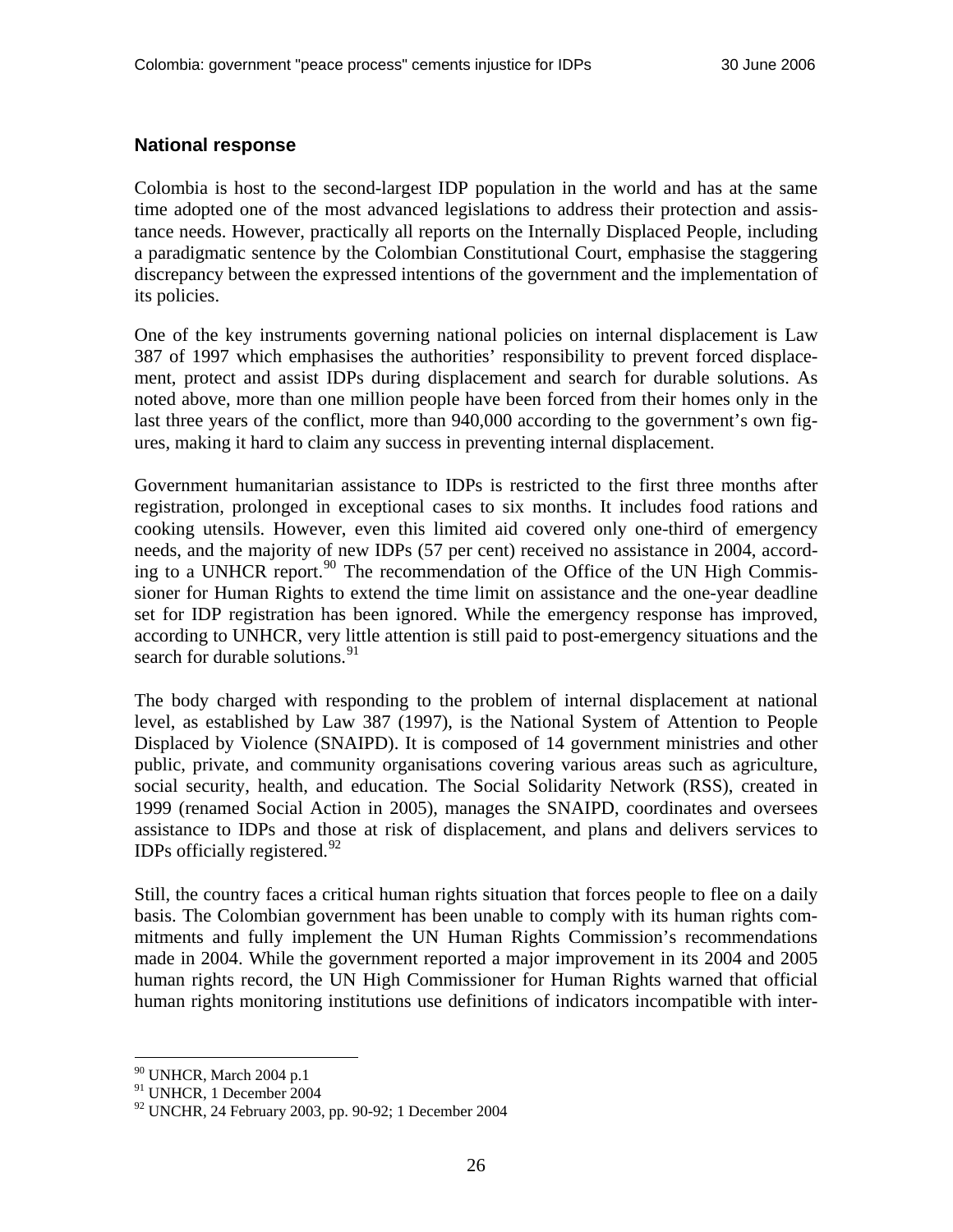national standards and that "no official statistical system exists in Colombia that ade-quately covers violations and breaches in accordance with international instruments".<sup>[93](#page-26-0)</sup>

Without proposing alternative solutions, the current administration has also attempted to reduce the capacity of the Representative of the Ombudsman's Office (Personerìa) at the municipal level which is mandated to assist IDPs and protect their legal rights. The Colombian Institute of Agrarian Reform and National Institute of Urban Reform, in charge of programmes to facilitate IDPs' access to land and housing respectively, were merged without clear redistribution of their tasks.  $94$ 

While the administration reported considerable progress in the fight against illegal armed groups, and in regaining control over large parts of national territory, anti-terrorist legislation and other measures adopted to attain these goals have been declared unconstitutional by the Constitutional Court, including the amendment made by the government to the Constitution with the view to granting judicial powers to the armed forces. A number of other measures were declared unconstitutional by the Court in November 2002, such as suppressing judicial supervision of detentions, restricting freedom of movement, allowing sys-tematic searches, simplified arrest procedures, and interference with privacy.<sup>[95](#page-26-2)</sup>

In January 2004, the Constitutional Court concluded in a sentence called T-25 that the lack of protection and attention given to displaced people and communities at risk of displacement constituted an unconstitutional state of affairs. This ruling has made the court the most important and authoritative supervisor of the government's compliance with its own policies and laws and may be used as an example for other countries. The ruling reflected serious structural deficiencies attributable to state bodies basing its findings on lack of compliance with the 1997 Law 387, the high number of complaints brought before the Courts by IDPs, and the deterioration of their situation due to omissions in public policy, all of which resulted in the violation of the rights of IDPs.<sup>[96](#page-26-3)</sup> The Court ordered the government to reformulate its public policy, to assign adequate resources to the maximum of its capacities, to take concrete action to prevent forced displacement, and to guarantee protection of the rights of IDPs. In response to the Court verdict, the National Plan of Integral Attention to People Displaced by Violence was launched in February 2005, through Decree 250 (2005). The plan outlined government strategies to prevent displacement and to assist about 1.5 million officially registered IDPs in accordance with Law 387.

In direct response to the Court decision, the government committed in November 2005 the equivalent of more than \$2 billion for the protection and assistance of IDPs for the period 2005-2010. A number of agencies and ministries have submitted their reports to the Court which is, as of June 2006, in the process of evaluating the government's compliance with Sentence T-25. While the commitment of November 2005 has been warmly welcomed by

<span id="page-26-0"></span><sup>93</sup> UNCHR, 28 February 2005, p.67

<span id="page-26-1"></span><sup>&</sup>lt;sup>94</sup> CCJ, 4 February 2004

<span id="page-26-2"></span><sup>95</sup> UNCHR, 24 February 2003, pp.7-11; 45

<span id="page-26-3"></span><sup>96</sup> OIDHACO, 28 January 2005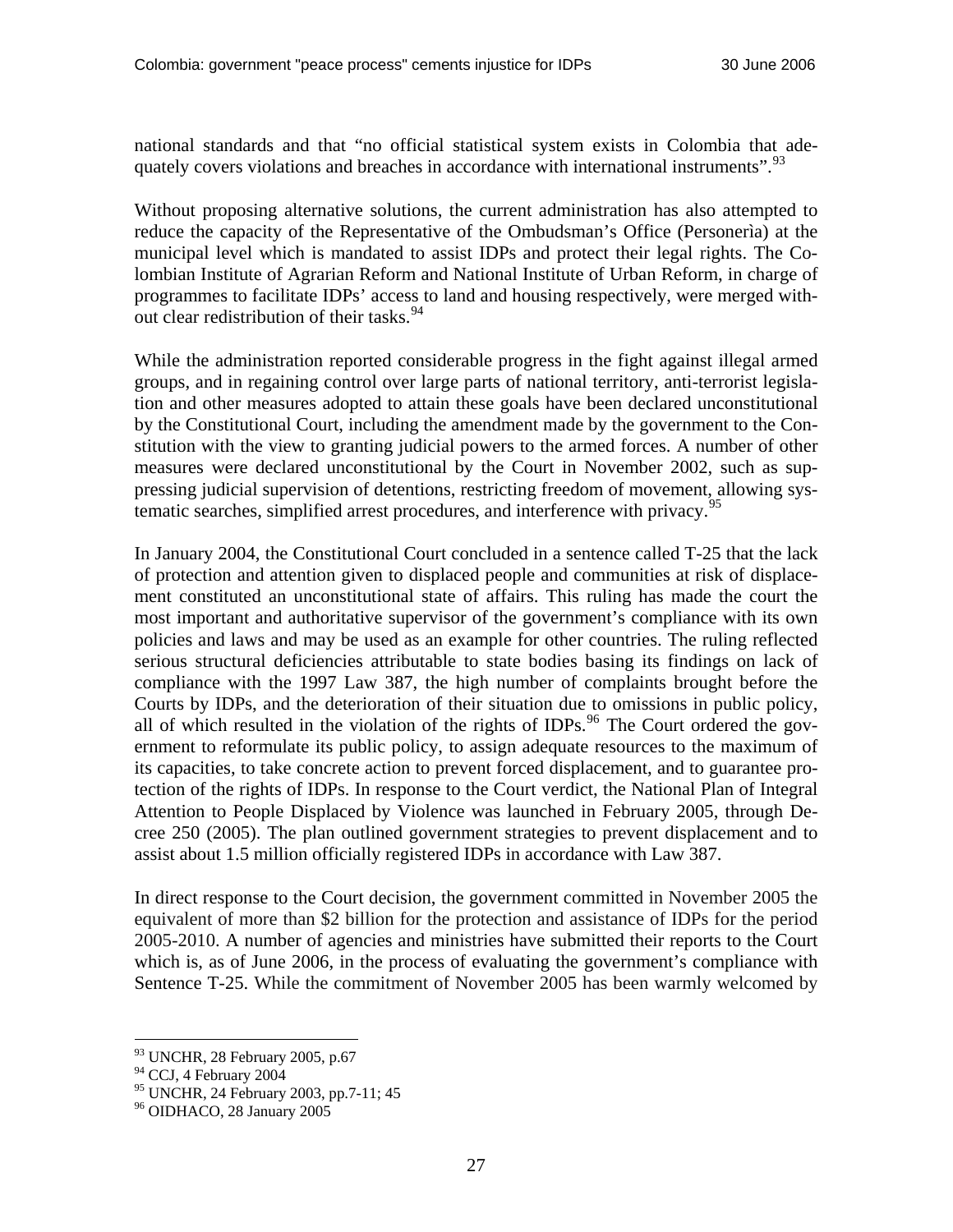<span id="page-27-0"></span>IDP organisations, the funds may prove insufficient unless the government shows the political will to address the structural injustices that triggered the conflict.

## **Colombian NGOs**

Social movements or civil society organisations defending the rights of internally displaced people or other victims are in many cases as old as the displacements and the conflict itself. Hundreds of national and grass-roots NGOs have been created to defend the civil, political, economic, social and cultural rights of the victims of the conflict, advocate for better government assistance, and promote long-term solutions, capacity-building and integration of IDPs in host communities. Local human rights and humanitarian agencies have been increasingly active in providing IDPs with legal advice, psychosocial support, food and medical assistance with limited resources. Many of the organisations have made consistent use of national and international legal instruments to restore the rights of the victims and holding the state to account for its legal commitments towards the affected population. Local non-governmental human rights and IDP organisations have prepared petitions to the Colombian Constitutional Court and the Inter-American Human Rights Court, accusing the state of not honouring its responsibility to assist and protect IDPs in compliance with national and international standards. The Constitutional Court verdict of May 2006 which declared the Justice and Peace Law unconstitutional is a direct result of concerted efforts by Colombian non-governmental organisations. More than 30 social and human rights organisations together with 73 individuals were behind the petition.  $97$ 

Working conditions for many, if not most of the social and human rights organisations are extremely difficult not only because of a lack of resources, but primarily because their work runs counter to the interests of the armed organisations, mirroring in many respects the complexity and nature of the conflict itself. Defending the interests of IDPs or other victims of conflict beyond a purely humanitarian response is often perceived as an attack on the perpetrators of displacements or other rights violations and their hold on land and resources acquired illegally in the course of the conflict. Consequently, organisations defending the victims, and more specifically IDPs' right to return and have their land restored to them, have been among the primary targets of armed groups. Hundreds of leaders of human rights organisations and displaced communities have been assassinated throughout the conflict and attacks and threats remain major obstacles to their work and to their very existence. The current phase of the conflict has lasted for more than 40 years and many civil society organisations have distanced themselves from the armed actors, guerrillas and paramilitary groups alike by advocating for non-violence. This strategy undermines the legitimacy of the armed groups which often react with threats, assassinations and forced displacement.

Moreover, IDP leaders and representatives of other organisations defending the rights of the victims of the conflict are often perceived and stigmatised as guerrilla sympathisers by the government. In June 2004, the president accused Colombian and foreign human rights

<span id="page-27-1"></span><sup>97</sup> ASFADDES, 9 September 2005, pp. 1, 25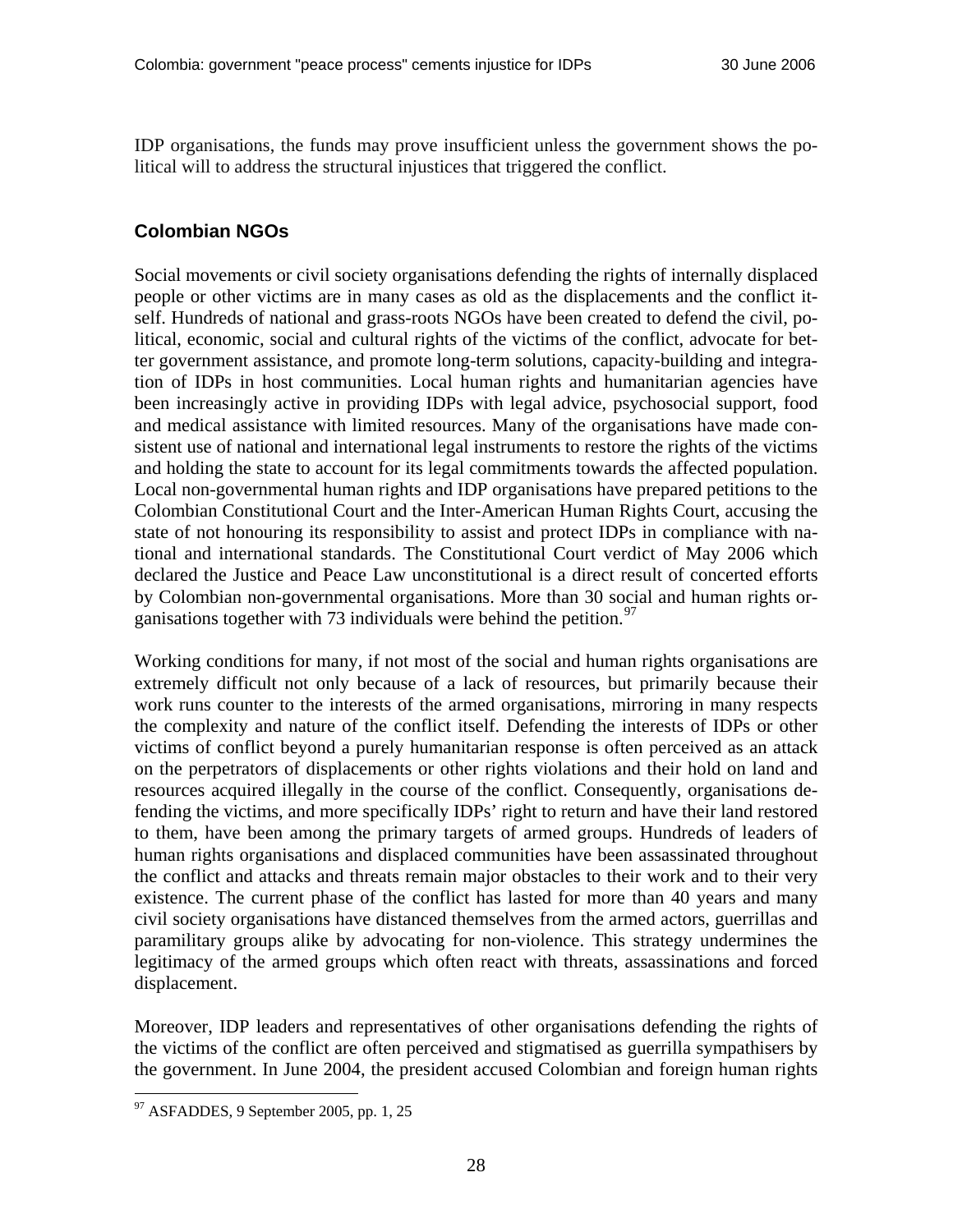defenders of being guilty of complicity with terrorism.<sup>[98](#page-28-0)</sup> The work of IDP and victims organisations has been further undermined by a constitutional amendment of December 2003 which confers on the army the right to search houses, seize assets, make arrests and intercept communications without judicial warrants. These measures have fuelled the reign of fear, suspicion and mistrust among IDP leaders and their supporters, and thereby weakened substantially their strength to stand up for those they represent.

As a result of these repressive policies and hostile attitudes, human rights defenders and IDP organisations are by and large bereft of any genuine dialogue with the state as the institution bearing the primary responsibility for protecting and assisting the IDPs. The options are few; some struggle to maintain neutrality, attempting to distance themselves from the conflict and the warring parties, including the security forces and representatives of the state. Others are using the state's own institutions to defend their interests, exemplified by the Constitutional Court rulings of January 2004 and May 2006.

The IDP organisations' strategies are largely based on advocating for the recognition of the existence of an armed conflict and the recognition of the existence of its victims. The controversy over IDP numbers between the government and CODHES, as outlined above, is an example of the importance and difficulties of such a task. Without a common understanding of the nature of the conflict and a common recognition of who is an IDP and who is not, it is hard to conceive of a comprehensive response shared and accepted by both the government and the IDP organisations.

Indigenous and Afro-Colombian organisations achieved a significant victory with the 1991 Constitution which granted them extensive political and administrative rights in so-called "resguardos" or indigenous territories, covering large tracts of the country.<sup>[99](#page-28-1)</sup> The Constitution grants these communities legal responsibility for land-use, social programmes, health care and education with the financial support of the state. However, control of land and natural resources is an inherent part of the conflict and their rights are violated massively. Although they only make up around two per cent, or 800,000, of the total population, an estimated eight per cent of the IDPs are indigenous people.<sup>[100](#page-28-2)</sup> Indigenous and Afro-Colombian leaders and communities have been victims of massacres, threats and torture primarily as part of a combined strategy to gain control over their land and resources and undermine their capacity to resist and organise themselves. One of the resistance strategies has been to set up humanitarian zones to assert their rights not be involved in the armed conflict or associated with some of the warring parties, but with mixed results.<sup>[101](#page-28-3)</sup>

Colombian human rights defenders and IDP organisations are articulate defenders of their own rights, but severely limited by lack of funds, lack of state support and attacks on their leaders.

<span id="page-28-0"></span><sup>98</sup> GoC, 16 June 2004

<span id="page-28-1"></span><sup>99</sup> World Bank,

<span id="page-28-3"></span><span id="page-28-2"></span> $^{100}_{101}$  UNHCR, 22 April 2005<br> $^{101}$  AI, 6 February 2006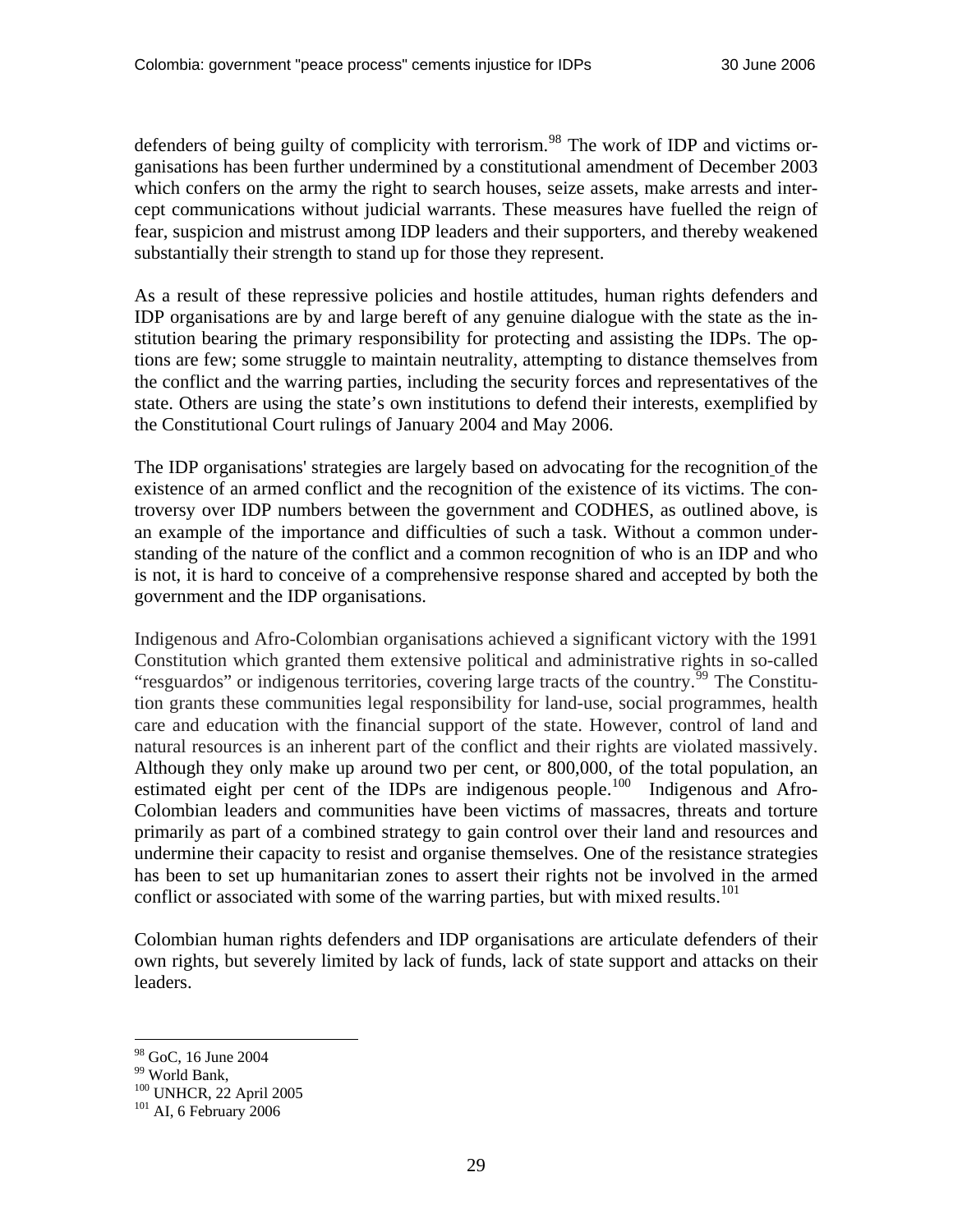#### <span id="page-29-0"></span>**International humanitarian response**

While the government response to the problem of IDPs remains inadequate and underresourced, the international humanitarian response has not been commensurate with the scale of the crisis. The UN has sought to promote an inter-agency coordinated response to IDPs with a first Humanitarian Plan of Action (HPA) launched in November 2002. This plan, with a budget of \$80 million, however, fell short of raising the expected support. A second plan was developed jointly by the United Nations, members of civil society and the government of Colombia, amounting to around \$185 million for 2005. While projects have already started, disagreements about the content of the HPA have risen, as the government has refused to be explicit about the ongoing armed conflict and humanitarian emergency, referring instead to "terrorist violence"; it has also rejected the previously agreed human rights focus of the Plan. The Plan was ultimately launched in early 2005 as a government document, not officially endorsed by the UN.

Given the discrepancy between government and NGO figures, the OCHA's Internal Displacement Division recommended in January 2005 that the registration standards be redefined to include the displaced people currently not granted official IDP status, as well as those who flee within the same city or as a result of spraying of coca plantations.<sup>[102](#page-29-1)</sup>

UNHCR in Colombia is mandated primarily to increase the capacity of national institutions and civil society to strengthen IDP protection and to raise standards through technical assistance. In coordination with the National Registrar, it has delivered documents to tens of thousands of IDPs, thus facilitating their access to public services and government assistance. UNHCR also monitors and supports programmes of return and resettlement, when implemented according to the basic principles of voluntariness, dignity and security. The agency has also established free legal aid centres in coordination with the Ombudsman's Office. It has expanded its presence in the slums of the capital, the main destination for internally displaced people<sup>[103](#page-29-2)</sup>. For example, a *casa de los derechos* ("house of rights") was recently opened in Altos de Cazuca, a shanty town on the outskirts of Bogotà where IDPs represent 40 per cent of the population.<sup>[104](#page-29-3)</sup>

UN activities focusing on prevention and post-emergency assistance complement the work of the International Committee of the Red Cross (ICRC), which covers most of the emergency response, in coordination with the Colombian Red Cross and the RSS. The ICRC has the largest presence in the country of any international organisation with 17 field offices. This makes possible a rapid emergency response and regular contact with all armed groups. In addition to emergency assistance programmes, the ICRC implements training and advocacy projects to promote respect for international humanitarian law.

The government has sought to silence international organisations voicing concern over the consequences of its policies on the civilian population. While national human rights or-

<span id="page-29-3"></span>

<span id="page-29-2"></span><span id="page-29-1"></span><sup>&</sup>lt;sup>102</sup> IDD, 9 February 2005<br><sup>103</sup> UNHCR, 3 December 2004<br><sup>104</sup> UNHCR, 30 September 2005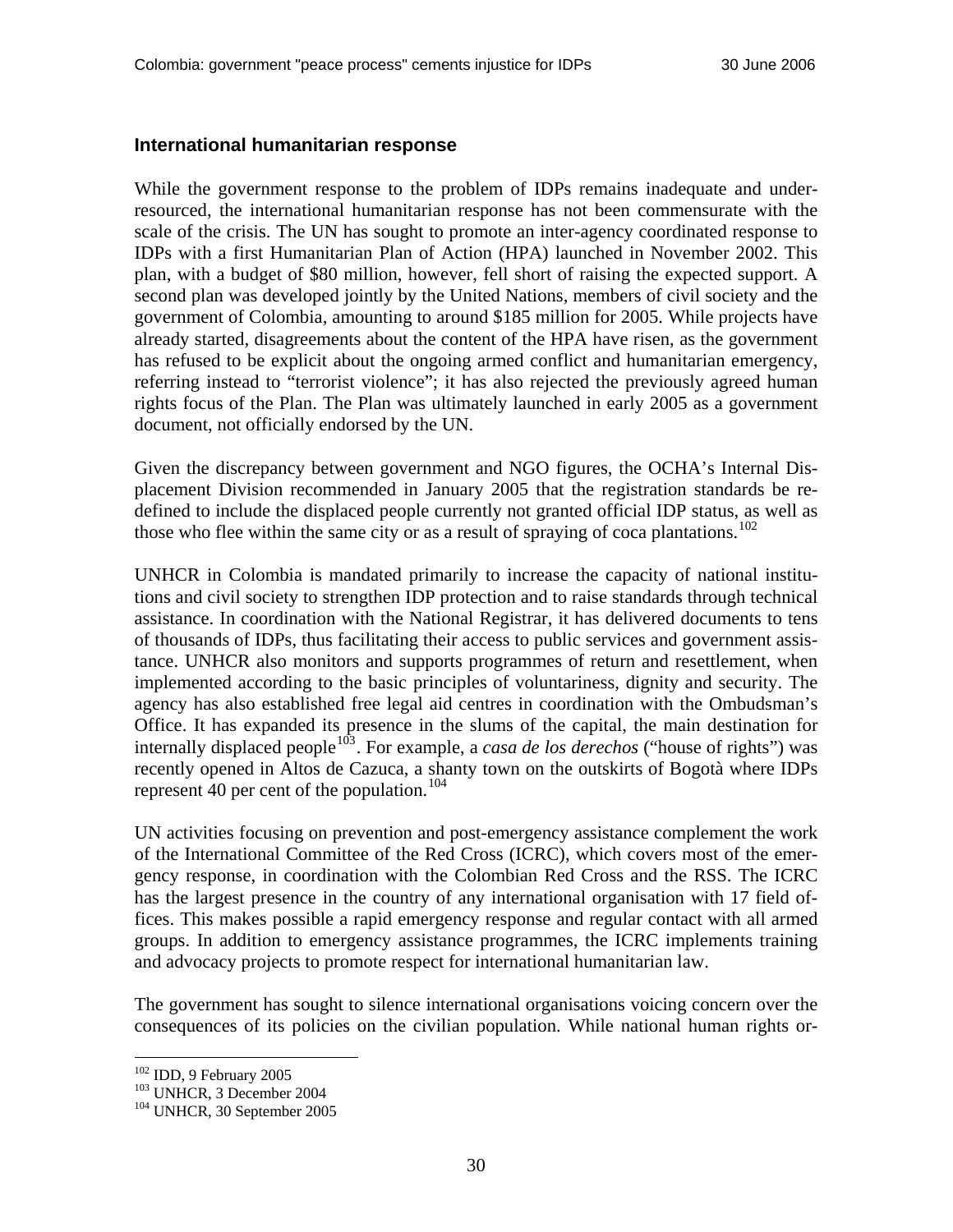<span id="page-30-0"></span>ganisations have increasingly undergone mass arrests and arbitrary detention since 2002, international organisations, and in particular UN organisations and representatives, have been threatened with expulsion or revocation of their mandates.<sup>[105](#page-30-1)</sup>

The mandate of the UN Secretary-General's Special Envoy, James Lemoyne, was not renewed in 2005 after he criticised the government's security policy. Lemoyne was the focal point for the United Nations system in Colombia tasked with mobilising international assistance for social, humanitarian, human rights, drug control and peace-building activities in Colombia.[106](#page-30-2) The representative of the UN High Commissioner for Human Rights in Colombia, another critical voice, left in January 2006.<sup>[107](#page-30-3)</sup>

The government has also sought to control the language used by international agencies and foreign diplomats. It sent guidelines to foreign ambassadors and representatives of foreign agencies in June 2005 discouraging the use of terms such as "armed conflict", "non-state actors", "civil protection", "peace communities", "peace territories" or "humanitarian space". The government also discouraged international agencies from undertaking "so-called 'humanitarian activities'".<sup>[108](#page-30-4)</sup>

UN agencies' space for undertaking advocacy and protection activities in favour of IDPs has consequently been greatly reduced. Even UNHCR's lead role in providing protection and assistance to IDPs appears to be under threat as the International Organisation for Migration (IOM) – an organisation lacking a protection mandate and protection expertise – received a \$100 million grant from the US Agency for International Development (USAID) in late 2005 for the provision of assistance to IDPs and other vulnerable groups for the next five years in partnership with the Pan-American Development Foundation.<sup>[109](#page-30-5)</sup>

### **The "peace process" cements injustice for IDPs**

The demobilisation programme and the accompanying legal framework have highlighted the challenges of reconciling the victims' rights to truth, justice and reparation with the quest for peace. The Uribe government has demobilised 30,000 paramilitary combatants, but, contrary to other demobilisation programmes involving amnesty for the perpetrators, this process takes place in the middle of an armed conflict and targets in practice solely one armed group, and one which has never fought the state institutions.<sup>[110](#page-30-6)</sup> At the same time, the armed conflict between the government and what is probably one of the oldest and strongest guerrilla armies in the world goes on at full tilt, with tremendous suffering for the hundreds of thousands of people being displaced every year.

<span id="page-30-2"></span>

<span id="page-30-4"></span><span id="page-30-3"></span>

<span id="page-30-1"></span><sup>&</sup>lt;sup>105</sup> OHCHR, 17 August 2005<br><sup>106</sup> El Espectador, 25 April 2005<br><sup>107</sup> OHCHR, 24 January 2006<br><sup>108</sup> El Alto Comisionado para la Paz, 14 June 2005<br><sup>109</sup> IOM, 7 October 2005

<span id="page-30-5"></span>

<span id="page-30-6"></span> $110$  See president Uribe's statement above, supra note 23.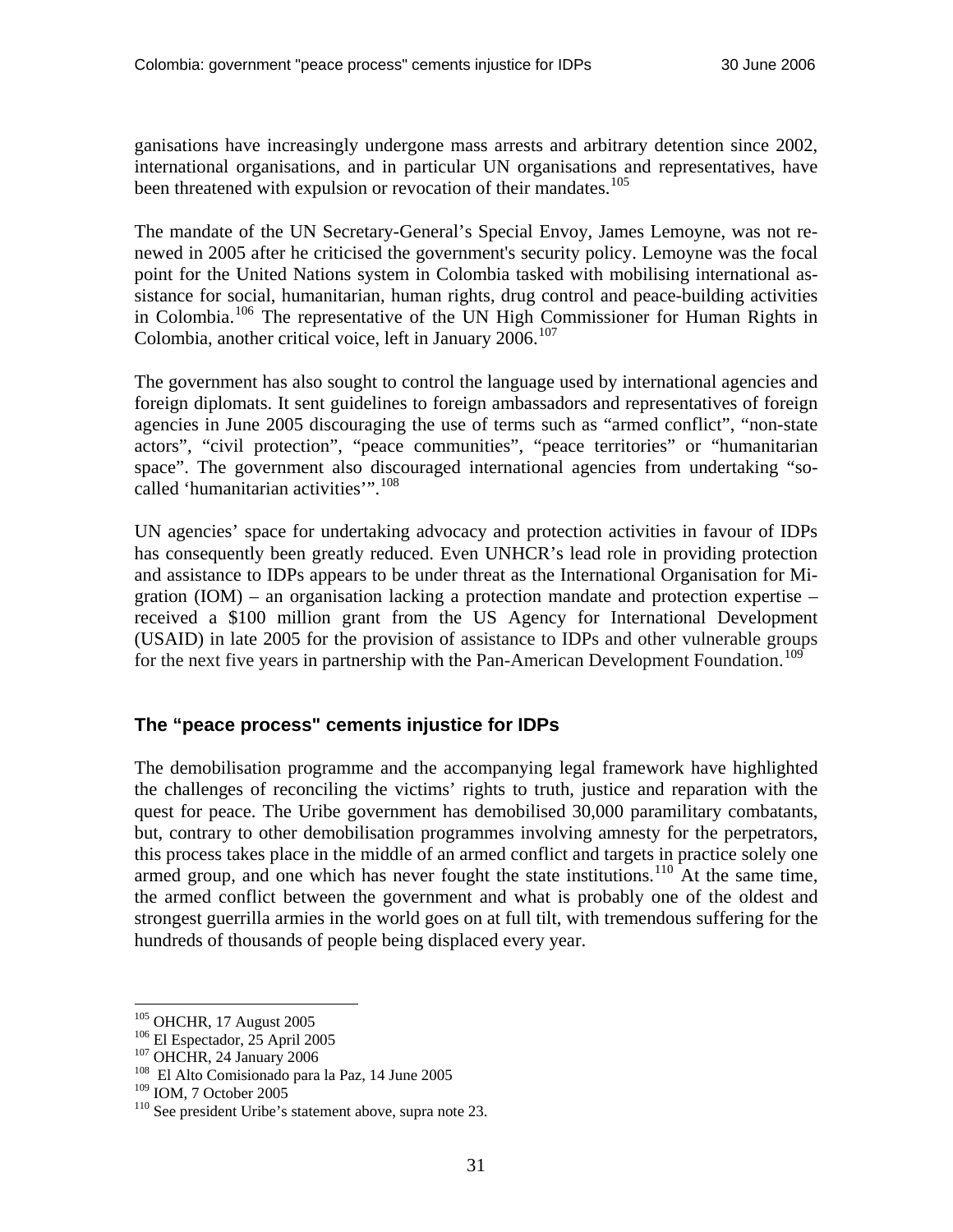The government denies that there is a humanitarian crisis or an armed conflict, depicts the conflict as a "war on terror", and avoids any references to the links between the state and the paramilitaries. This is done in an apparent attempt to evade international obligations to protect the civilian population from being involved in the conflict, divert attention from the underlying causes of the conflict, and avoid investigations in the state's relationship with the paramilitaries.

While the humanitarian response may by itself be inadequate, it is taking place in the middle of an armed conflict and its failings may therefore be less attributed to lack of resources and capacity than to the ongoing violence and its underlying causes.

As demonstrated earlier, forced displacement is intrinsically and historically linked to the emergence of the guerrilla movements and their adversaries, the paramilitary groups. These in turn are linked to structural socio-economic injustices that have benefited the national land-owning elites for centuries. Paramilitary structures emerged from these elites and are currently, through the Justice and Peace Law, granted complete or partial impunity, allowing them easy access to public political and economic life.

By not engaging the paramilitary groups in a comprehensive and exhaustive truth and reconciliation process including justice for the victims, the state's links to the paramilitaries and the rationale behind displacement strategies will not be discussed in the framework of the peace and demobilisation process. This puts into question the government's commitment to finding durable solutions for the IDPs, as return and reintegration or compensation for the displaced depend on confessions by paramilitaries who have committed crimes and the return of illegally acquired assets.

As mentioned earlier, displacements are not primarily an unintended consequence of the fighting, but a deliberate strategy to uproot people from their homes. The overwhelming majority of the IDPs have fled rural areas and been forced to abandon their land and livelihoods. It is unlikely that this land will be returned to the IDPs. The fact that information on only a tiny percentage of the land abandoned by the IDPs has been handed over to the authorities for investigation within the Justice and Peace Law is an unambiguous indication of the poor prospects the IDPs face of having their rights restored. Durable solutions for the IDPs, such as their return and reintegration, would inevitably challenge paramilitary structures and shake important parts of the state apparatus.

Paramilitary structures are increasingly gaining political momentum in many parts of the country, notably in César, Sucre, Magdalena, Atlántico, Guajira, Bolívar and Antioquia. This has long-term and devastating effects for any prospects of a durable solution for millions of IDPs. The legal framework which has accompanied the demobilisation process lets the perpetrators legalise land and assets they have seized from the IDPs, effectively preventing them from returning to their homes in any foreseeable future.

*Note: For more detailed information on the internal displacement situation in Colombia, please visit the [Colombia country page](http://www.internal-displacement.org/8025708F004CE90B/(httpCountries)/CB6FF99A94F70AED802570A7004CEC41?opendocument&count=10000) on the IDMC's online IDP database*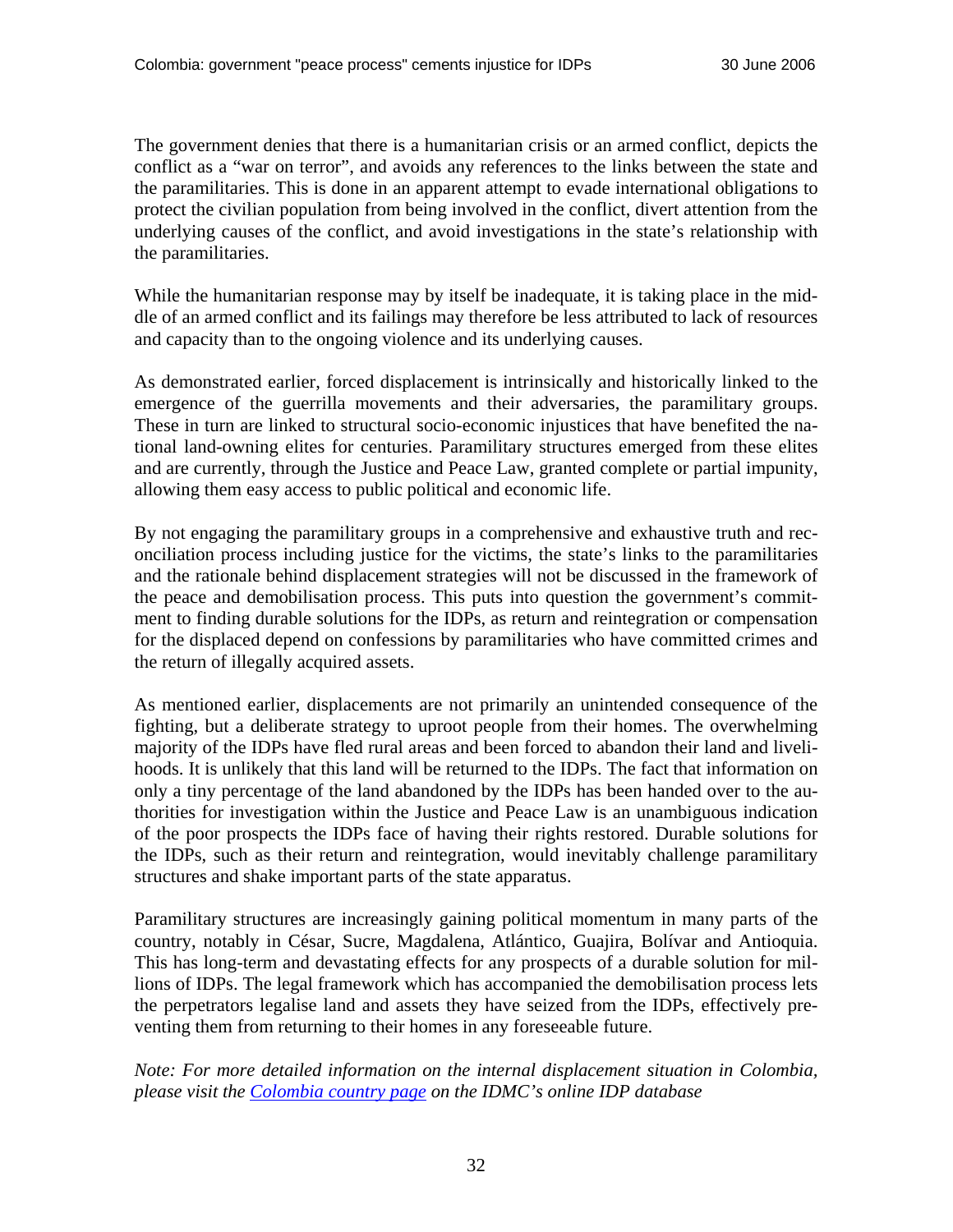#### <span id="page-32-0"></span>**Testimony 1: IDP woman in Cúcuta**

"I am a widow with six children, and I have been displaced in Cúcuta in the César region by the Caribbean since 2002. I fled a village in Norte de Santander after my husband was killed by paramilitaries. In the village, me and my husband had land and a house of our own and I used to sell food while my husband cultivated land for land-owners and accompanied cattle from the ranches to the slaughterhouse. I believe other people are occupying the house we lived in, but I cannot claim it back or ask for compensation from the state as we did not have a title. Houses with titles were distributed to IDPs in Cúcuta while I was out of town to get documentation proving my status as a victim of the violence. When I came back, I got a house to live in through the government's Social Action programme, but without proper title and, after three months staying in the house, the legal owners evicted me and my children at night. I am currently squatting on a plot provided by the United Pentecostal Church, but cannot afford to construct a house on it. I work on a construction site from 1 to 6 pm every day, mixing cement, and earn around 200,000 pesos a month [the equivalent of around \$88]. My eldest son is mentally handicapped; my second son is 22 years old and sells second-hand fridges and old furniture; my eldest daughter studies on Saturdays and works during the week selling stuffed pies and potatoes on the street that I have cooked at home; two younger girls attend school and I have to pay for their school uniforms, school notebooks and transportation. My youngest son is 14 years old and does not want to go to school. He was threatened by someone who said they would kill him in the same manner his father had been killed, because they said he had stolen something. I do not pay for medical treatment but I have a permanent headache, my kidneys and legs are hurting, but the doctors have only given me some tablets and vitamins. I would like a full check-up but I don't think they would give it to me."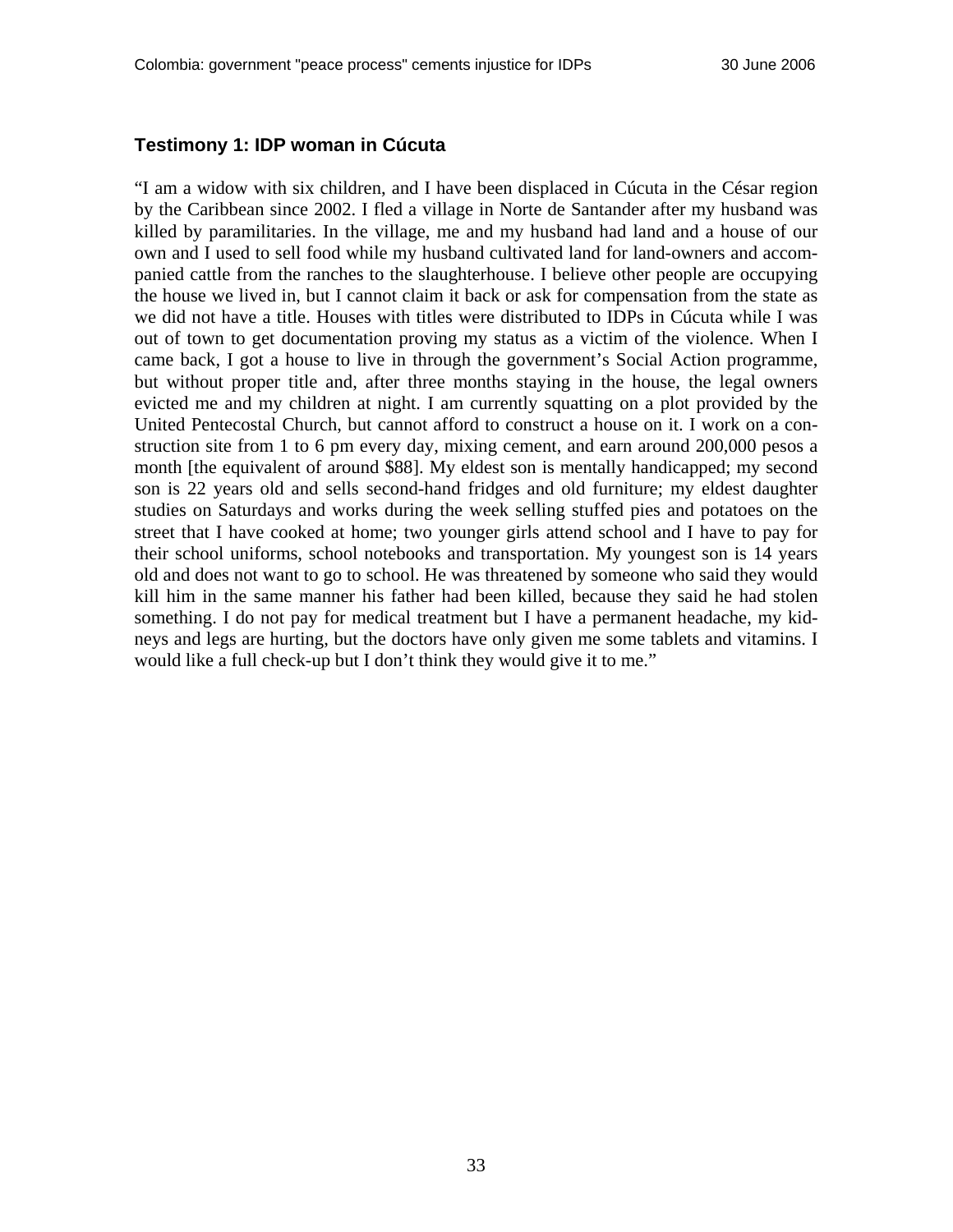#### <span id="page-33-0"></span>**Testimony 2: IDP from Catatumbo**

I fled the Catatumbo region (Norte de Santander) in 2002, with my wife and our eightyear-old daughter. All the violence by the different armed groups forced us to leave our 103-hectare farm, even though we had not received any personal threats. We came directly from our farm and settled down in Cúcuta.

We received some assistance from the RSS. [Government agency in charge of coordinating response to IDPs, now called Social Action] Through the RSS, my wife and I could follow training courses in the SENA [National Learning Service]. After a course in micro-business development, I specialised in small species' breeding and decided with 11 of my classmates, [all displaced persons from the Catatumbo region], to establish a small business for the breeding and the commercialisation of such species. We obtained 55 million pesos (\$25,000) of funding from FINAGRO [A national fund for the financing of the agricultural sector] for the realisation of our project.

The big problem was to obtain land from the INCORA [the national institute for agrarian reform, now INCODER] to establish the business. We followed the procedure, and proposed plots of land to be bought and transferred to us by INCORA in exchange for the land we had abandoned in our home region. However, the plots we found were never well-suited for the operation according to the Institute. We spent several million pesos in finding plots and obtained the necessary documents and brought the owners to the Institute, but all our proposals were rejected, and we have become very frustrated after many months of waiting.

I think there is a lack of clarity concerning the rules of who is entitled to land plots. Priority is not always given to the displaced; I only learned several months after starting my research for land in exchange of the land I abandoned that INCORA refuses to buy plots which are less than 80 per cent productive; and the institute has up to now refused to give me and my partners a large single plot instead of many smaller individual.

I also have all the relevant titles and documents proving that I am the owner of the farm in Catatumbo, but, since I did not pay property tax after we were forced to leave it in 2002, INCORA will only offer me 10 hectares of land in exchange.

The question of the location of the plot has also been very problematic for us. My partners and I want to establish our business near Cúcuta to have access to a market for our products, limit transportation costs and let our children go to school. Unfortunately, the billion pesos INCODER received this year to buy land around Cúcuta has to be spent on lands in the Catatumbo region, where the security situation is still very dangerous and the difficulties of shipping the products to the cities makes it very hard for all the farmers in the area.

Several of my partners lost hope and abandoned the project. Some of them returned to Catatumbo and were killed. Only four of the initial 11 displaced partners still struggle to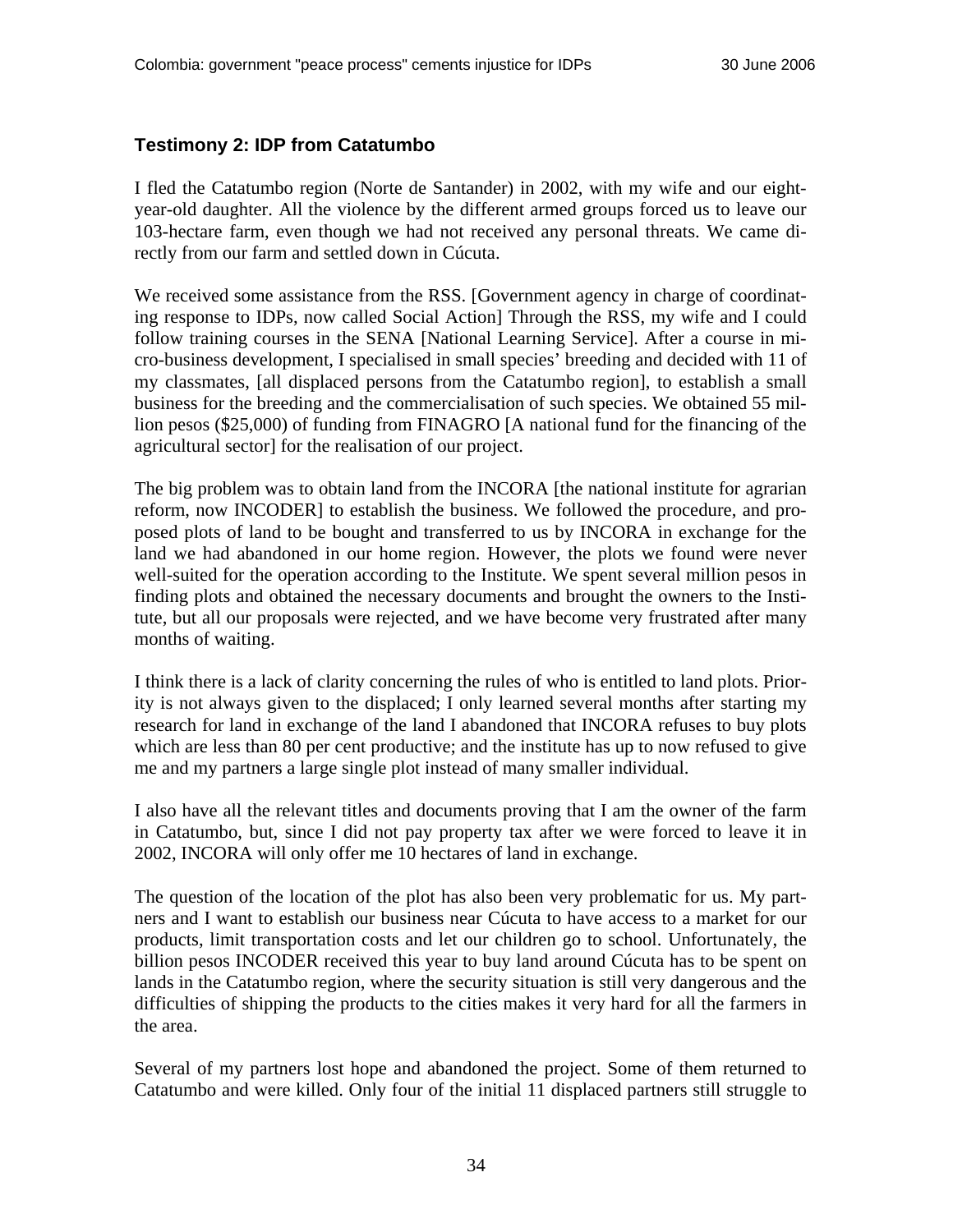obtain land. I am very frustrated and tired. I have always striven to remain independent and make my own living without asking anyone for help, but I am still treated as a beggar. I do not ask for charity but only for respect of my rights. I think the different state entities providing assistance to the displaced should work jointly since, for the moment, the money invested in my rehabilitation and training is being lost and my working capacity is overlooked.

Now I have virtually no income. I live with my wife and daughter in a six-square-metre room we rent in the house of my brother-in-law. I own a small house I built in a poor area of Cúcuta that we rent out for 80,000 pesos (\$35) a month, but this prevents me from having free housing scheme of the RSS.

My wife and I still follow courses in the SENA. But since we receive no support for the costs incurred in the studies, we can only afford the bus fare one way and walk 76 blocks back home every day. I do not want to become a street-seller as most of the displaced do because I know it would not be sustainable and I would feel diminished, but sometimes I have to and I also smuggle clothes and belts into Venezuela.

I am very worried for the mental health of our daughter. I fear she will suffer stigmatisation as I do because she is poor and they may think she is a parasite. In principle, school is free for displaced children by law, but still I have to pay 27,000 pesos (\$12) for attendance and cleaning every year. Children without uniforms are also expelled from the school. I have managed up to now to cover school-related costs but my family's situation is very precarious and uncertain.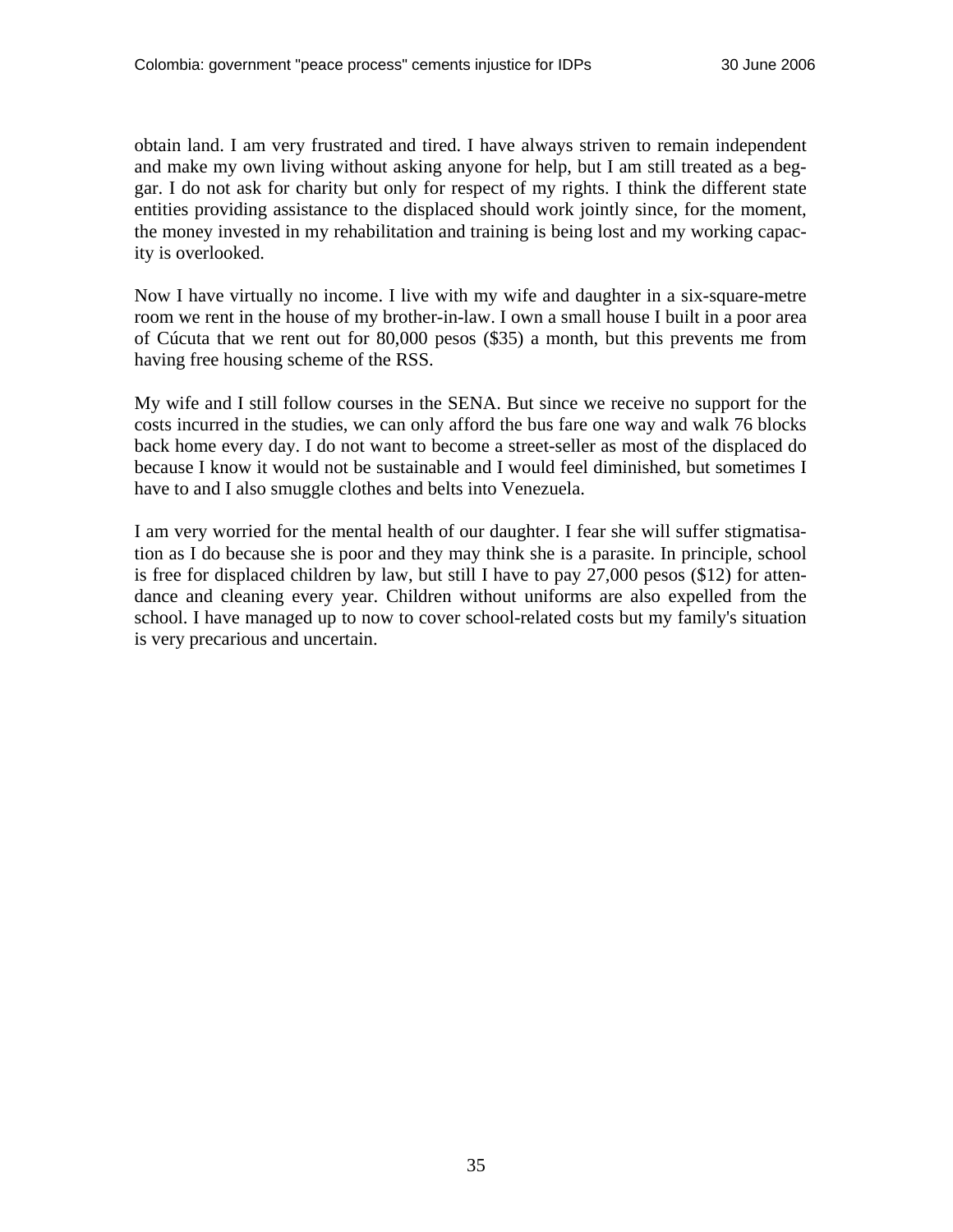#### <span id="page-35-0"></span>**Sources:**

**Accion Social**[, 20 April 2006, APOYO INTEGRAL A LA POBLACIÓN DESPLAZADA](http://www.plancolombia.gov.co/Programas/Apoyo_Integral_Desplazados/SUR/Estadisticas.htm)

**Accion Social**[, February 2006, APOYO INTEGRAL A LA POBLACIÓN DESPLAZADA](http://www.plancolombia.gov.co/Programas/Apoyo_Integral_Desplazados/SUR/Estadisticas.htm)

**Actualidad Colombiana**[, 2003, Desplazamiento Intraurbano](http://www.actualidadcolombiana.org/archivo/mensual/008.htm)

**Actualidad Colombiana**[, 22 March 2006, La CNRR: por qué no participar](http://www.lainsignia.org/2006/marzo/ibe_064.htm)

**Actualidad Colombiana**, 26 May 2003, Desplazamiento: Cifras y Reparación

**Alto Comisionado por la Paz**[, 17 April 2006, ACTO PROTOCOLARIO EN CASA DE PAZ](http://www.altocomisionadoparalapaz.gov.co/)

**Alto Comisionado por la Paz**[, 30 May 2006, Documentos del Dialogo Exploratorio entre el Go](http://www.altocomisionadoparalapaz.gov.co/eln/Casa%20de%20Paz.pdf)[bierno y el ELN](http://www.altocomisionadoparalapaz.gov.co/eln/Casa%20de%20Paz.pdf)

**Amnesty International (AI)**[, 13 October 2004, "Scarred bodies, hidden crimes" - Sexual violence](http://web.amnesty.org/library/Index/ENGAMR230402004)  [against women in the armed conflict](http://web.amnesty.org/library/Index/ENGAMR230402004)

**Amnesty International (AI)**[, 31 January 2006, Amnesty International's human rights concerns in](http://www.amnestyusa.org/countries/colombia/summary.do)  [Colombia](http://www.amnestyusa.org/countries/colombia/summary.do)

**Amnesty International (AI)**[, February 2005, Colombia: International community must demand ac](http://www.reliefweb.int/rw/RWB.NSF/db900SID/MHII-6975GR?OpenDocument&rc=2&emid=ACOS-635NUU)[tion on human rights](http://www.reliefweb.int/rw/RWB.NSF/db900SID/MHII-6975GR?OpenDocument&rc=2&emid=ACOS-635NUU)

**Amnesty International (AI)**[, September 2005, The Paramilitaries in Medellín: Demobilization or](http://web.amnesty.org/library/index/engamr230192005)  [Legalization?](http://web.amnesty.org/library/index/engamr230192005)

**BBC News**[, 18 November 2004, Uribe defends security policies](http://news.bbc.co.uk/2/hi/americas/4021213.stm)

**[Canadian Consortium on Human Security \(CCHS\)](http://www.humansecuritybulletin.info/page230.htm)**, 22 December 2005, Colombia's Chimaera: [Reflections on Human Security and Armed Violence](http://www.humansecuritybulletin.info/page230.htm)

**[Central Unitaria de Trabajadores de Colombia \(CUT\)](http://www.ddhh-colombia.org/Informe%20Junta%20Nacional%203031%20Marzo2.pdf)**, 31 March 2006, "UNA MIRADA A LOS [DERECHOS HUMANOS EN EL MOVIMIENTO SINDICAL"](http://www.ddhh-colombia.org/Informe%20Junta%20Nacional%203031%20Marzo2.pdf)

**[CINEP \(Centro de Investigación y Educación Popular\) & Justicia y Paz](http://www.cinep.org.co/controversia.htm?AA_SL_Session=889913cb133b45b1705a3a64217d2a8c&x=819)**, 2004, Controversia [Número 183](http://www.cinep.org.co/controversia.htm?AA_SL_Session=889913cb133b45b1705a3a64217d2a8c&x=819)

**Colombian Commission of Jurists (CCJ)**[, 21 February 2006, Incumplimiento de los condiciona](http://idmc.nrc.ch/8025708F004CE90B/(httpDocuments)/EF3CAC35D3388DB4C1257122004CEB44/$file/0602Embajada_EU.doc)[mientos para la asistencia de los Estados Unidos de América a la República de Colombia en el](http://idmc.nrc.ch/8025708F004CE90B/(httpDocuments)/EF3CAC35D3388DB4C1257122004CEB44/$file/0602Embajada_EU.doc)  [caso del departamento del Meta](http://idmc.nrc.ch/8025708F004CE90B/(httpDocuments)/EF3CAC35D3388DB4C1257122004CEB44/$file/0602Embajada_EU.doc)

**Colombian Commission of Jurists (CCJ)**[, 21 October 2005, DESPLAZAMIENTO, VIDA, VI-](http://www.acnur.org/pais/docs/1028.pdf)[VIENDA Y TIERRAS](http://www.acnur.org/pais/docs/1028.pdf)

**Colombian Commission of Jurists (CCJ)**[, 3 March 2005, El deber de la memoria: imprescindible](http://www.coljuristas.org/documentos/documentos_pag/DEBER%20MEMORIA%20FINAL.pdf)  [para superar la crisis de derechos humanos derecho humanitario en Colombia 2004](http://www.coljuristas.org/documentos/documentos_pag/DEBER%20MEMORIA%20FINAL.pdf)

**Colombian Commission of Jurists (CCJ)**[, 5 February 2004, Aplicación de los Principios Recto](http://idmc.nrc.ch/8025708F004CE90B/(httpDocuments)/9931AE1DBF590950802570B700590477/$file/CCJ+05Feb04.doc)[res en Colombia: no se puede aplazar más el respeto por la dignidad humana](http://idmc.nrc.ch/8025708F004CE90B/(httpDocuments)/9931AE1DBF590950802570B700590477/$file/CCJ+05Feb04.doc)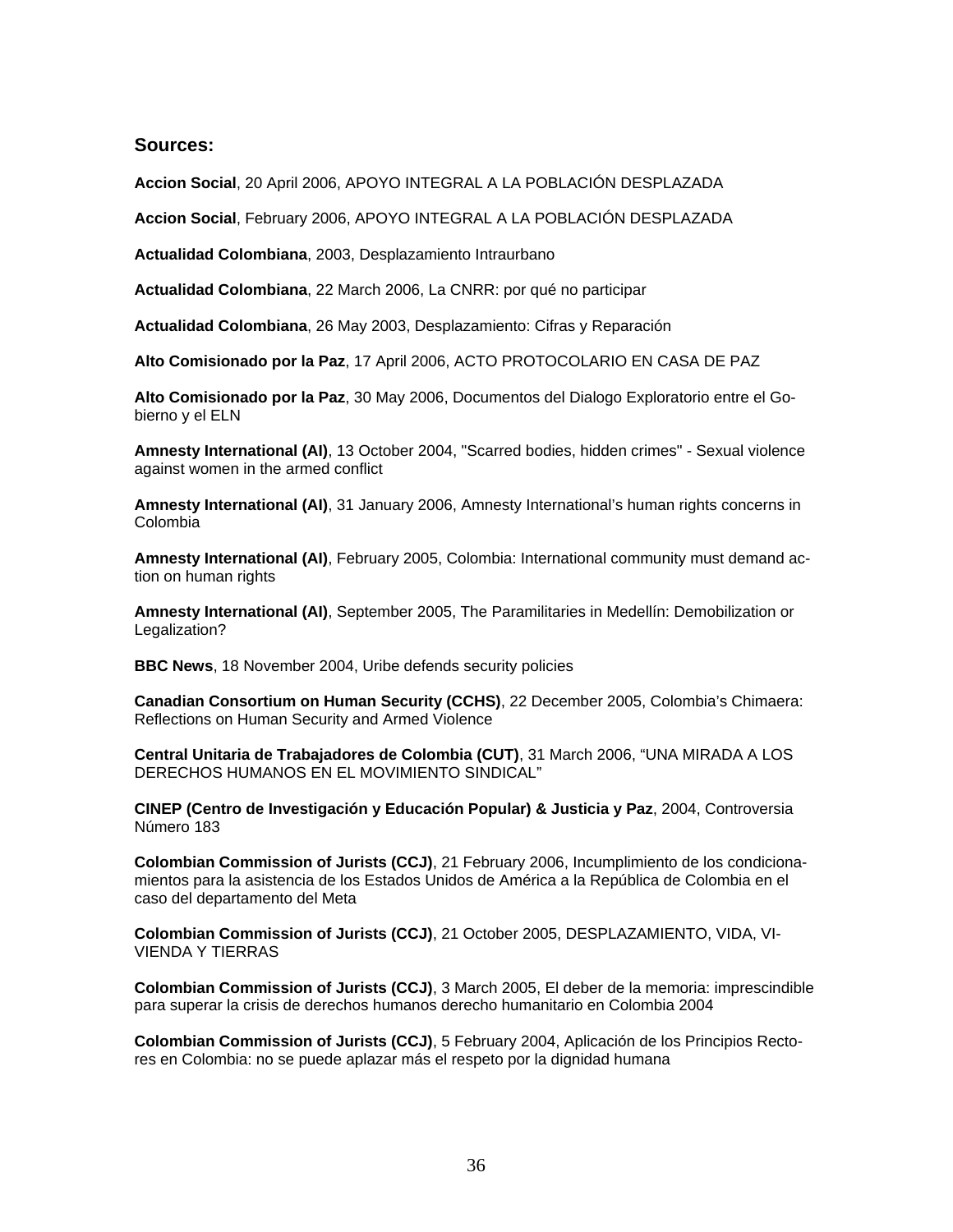**Colombian Commission of Jurists (CCJ)**[, 7 February 2006, REGLAMENTANDO LA IMPUNI-](http://idmc.nrc.ch/8025708F004CE90B/(httpDocuments)/1506CCA60CBE7409C1257122004A4661/$file/Comdec4760.pdf)[DAD A DOS MANOS](http://idmc.nrc.ch/8025708F004CE90B/(httpDocuments)/1506CCA60CBE7409C1257122004A4661/$file/Comdec4760.pdf)

**[Conflict Analysis Resource Center \(CERAC\)](http://www.cerac.org.co/pdf/CSISPresentationwithtext-V10_Annex_Low.pdf)**, 3 November 2005, The Colombian Conflict

**Congressional Research Service (CRS)**[, 4 February 2005, U.S. Military Operations in the Global](http://www.fas.org/man/crs/RL32758.pdf)  [War on Terrorism: Afghanistan, Africa, the Philippines, and Colombia](http://www.fas.org/man/crs/RL32758.pdf)

**Constitutional Court of Colombia**[, 19 May 2006, COMUNICADO DE LA CORTE CONSTITU-](http://idmc.nrc.ch/8025708F004CE90B/(httpDocuments)/4B28854225CB9751C125717D003404D9/$file/COMUNICADO+19+MAYO+DE+2006.doc)[CIONAL SOBRE LA SENTENCIA QUE DECLARÓ AJUSTADA A LA CONSTITUCIÓN LA LEY](http://idmc.nrc.ch/8025708F004CE90B/(httpDocuments)/4B28854225CB9751C125717D003404D9/$file/COMUNICADO+19+MAYO+DE+2006.doc)  [975 DE 2005](http://idmc.nrc.ch/8025708F004CE90B/(httpDocuments)/4B28854225CB9751C125717D003404D9/$file/COMUNICADO+19+MAYO+DE+2006.doc)

**Constitutional Court of Colombia**[, 29 August 2005, Sentence 176 of the Constitutional Court of](http://www.red.gov.co/Interes/T025_2004/Autos_Cumplimiento_Sentencia_T-025.pdf)  [August 2005](http://www.red.gov.co/Interes/T025_2004/Autos_Cumplimiento_Sentencia_T-025.pdf)

**Consultoría para los Derechos Humanos y el Desplazamiento (CODHES)**, June 2004, To What Extent do Anti-Narcotics Fumigations Affect Indigenous and Afro-Colombian Communities in Colombia?

**Consultoría para los Derechos Humanos y el Desplazamiento (CODHES)**, May 2005, Codhes informa, Boletín de la Consultoría para los Derechos Humanos y el Desplazamiento, No. 58. Bogotá, La politica del avestruz

**Consultoría para los Derechos Humanos y el Desplazamiento (CODHES)**, April 2005, Desplazamiento Forzado Interno en Colombia: El Falso Debate de las Cifras

**Consultoría para los Derechos Humanos y el Desplazamiento (CODHES)**, 28 April 2003, Codhes Informa, Human Rights and Displacement Consultancy Bulletin Number 44: La otra guerra: destierro y repoblamiento

**[Consultoría para los Derechos Humanos y el Desplazamiento \(CODHES\)](http://www.codhes.org/boletines/BOLETIN%2064.pdf)**, 26 October 2005, [¿Hay derecho?](http://www.codhes.org/boletines/BOLETIN%2064.pdf)

**Contraloria General de la Republica**[, 31 December 2004, La política pública sobre desplaza](http://docencia.udea.edu.co/lms/moodle/file.php?file=/65/PolP_bDF-Contralor_a2005.pdf)[miento forzado en Colombia: ¿sólo buenas intenciones?](http://docencia.udea.edu.co/lms/moodle/file.php?file=/65/PolP_bDF-Contralor_a2005.pdf)

**Cuellar, Francisco Ramirez**, April 2005, The Profits of Extermination: How U.S. Corporate Power is Destroying Colombia

**El Espectador**[, 24 April 2005, Se va LeMoyne y cierran la oficina](http://www.elespectador.com/historico/2005-04-24/contenido_MI-1083.htm)

**[EL MOVIMIENTO NACIONAL DE VÍCTIMAS DE CRÍMENES DE ESTADO](http://idmc.nrc.ch/8025708F004CE90B/(httpDocuments)/4ED2495ADD2C8A13C1257126004FDD57/$file/demanda.pdf)**, 9 September 2005, [Demanda de inconstitucionalidad presentada por EL MOVIMIENTO NACIONAL DE VÍCTIMAS DE](http://idmc.nrc.ch/8025708F004CE90B/(httpDocuments)/4ED2495ADD2C8A13C1257126004FDD57/$file/demanda.pdf)  [CRÍMENES DE ESTADO y otros,](http://idmc.nrc.ch/8025708F004CE90B/(httpDocuments)/4ED2495ADD2C8A13C1257126004FDD57/$file/demanda.pdf)

**El Mundo**[, 28 December 2004, Más de medio millón de desplazados en Bogotá por el conflicto](http://www.acnur.org/index.php?id_pag=3149)  [interno](http://www.acnur.org/index.php?id_pag=3149)

**El Tiempo**, 10 April 2005, El Gobierno busca redefinir papel de la oficina de la ONU en Colombia

**El Tiempo**[, 11 January 2006, En Bogotá se encuentra el 13,3 por ciento de los desplazados del](http:///)  [país](http:///)

**El Universal**[, 31 January 2006, Paramilitarismo será peor que la guerrilla](http://idmc.nrc.ch/8025708F004CE90B/(httpDocuments)/C138A56132D5E4A9C125710A003034A7/$file/Paramilitarismo+ser%C3%A1+peor+que+la+guerrilla.doc)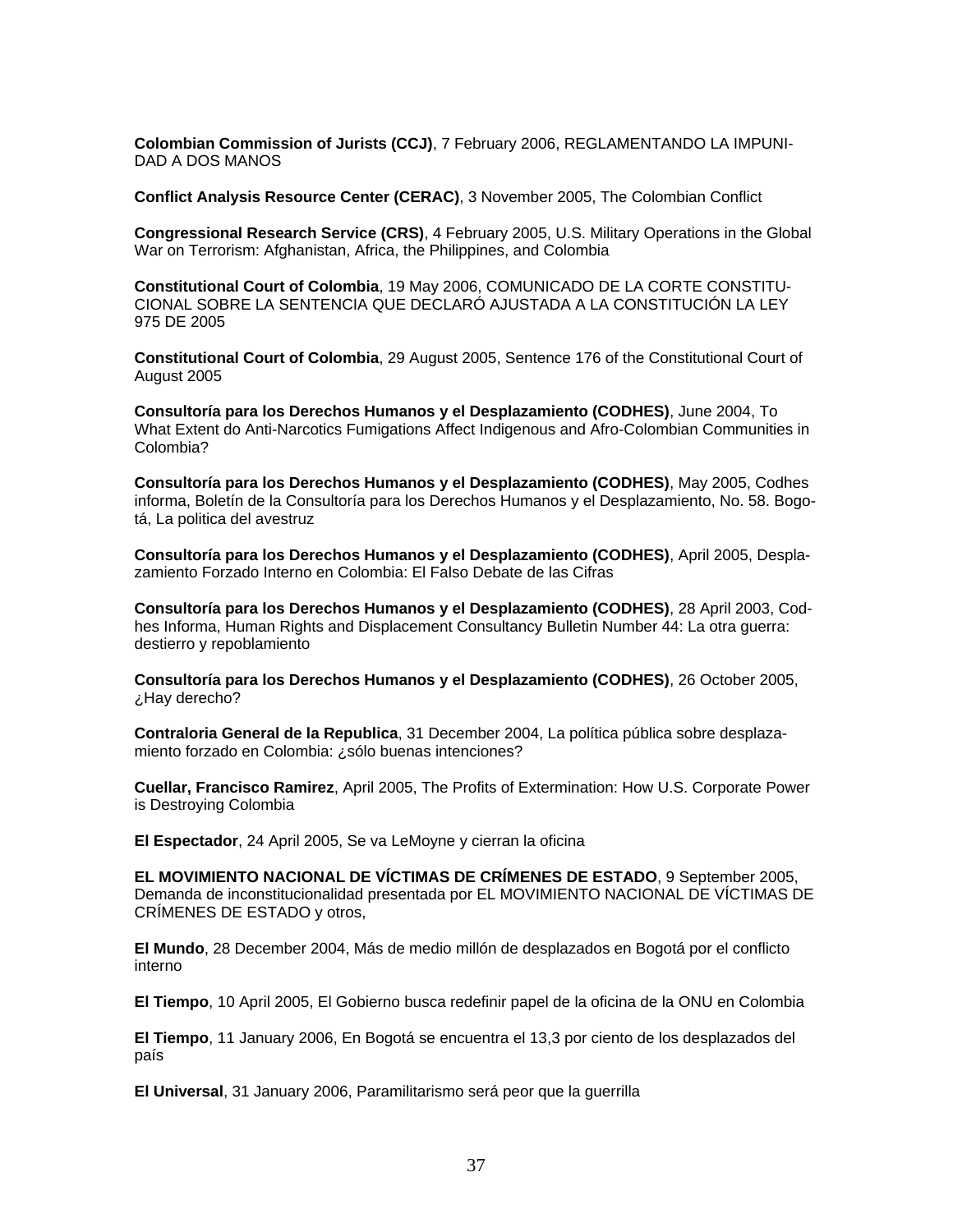**Government of Colombia**[, 16 June 2004, Speech by Colombian President Álvaro Uribe, June 16,](http://ciponline.org/colombia/040616urib.htm)  [2004](http://ciponline.org/colombia/040616urib.htm)

**Government of Colombia**[, 25 July 2005, LEY No. 975](http://www.presidencia.gov.co/leyes/2005/julio/ley975250705.pdf)

**Government of Colombia**[, 27 March 2006, Letter dated 20 March 2006 from the Permanent Rep](http://idmc.nrc.ch/8025708F004CE90B/(httpDocuments)/EDB7AFA79FB14EF5C125714C003727A9/$file/G0612021.pdf)[resentative of Colombia to the United Nations Office at Geneva addressed to the United Nations](http://idmc.nrc.ch/8025708F004CE90B/(httpDocuments)/EDB7AFA79FB14EF5C125714C003727A9/$file/G0612021.pdf)  [High Commissioner for Human Rights](http://idmc.nrc.ch/8025708F004CE90B/(httpDocuments)/EDB7AFA79FB14EF5C125714C003727A9/$file/G0612021.pdf)

**Government of Colombia**[, 4 April 2006, Desplazamiento no está frenando, pero sí sustancial](http://www.reliefweb.int/rw/RWB.NSF/db900SID/LSGZ-6NKCRW?OpenDocument)[mente disminuido](http://www.reliefweb.int/rw/RWB.NSF/db900SID/LSGZ-6NKCRW?OpenDocument)

**Human Rights Watch (HRW)**[, 14 October 2005, Colombia: Displaced and Discarded The Plight of](http://hrw.org/reports/2005/colombia1005/)  [Internally Displaced Persons in Bogotá and Cartagena](http://hrw.org/reports/2005/colombia1005/)

**Human Rights Watch (HRW)**[, August 2005, Smoke and Mirrors Colombia's demobilization of pa](http://hrw.org/reports/2005/colombia0805/)[ramilitary groups](http://hrw.org/reports/2005/colombia0805/)

**Human Rights Watch (HRW)**[, September 2001, The "Sixth Division" Military-paramilitary Ties and](http://www.hrw.org/reports/2001/colombia/)  [U.S. Policy in Colombia](http://www.hrw.org/reports/2001/colombia/)

**[Inter-Agency Internal Displacement Division, OCHA \(IDD\)](http://idmc.nrc.ch/8025708F004CE90B/(httpDocuments)/A5D9FD15BA10EC41802570B7005905C4/$file/IDD+Colombia+09Feb05.doc)**, 9 February 2005, Report on the In[ter-Agency Internal Displacement Division Mission to Colombia \(16 – 27 January 2005\)](http://idmc.nrc.ch/8025708F004CE90B/(httpDocuments)/A5D9FD15BA10EC41802570B7005905C4/$file/IDD+Colombia+09Feb05.doc)

**[Inter-American Commission On Human Rights \(IACHR\)](http://www.reliefweb.int/rw/RWB.NSF/db900SID/SODA-6PG3HK?OpenDocument)**, 2 May 2006, IACHR expresses its [concern for the situation of human rights in Colombia](http://www.reliefweb.int/rw/RWB.NSF/db900SID/SODA-6PG3HK?OpenDocument)

**International Commission of Jurists (ICJ)**[, September 2005, Colombia - Government policies](http://www.icj.org/IMG/pdf/Executive_Summary_final.pdf)  [undermine the rule of law](http://www.icj.org/IMG/pdf/Executive_Summary_final.pdf)

**[International Committee of the Red Cross \(ICRC\)](http://www.icrc.org/web/eng/siteeng0.nsf/iwpList248/F9DCC32F006026D9C1256FD6005197AE)**, 22 April 2005, Colombia's displaced: a joint [needs assessment by the ICRC and the WFP](http://www.icrc.org/web/eng/siteeng0.nsf/iwpList248/F9DCC32F006026D9C1256FD6005197AE)

**[International Committee of the Red Cross \(ICRC\)](http://www.icrc.org/web/eng/siteeng0.nsf/iwpList248/9C220101CDCB4594C1256FF90025B292)**, 5 May 2005, Colombia: the ICRC continues [to support those affected by conflict](http://www.icrc.org/web/eng/siteeng0.nsf/iwpList248/9C220101CDCB4594C1256FF90025B292)

**International Crisis Group (ICG)**[, 16 September 2003, Colombia: Negotiating with the paramilitar](http://www.crisisgroup.org/home/index.cfm?id=2302&l=1)[ies](http://www.crisisgroup.org/home/index.cfm?id=2302&l=1)

**International Crisis Group (ICG)**[, 27 January 2005, War and Drugs in Colombia, Latin America](http://www.reliefweb.int/library/documents/2005/icg-col-27jan.pdf)  [Report N°11](http://www.reliefweb.int/library/documents/2005/icg-col-27jan.pdf)

**[International Organization for Migration \(IOM\)](http://idmc.nrc.ch/8025708F004CE90B/(httpDocuments)/9D0E32A899F2E9B4802570B7005903A3/$file/IOMDiagn%C3%B3stico+IDPs+6Dpts+2001.pdf)**, 6 June 2002, Diagnóstico sobre la población [desplazada en seis departamentos de Colombia - 2001](http://idmc.nrc.ch/8025708F004CE90B/(httpDocuments)/9D0E32A899F2E9B4802570B7005903A3/$file/IOMDiagn%C3%B3stico+IDPs+6Dpts+2001.pdf)

**[International Organization for Migration \(IOM\)](http://iom.int/en/archive/PBN071005.shtml)**, 7 October 2005, Colombia - US\$100 Million to [Assist Internally Displaced Persons and Vulnerable Populations](http://iom.int/en/archive/PBN071005.shtml)

**La Semana**[, February 2006, "Cuando renunciara?"](http://semana.terra.com.co/wf_InfoArticuloArchivado.aspx?IdArt=93806)

**Latin America Working Group**[, 31 March 2005, Going to Extremes](http://www.lawg.org/docs/Going2ExtremesFinal.pdf)

**Living on Earth**[, 2004, Colombia: An Environment Under Siege](http://www.loe.org/series/colombia_pipeline/)

**Livingston, Grace**, 2005, Inside Colombia: Drugs, Democracy and War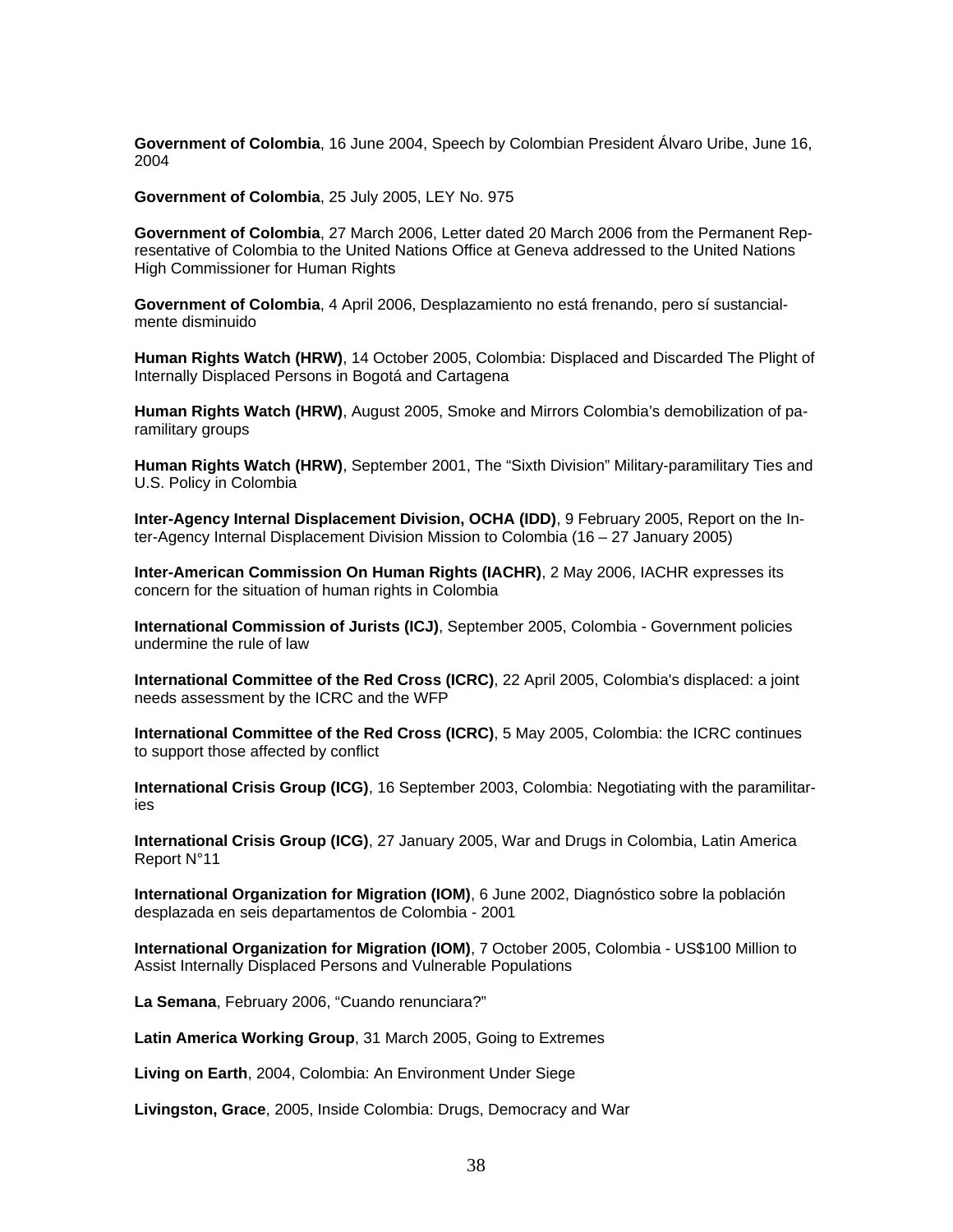**National Security Archive**[, 16 October 2005, Paramilitaries as Proxies](http://www.gwu.edu/%7Ensarchiv/NSAEBB/NSAEBB166/index.htm)

**Organization of American States (OAS)**[, 25 February 1999, THIRD REPORT ON THE HUMAN](http://www.cidh.org/countryrep/Colom99en/table%20of%20contents.htm)  [RIGHTS SITUATION IN COLOMBIA](http://www.cidh.org/countryrep/Colom99en/table%20of%20contents.htm)

**Pécaut, Daniel**, 2000, La crisis de gobernabilidad en Colombia

**[Pesticide Action Network North America](http://www.panna.org/resources/gpc/gpc_200404.14.1.03.dv.html)**, April 2004, Putumayo's Last Believer

**Project Counselling Service (PCS)**[, 30 May 2003, The Catatumbo return process](http://idmc.nrc.ch/8025708F004CE90B/(httpDocuments)/8DC447C711A69590802570B7005903AB/$file/PCS+Catatumbo+return+30may03.pdf)

**[The US Office of National Drug Control Policy](http://www.whitehousedrugpolicy.gov/news/press06/041406.html)** , 14 April 2006, 2005 COCA ESTIMATES FOR [COLOMBIA](http://www.whitehousedrugpolicy.gov/news/press06/041406.html)

**UN Country Team in Colombia, (UN CTC)**, 31 January 2005, UN Humanitarian Situation Room - Colombia Report Jan 2005

**[United Nations Commission on Human Rights \(CHR\)](http://idmc.nrc.ch/8025708F004CE90B/(httpDocuments)/82575FD5647C6484802570B700590374/$file/G0311117.pdf)**, 24 February 2003, Report of the United [Nations High Commissioner for Human Rights on the human rights situation in Colombia](http://idmc.nrc.ch/8025708F004CE90B/(httpDocuments)/82575FD5647C6484802570B700590374/$file/G0311117.pdf)

**[United Nations Commission on Human Rights \(CHR\)](http://www.reliefweb.int/library/documents/2005/unchr-col-28feb.pdf)**, 28 February 2005, Report of the High [Commissioner for Human Rights on the situation of human rights in Colombia, E/CN.4/2005/10](http://www.reliefweb.int/library/documents/2005/unchr-col-28feb.pdf)

**[United Nations High Commissioner for Human Rights \(UN HCHR\)](http://www.hchr.org.co/documentoseinformes/documentos/relatoresespeciales/2004/RelatorIndigenasRodolfoStavenhagen.pdf)**, 10 November 2004, [CUESTIONES INDÍGENAS: Derechos humanos y cuestiones indígenas](http://www.hchr.org.co/documentoseinformes/documentos/relatoresespeciales/2004/RelatorIndigenasRodolfoStavenhagen.pdf)

**[United Nations High Commissioner for Human Rights \(UN HCHR\)](http://www.hchr.org.co/documentoseinformes/informes/altocomisionado/Informe2005_eng.doc)**, 20 January 2006, Report of [the High Commissioner for Human Rights on the situation of human rights in Colombia \\*](http://www.hchr.org.co/documentoseinformes/informes/altocomisionado/Informe2005_eng.doc)

**[United Nations High Commissioner for Human Rights \(UN HCHR\)](http://www.hchr.org.co/documentoseinformes/informes/altocomisionado/Informe2004_eng.pdf)**, 28 February 2005, Report [of the High Commissioner for Human Rights on the situation of human rights in Colombia](http://www.hchr.org.co/documentoseinformes/informes/altocomisionado/Informe2004_eng.pdf)

**[United Nations High Commissioner for Refugees \(UNHCR\)](http://www.unhcr.org/cgi-bin/texis/vtx/news/opendoc.htm?tbl=NEWS&page=home&id=4268f5614)**, 22 April 2005, Colombian conflict [could wipe out indigenous groups, warns UNHCR](http://www.unhcr.org/cgi-bin/texis/vtx/news/opendoc.htm?tbl=NEWS&page=home&id=4268f5614)

**[United Nations High Commissioner for Refugees \(UNHCR\)](http://www.unhcr.org/cgi-bin/texis/vtx/home/+AwwBmv-kKwwwwcwwwwwwwhFqnN0bItFqnDni5AFqnN0bIcFqogdcdMxowMzm1wwwwwwwDzmxwwwwwwwdFqidGmnGaxOa-uPPyER0ay0Ig/opendoc.htm)**, 24 January 2003, Panama: villag[ers flee Colombian paramilitary attack](http://www.unhcr.org/cgi-bin/texis/vtx/home/+AwwBmv-kKwwwwcwwwwwwwhFqnN0bItFqnDni5AFqnN0bIcFqogdcdMxowMzm1wwwwwwwDzmxwwwwwwwdFqidGmnGaxOa-uPPyER0ay0Ig/opendoc.htm)

**[United Nations High Commissioner for Refugees \(UNHCR\)](http://www.reliefweb.int/w/rwb.nsf/6686f45896f15dbc852567ae00530132/c84c884d12321df7c1256f5f0046eb63?OpenDocument)**, 3 December 2004, Colombia: [UNHCR expands IDP programme](http://www.reliefweb.int/w/rwb.nsf/6686f45896f15dbc852567ae00530132/c84c884d12321df7c1256f5f0046eb63?OpenDocument)

**[United Nations High Commissioner for Refugees \(UNHCR\)](http://www.acnur.org/paginas/?id_pag=2261)**, 30 March 2004, ACNUR: Continúa [creciendo número de desplazados en Colombia](http://www.acnur.org/paginas/?id_pag=2261)

**[United Nations High Commissioner for Refugees \(UNHCR\)](http://www.reliefweb.int/rw/RWB.NSF/db900SID/HMYT-6AYKVM?OpenDocument&rc=2&emid=ACOS-635NUU)**, 30 March 2005, More Colombians [fleeing to Venezuela's cities, says UNHCR](http://www.reliefweb.int/rw/RWB.NSF/db900SID/HMYT-6AYKVM?OpenDocument&rc=2&emid=ACOS-635NUU)

**[United Nations High Commissioner for Refugees \(UNHCR\)](http://www.unhcr.org/cgi-bin/texis/vtx/news/opendoc.htm?tbl=NEWS&id=447c17e04&page=news)**, 30 May 2006, Colombia: UNHCR [concerned for security situation in Nariño](http://www.unhcr.org/cgi-bin/texis/vtx/news/opendoc.htm?tbl=NEWS&id=447c17e04&page=news)

**[United Nations High Commissioner for Refugees \(UNHCR\)](http://www.unhcr.org/cgi-bin/texis/vtx/news/opendoc.htm?tbl=NEWS&id=433d40964)**, 30 September 2005, A 'House of [Rights' for Colombia's displaced people](http://www.unhcr.org/cgi-bin/texis/vtx/news/opendoc.htm?tbl=NEWS&id=433d40964)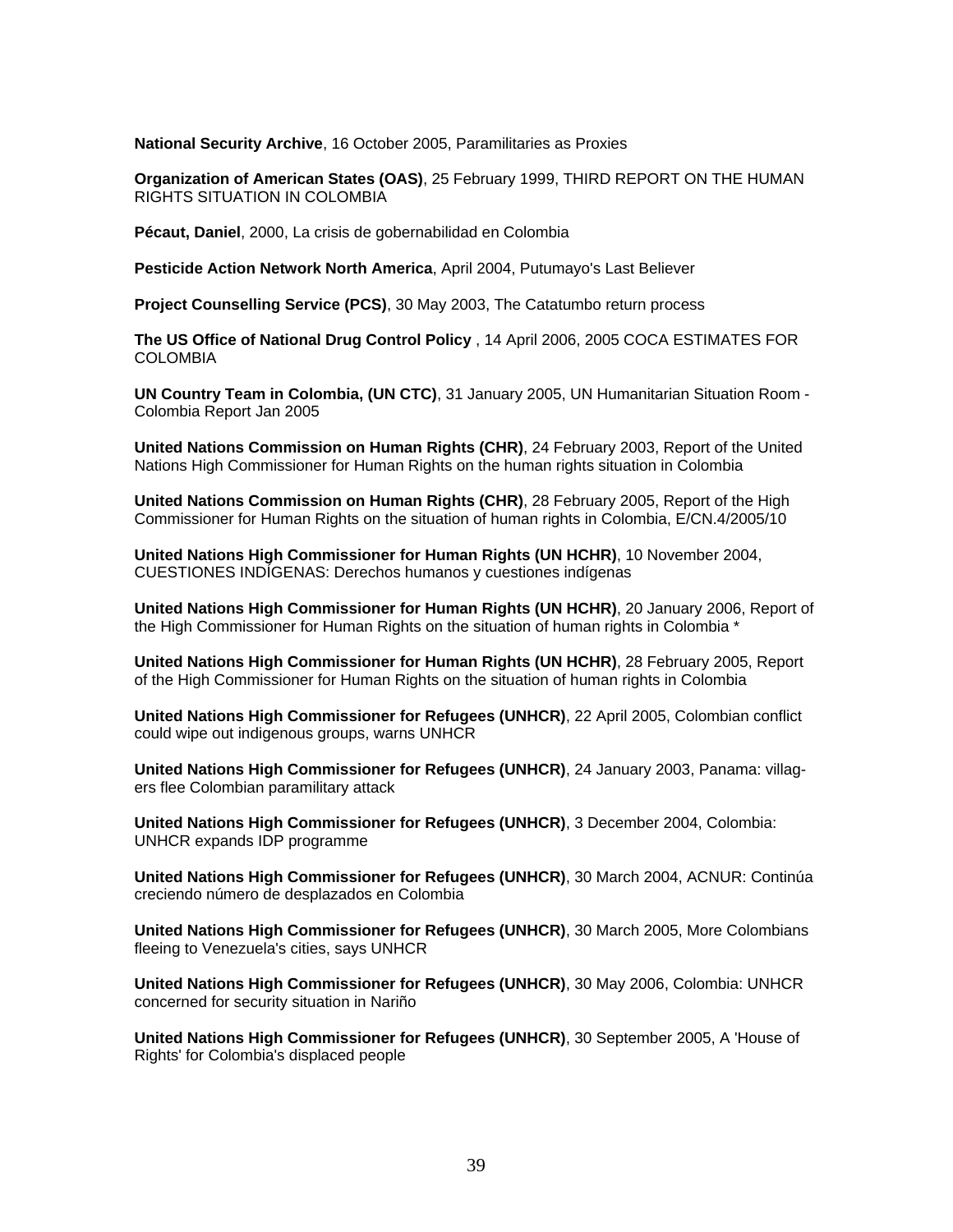**[United Nations High Commissioner for Refugees \(UNHCR\)](http://www.acnur.org/index.php?id_pag=3109)**, December 2004, Balance de la [política pública de prevención, protección y atención al desplazamiento interno forzado en Colom](http://www.acnur.org/index.php?id_pag=3109)[bia, agosto 2002 - agosto 2004](http://www.acnur.org/index.php?id_pag=3109)

**WHO, PAHO**[, 7 April 2005, Salud y desplazamiento en Colombia](http://www.disaster-info.net/desplazados/informes/ops/seriesaldes/)

**World Bank (WB)**[, 28 February 2006, POVERTY REDUCTION AND GROWTH: VIRTUOUS AND](http://siteresources.worldbank.org/EXTLACOFFICEOFCE/Resources/870892-1139877599088/virtuous_circles1_complete.pdf)  [VICIOUS CIRCLES](http://siteresources.worldbank.org/EXTLACOFFICEOFCE/Resources/870892-1139877599088/virtuous_circles1_complete.pdf)

**World Food Programme (WFP)**, 16 June 2003, Vulnerabilidad a la Inseguridad Alimentaria de la PoblaciÛn Desplazada por la Violencia en Colombia

**World Food Programme (WFP)**[, 30 December 2005, ESTADO NUTRICIONAL, DE ALIMENTA-](http://documents.wfp.org/stellent/groups/public/documents/liaison_offices/wfp086486.pdf)[CIÓN CONDICIONES DE SALUD DE LA POBLACIÓN DESPLAZADA POR LA VIOLENCIA SU-](http://documents.wfp.org/stellent/groups/public/documents/liaison_offices/wfp086486.pdf)[BREGIONES DEL PAÍS](http://documents.wfp.org/stellent/groups/public/documents/liaison_offices/wfp086486.pdf)

Note: All documents used in this report are directly accessible on the [List of Sources](http://www.internal-displacement.org/8025708F004CE90B/httpCountry_Sources?ReadForm&country=Colombia&sort=date&count=10000) page of the Colombia country page.